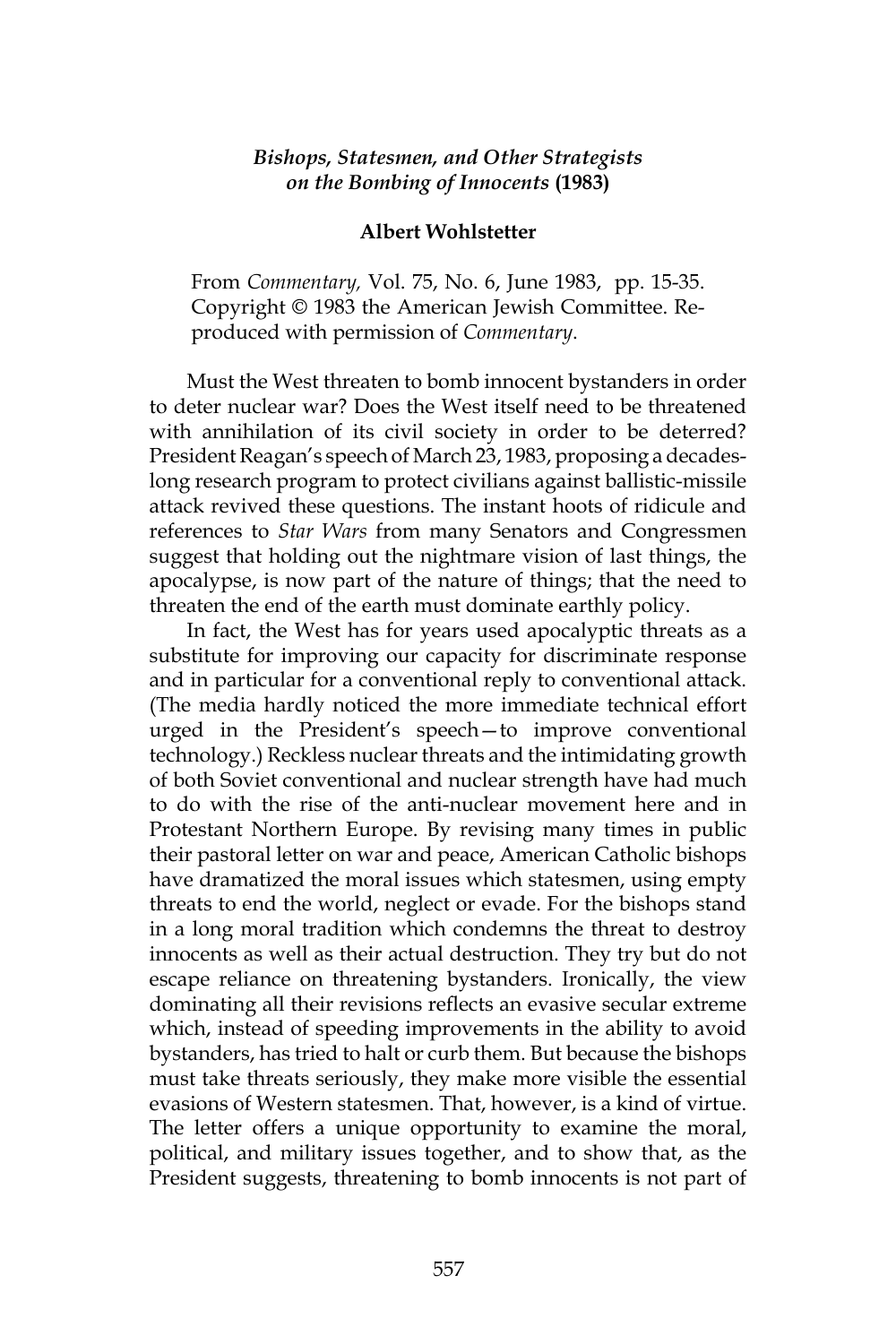the nature of things. Nor has it been, as is now widely claimed, an essential of deterrence from the beginning. Nor is it the inevitable result of "modern technology." It may be that our Senators and even some of our younger Congressmen haven't watched *Star Wars* closely enough.

The bishops have been sending a message to strategists in Western foreign-policy establishments—and to strategists in the Western anti-nuclear counter-establishments. It seems unequivocal: "Under no circumstances may nuclear weapons or other instruments of mass slaughter be used for the purpose of destroying population centers or other predominantly civilian targets." Though that only restates an exemplary part of Vatican II two decades earlier, it is far from commonplace. Nonetheless it should be obvious to Catholics and non-Catholics alike. Informed realists in foreign-policy establishments as well as pacifists should oppose aiming to kill bystanders with nuclear or conventional weapons: indiscriminate Western threats paralyze the West, not the East. We have urgent political and military as well as moral grounds for improving our ability to answer an attack on Western military forces with less unintended killing, not to mention deliberate mass slaughter.

The bishops *seem* to be countering the perverse dogma which, after the Cuban missile crisis, came to be used by Western statesmen eager to spend less on defense: that the West should rely for deterring the Soviets on the ability to answer a nuclear military attack by assuring the deliberate destruction of tens or even hundreds of millions of Soviet civilians; and that the United States should also, for the supposed sake of "stability," give up any defense of its own civilians and any attack on military targets in order to assure the Soviets that they could, in response, destroy a comparable number of American civilians. The long humanist as well as the religious tradition on "just war" stresses especially the need to avoid attacks on "open," that is undefended, cities. The new doctrine exactly reversed this; it called both for leaving cities undefended and threatening to annihilate them. John Newhouse succinctly states this dogma, to which he was sympathetic, in the "frosty apothegm": "Offense is defense, defense is offense. Killing people is good, killing weapons is bad." The late Donald Brennan, a long-term advocate of arms control to defend people and restrain offense from killing innocents, was not sympathetic. He noted that the acronym for Mutual Assured Destruction—MAD—described that Orwellian dogma.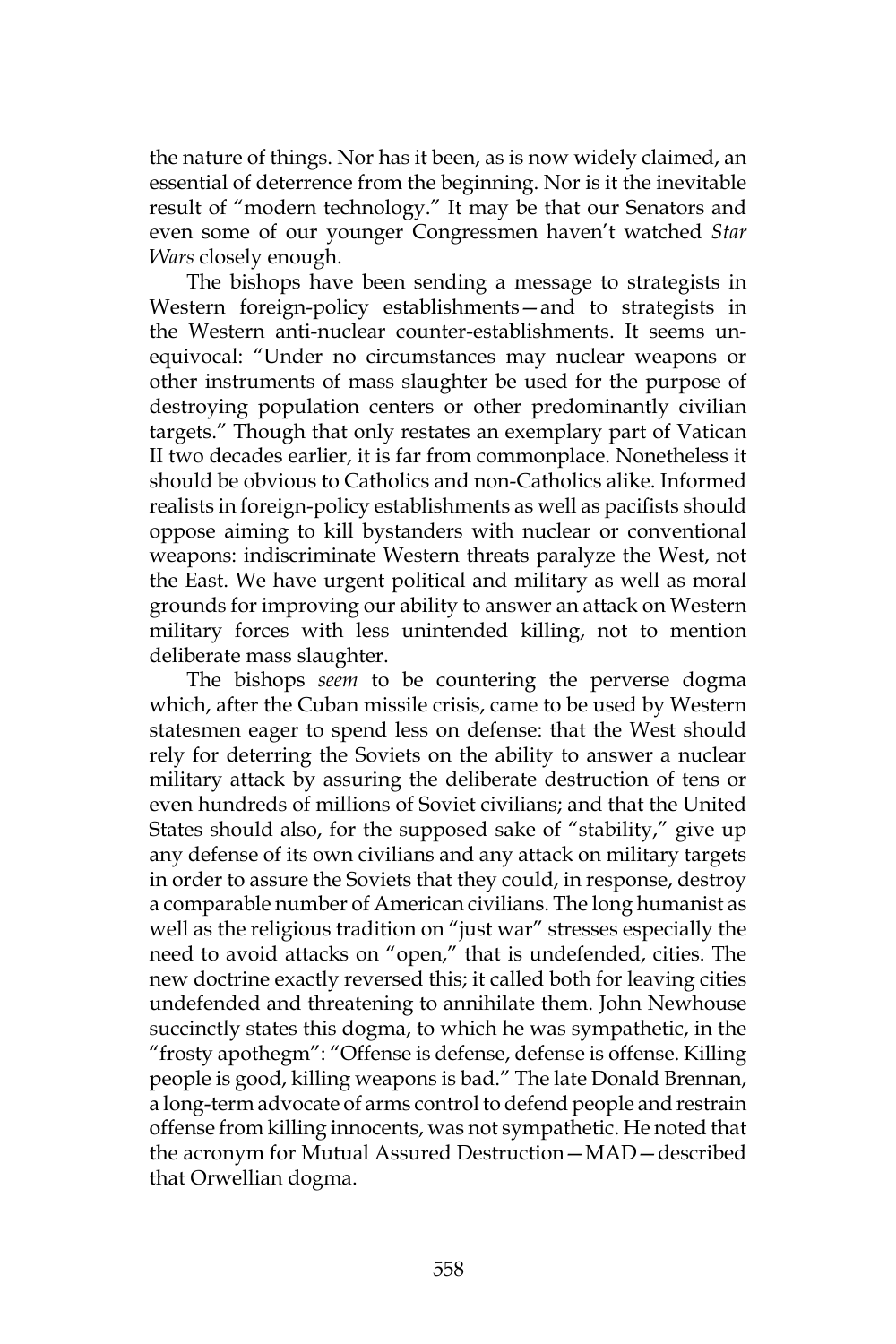Having observed long ago that not even Genghis Khan avoided combatants in order to focus solely on destroying noncombatants, I was grateful, on a first look at this issue in the evolving pastoral letter, to find the bishops on the side of the angels. Unfortunately, a closer reading suggested that they were also on the other side. For, while they sometimes say that we should not threaten to destroy civilians, they say too that we may continue to maintain nuclear weapons—and so implicitly threaten their use as a deterrent—while moving toward permanent verifiable nuclear and general disarmament; *yet we may not meanwhile plan to be able to fight a nuclear war even in response to a nuclear attack.*

Before that distant millennial day when all the world disarms totally, verifiably, and irrevocably—at least in nuclear weapons if we should not intend to attack noncombatants, as the letter says, what alternative is there to deter nuclear attack or coercion? Plainly only to be able to aim at the combatants attacking us, or at their equipment, facilities, or direct sources of combat supply. That, however, is what is meant by planning to be able to fight a nuclear war—which the letter rejects.

Perhaps the bishops can work this out in later statements. But a close reading of their changing text, their congressional testimony, and the writings of their associates suggests that this is unlikely. For their struggle with conscience has led them to make only more explicit the widespread confusions and evasions of many secular strategists—including many statesmen, scientists, Senators, editors, and business leaders. Take John Cardinal Krol and Father Brian Hehir, who was staff adviser to the ad hoc committee drafting the pastoral letter. Cardinal Krol repeated in a sermon at the White House in 1979 what he and his associates had been saying in recent years: in brief, "possession, yes, for deterrence . . . but use, never." It is all right for the United States implicitly to threaten the use of nuclear weapons, but "at the point of such decisions, . . . political and military authorities are responsible to a higher set of values" and so "must reject the actual use of such weapons, whatever the consequences." Any consequence "whatever" includes giving up military resistance. But "the history of certain countries under Communist rule today shows that not only are human means of resistance available and effective but also that human life does not lose all meaning with replacement of one political system by another."

Father Hehir elaborates this view: (A) We should not get or keep an ability to attack combatants. (B) We may maintain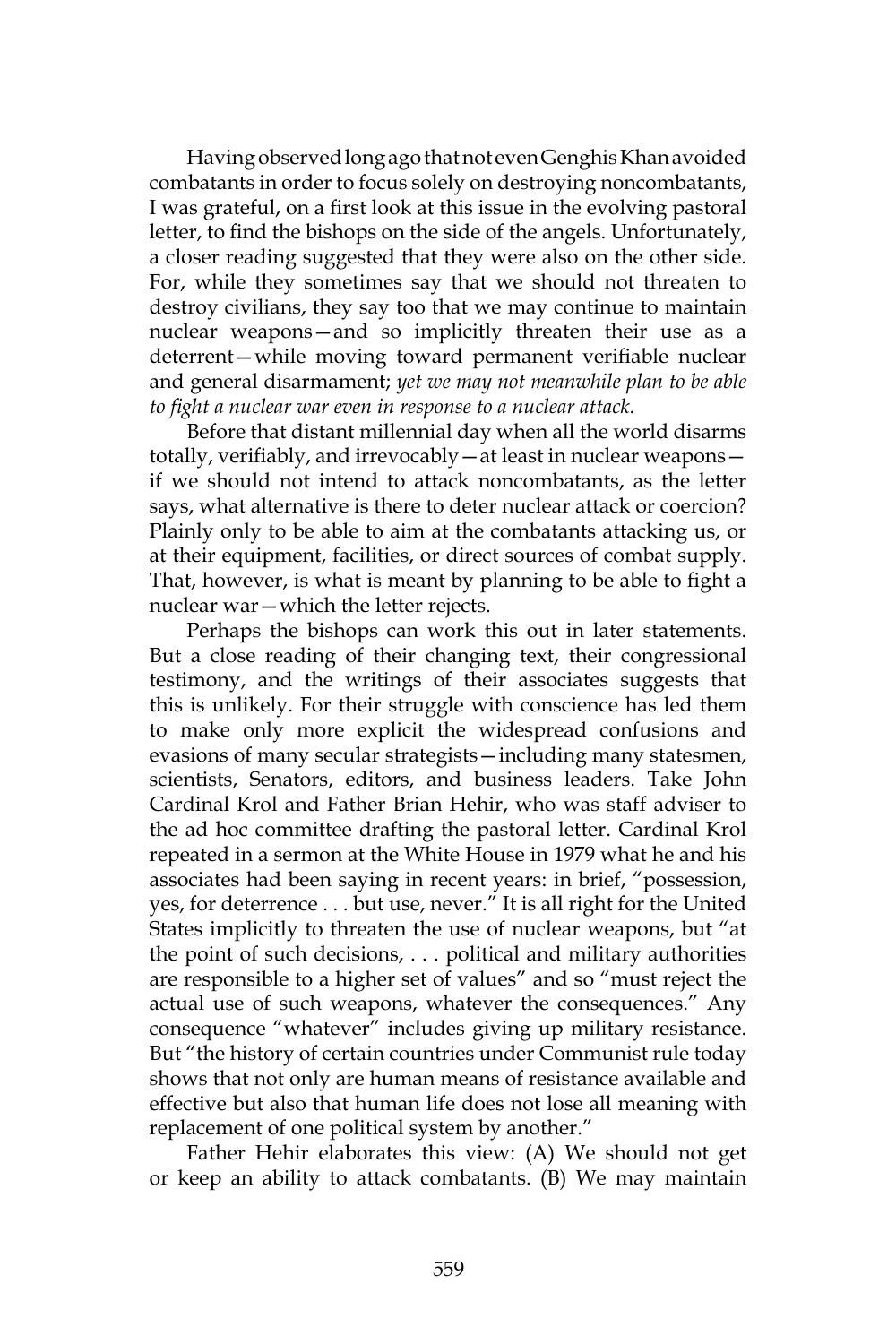an ability to attack noncombatants while waiting for nuclear disarmament, and (C) We may use that ability implicitly (though not explicitly) to threaten retaliation against noncombatants. (D) Indeed, to deter nuclear attack, we must *convince* other nations that our "determination to use nuclear weapons is beyond question." (E) We should never intend to use nuclear weapons. (F) Nor (to make the deception harder) *declare* an intent to use them even in reply to a nuclear attack. (G) We should never actually use them; that is to say, we shouldn't retaliate at all.

Precisely how this volubly revealed deception is to fool allies and adversaries "beyond question" has not itself been revealed. (Future sermons at the White House might have to be classified.) If the bishops could transmit that revelation, it would fortify a good many strategists in our foreign affairs establishment who want fervently to believe that we can safely deter an adversary solely by threatening the nuclear extermination of his cities while making clear to the entire world that we would never use nuclear weapons at all; and who also want firmly to believe we needn't spend much money on a less reckless defense. In sending that message to Western elites the letter only relays, amplifies, and broadcasts signals our elites have themselves been sending for years. The troubling obscurity of the letter reflects that establishment ambivalence and incoherence. On many matters of technical military and political fact, the bishops derive their views not from sacred authority but from a more doubtful range of secular strategists than they realize. Much of the letter, for example, stems from the strategists who hold that defense is offense and that killing people is good and killing weapons bad the very strategists who would rely exclusively on threatening to destroy cities.

In invoking divine authority to sustain such lay strategies, the bishops' power seems dangerous to many Catholics who disagree. But their moral prestige alone gives weight to the bishops' strategic views with non-Catholics and Catholics. They reinforce the impassioned pacifist and neutralist movements that have been growing in Europe and in the United States, as well as the establishment strategies which helped to generate these protest movements.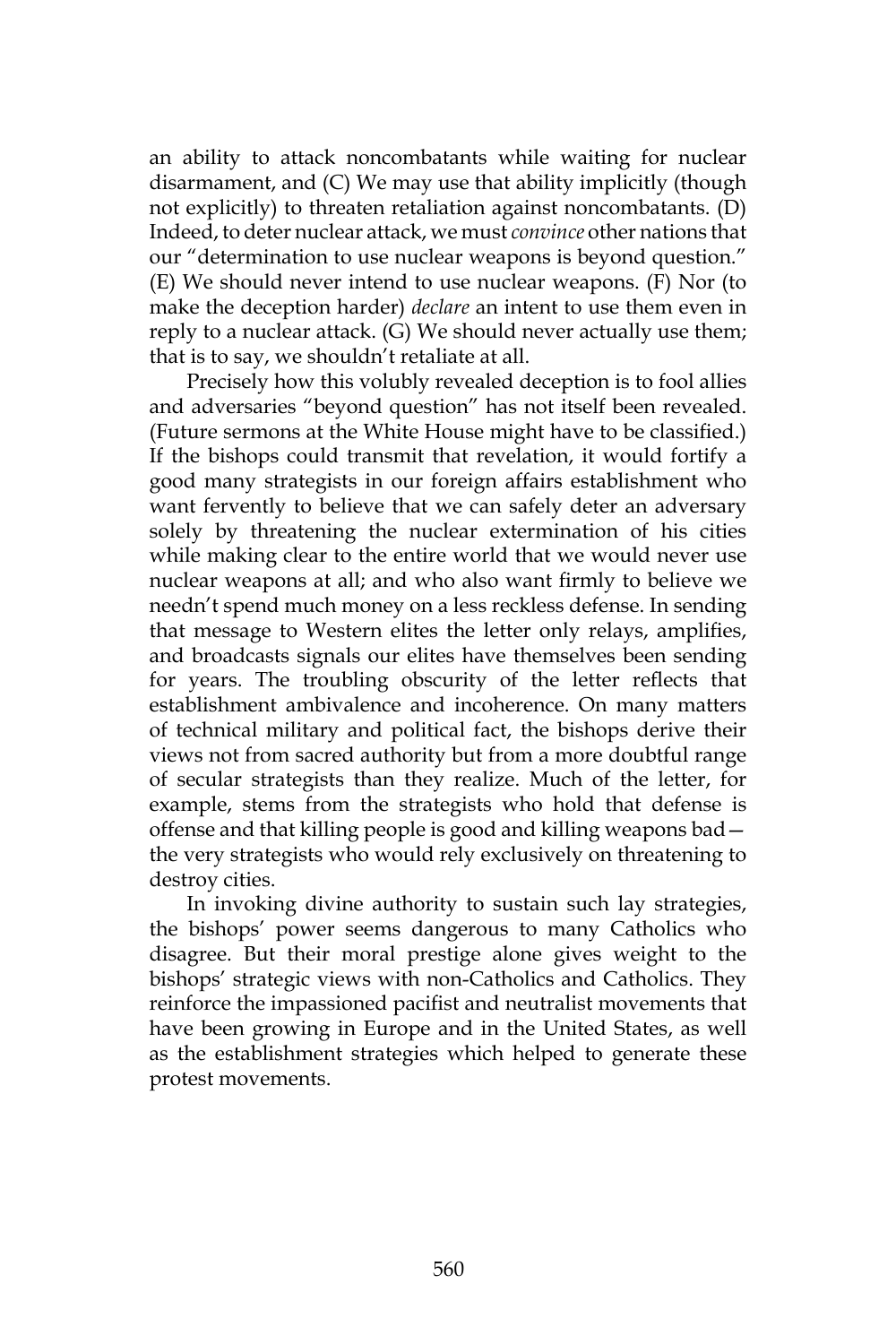\* \* \* \* \*

For the bishops pass lightly over or further confound many already muddled and controversial questions of fact and policy. In a world where so many intense, deep, and sometimes mutually reinforcing antagonisms divide regional as well as superpowers, are there serious early prospects for negotiating the complete, verifiable, and permanent elimination of nuclear or conventional arms? If antagonists don't agree, should we disarm unilaterally? If we keep nuclear arms, how should we use them to deter their use against us or an ally? Might an adversary in some plausible circumstance make a nuclear attack on an element (perhaps a key non-nuclear element) of our military power or that of an ally to whom we have issued a nuclear guarantee? Might such an enemy nuclear attack (for example, one generated in the course of allied conventional resistance to a conventional invasion of NATO's center or of a critical country on NATO's northern or southern flank) have decisive military effects yet restrict side effects enough to leave us, and possibly our ally, a very large stake in avoiding "mutual mass slaughter"? Could some selective but militarily useful Western response to such a restricted nuclear attack destroy substantially fewer innocent bystanders than a direct attack on population centers? Would any discriminate Western response to a restricted nuclear attack—even one in an isolated area on a flank—inevitably (or more likely than not, or just possibly, or with some intermediate probability) lead to the destruction of humanity, or "something little better"? Or at least to an unprecedented catastrophe? Would it be less or more likely than an attack on a population to lead to unrestricted attacks on populations? Can we deter a restricted nuclear attack better by threatening an "unlimited," frankly suicidal, and therefore improbable attack on the aggressor's cities, or by a limited but much more probable response suited to the circumstance?

The bishops' authorities slip by or confuse almost all these questions. The bishops sometimes seem only to be saying that the extent of direct collateral harm done by a particular restricted attack is uncertain, quite apart from the possibilities of "escalation." At other times they are certain that restricted attacks will lead to an entirely unrestricted war. And they then suggest that the chance is "so infinitesimal" that any Western nuclear response to a restricted attack would end short of ending humanity itself, that we might better threaten directly to bring on the apocalypse. The bishops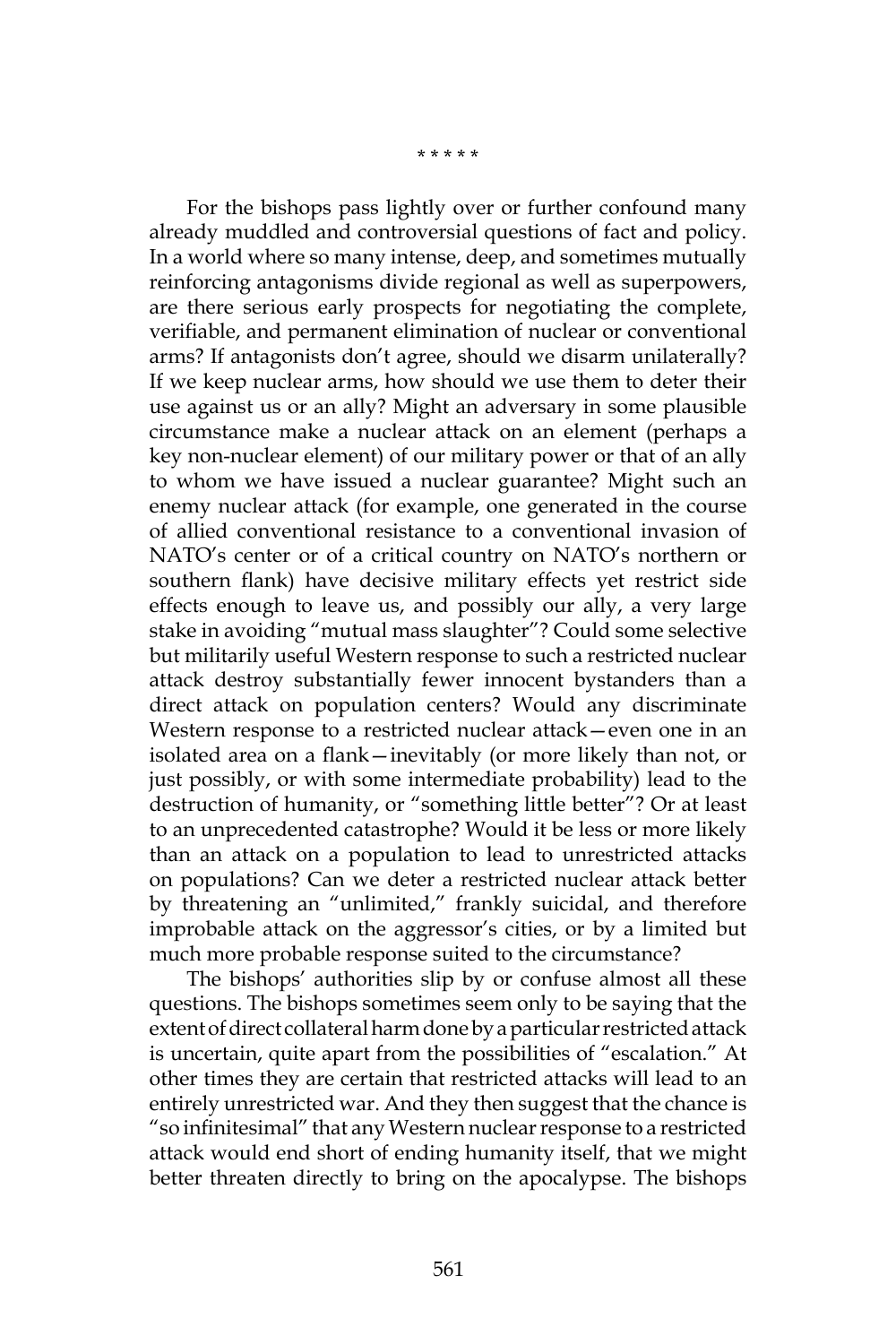cite experts as authority for their judgment that any use whatever of nuclear weapons would with an overwhelming probability lead to unlimited destruction. And some of their experts do seem to say just that. But some they cite appear only to say that we cannot be quite sure (that is, the probability is not equal to one) that any use of nuclear weapons would stay limited. If any response other than our surrender is to be believed, it makes a difference whether we talk of a probability that is not quite zero or a probability that is not quite equal to one that any nuclear response would bring on a suicidally total disaster. Yet two successive paragraphs in the 1982 *Foreign Affairs* article by McGeorge Bundy, George F. Kennan, Robert S. McNamara, and Gerard Smith proposing "no first use" of nuclear weapons, which the bishops cite, assert each of a wide range of such differing possibilities without distinction. Most authorities relied on by the bishops are themselves not very discriminating about which point they are trying to make.

Some important components of conventional military power vulnerable to nuclear attack are close to population centers. Others, however, may be very far from them—for example, naval forces at sea; or satellites in orbit hundreds or even a hundred thousand miles above the earth, that may be expected to perform the essential tasks during a conventional war of reconnaissance, surveillance, navigation, guidance, and communications. These are more vulnerable to nuclear than conventional attack. If we have no way of discouraging a limited nuclear attack except by extracting a promise from an adversary that he will not attack, or by threatening that we will respond to such isolated attacks with a suicidal retaliation on his cities, an adversary might, in the course of a conventional war, chance a small but effective nuclear attack against such isolated military targets. Such an attack would do incomparably less damage to civilians in the West than any of the "limited" attacks discussed by the bishops' authorities. Is it really so evident that a similarly restricted Western nuclear response to such a nuclear attack would be nearly certain to escalate to the end of humanity? Wouldn't a restricted response doing minimal damage to civilians on either side be much less likely to escalate than an attack on cities? And wouldn't the ability to respond in a proportionate way be a better deterrent to an adversary's crossing the gap between nuclear and conventional weapons? The bishops' lay experts tend to see the Soviets as mirror images of themselves, but sometimes diabolize them. They argue as if the Soviets would not continue during a war to have the strongest possible incentives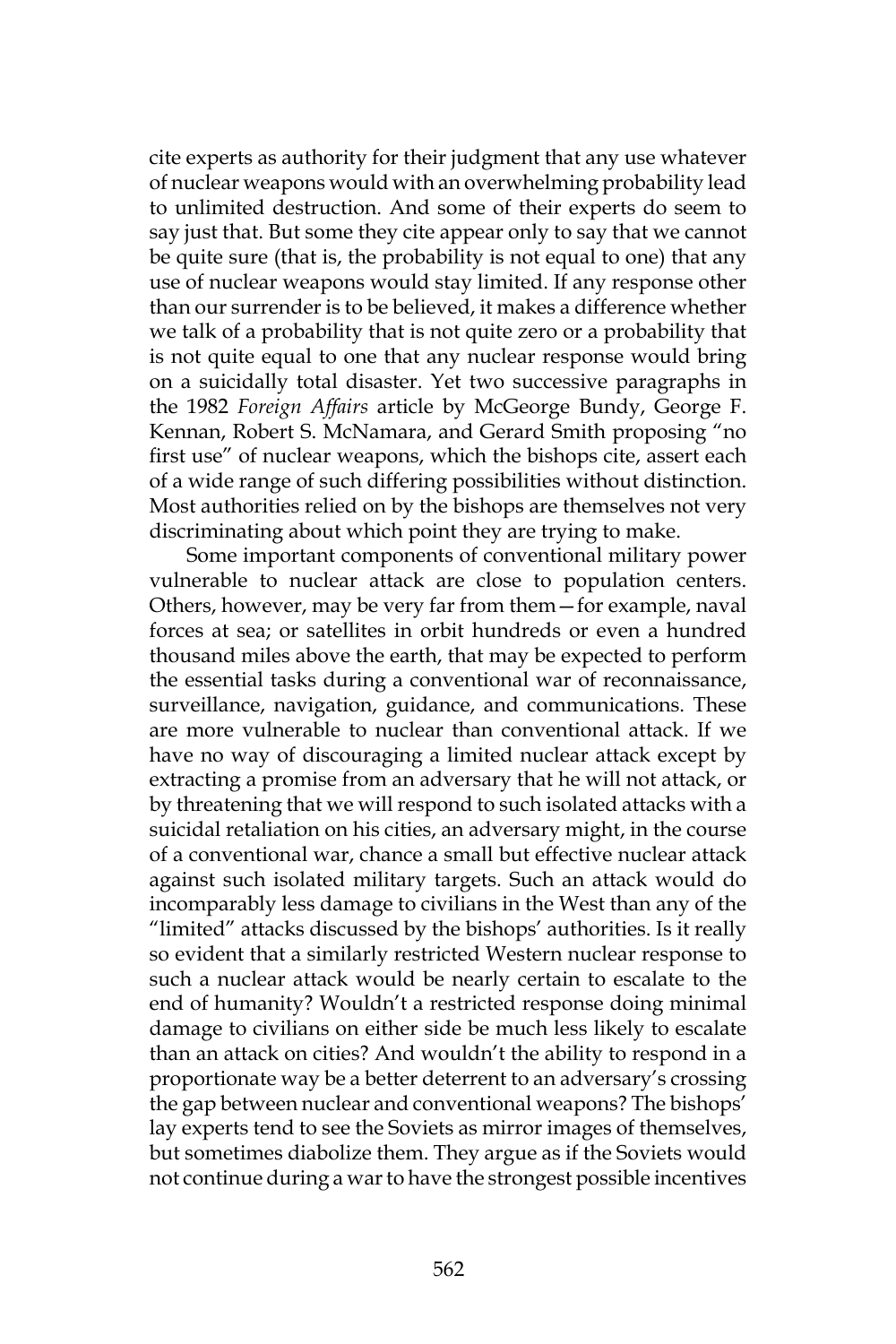to keep escalation within bounds; and as if the Soviets would love every killing of a Western bystander exactly as much as the West values his survival; as if the Soviet interest were in annihilating rather than dominating Western society.

\* \* \* \* \*

In fact, calculations cited by the bishops' authorities hardly probe the issue as to whether an adversary might use nuclear weapons that would destroy key components of a military force discriminately, leaving us a very large stake in making either a discriminate response or no response at all. The calculations published in 1979 by the Office of Technology Assessment (OTA), in answer to an inquiry by supporters of MAD on the Senate Foreign Relations Committee, deal with hypothetical "small" and supposedly "limited" attacks. However, OTA's "limitations" were not seriously designed to test the feasibility, now or in the future, of destroying military targets and *not* population. One of their "limited" cases involves direct attacks on the populations of Detroit and Leningrad. And OTA's most "limited" Soviet attack directed 80 one-megaton<sup>1</sup> nuclear warheads at oil refineries, including some inside Philadelphia and Los Angeles, in order "to inflict as much economic damage as possible" and "without any effort to maximize or *minimize* human casualties" (emphasis added). No one should be surprised that such a "limited" attack might kill about 5 million bystanders; or that a similar attack on Soviet oil refineries might kill 840,000—a result which the influential English military historian, Michael Howard, describes as "little better" than "a genocidal pact" killing up to 160 million in each country and leaving the rest "to envy the dead."

The bishops rely heavily on a three-and-a-half page study embodying the views of fourteen scientists who seem mainly to be specialists in public health. The Papal Academy of Sciences convened this group from several countries, including the Soviet Union, "to examine the consequences of the use of nuclear weapons on the survival and the health of humanity." Like the Physicians for Social Responsibility in this country, the group considers (except for one paragraph) only the effects of intentionally bombing cities. It says that the consequences of such an attack on the survival and health of humanity "appear obvious." Indeed they have always been. That is the principal reason to reject MAD and avoid threatening cities.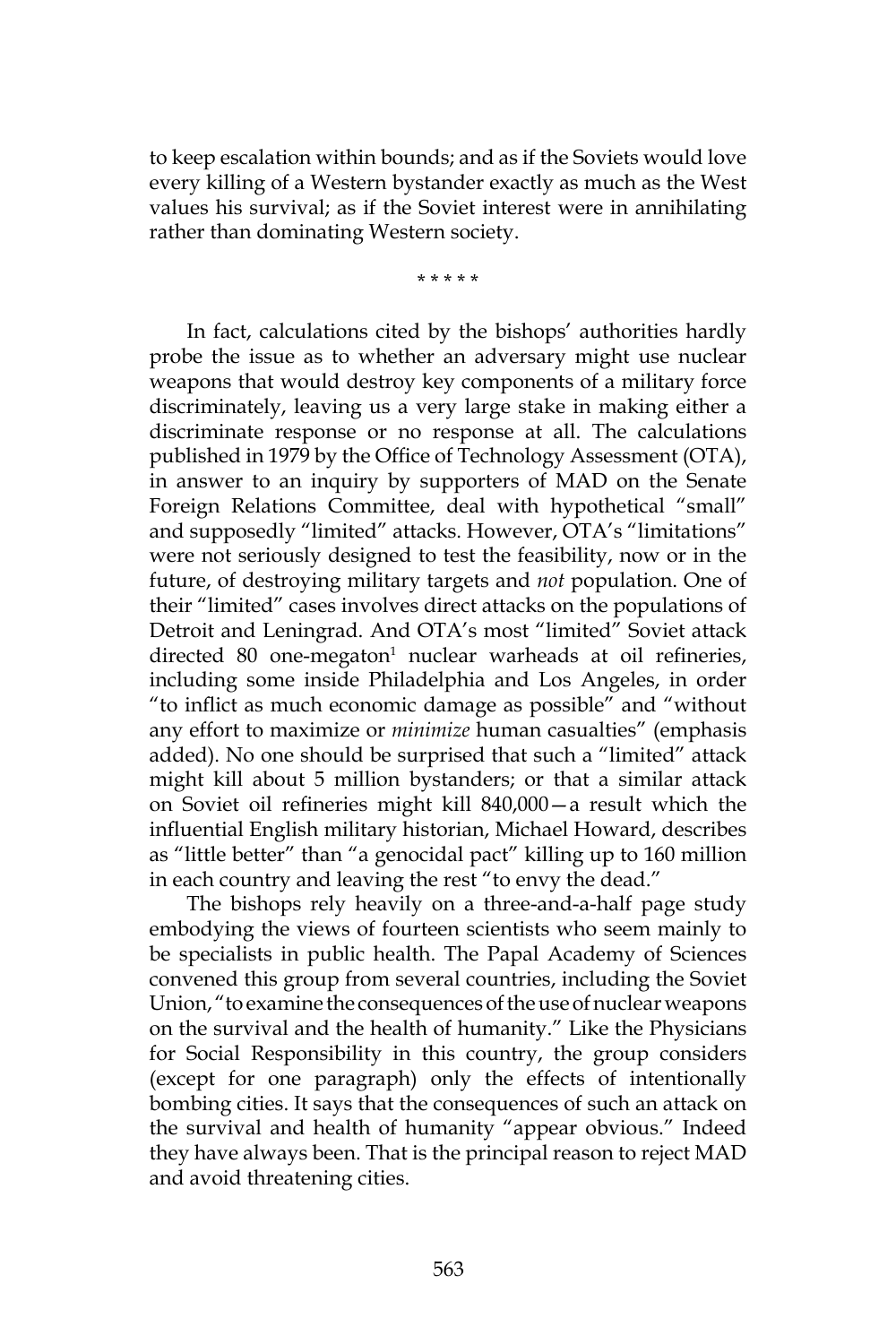The papal study devotes one paragraph to "a nuclear attack directed only at military facilities." Like the pastoral letter, that paragraph assumes that any nuclear attack by an aggressor anywhere or any response by his victim would be directed at *all*  the adversary's military facilities, however minor or irrelevant to the immediate outcome of the conflict that generated the use of nuclear weapons. It also assumes there would be no attempt to explode the weapons at altitudes that avoided fallout and no attempt in any other way to confine destruction to targets critical to the conflict's outcome.

But such analyses dodge all the serious issues as to whether an adversary might, in the course of a conventional war, use some nuclear weapons with substantial military effect and yet deliberately leave us and our allies with very strong incentives to avoid mutual mass slaughter; and as to whether we should have no response to such an attack except bringing on the mass slaughter or surrendering; and no better way of deterring it than promising one or the other or even, like the bishops' strategists, *both* of these two incompatible bad alternatives.

Yet the problem of deterring nuclear coercion or attack on an ally will persist. Despite lip-service at Geneva and the United Nations, hardly anyone seriously expects that each and everyone of the six or seven or eight nations that have made nuclear explosives will destroy all their nuclear arms irretrievably and verifiably in a future near enough to govern our present actions. (The uncertainty as to the number of *present* nuclear powers suggests some of the difficulty we would have in getting actionable evidence that all of the existing nuclear powers had destroyed all of their weapons.) Nor are all prospective nuclear powers likely or even able to surrender the possibility of making the bomb. Moreover, the harm that these weapons can do is so great that merely reducing them to the numbers talked of by "minimum deterrers," who would use the remainder to threaten the mass slaughter of populations, would not remove and might increase the probability of an enormous catastrophe. And it would not prevent the potent use of threats of mass slaughter for coercing those who have disarmed. Pope John Paul II has observed that "a totally and permanently peaceful human society is unfortunately a utopia"; and that "pacifist declarations" frequently cloak plans for "aggression, domination, and manipulation of others" and could "lead straight to the false peace of totalitarian regimes." (The Pope has known that false peace personally.)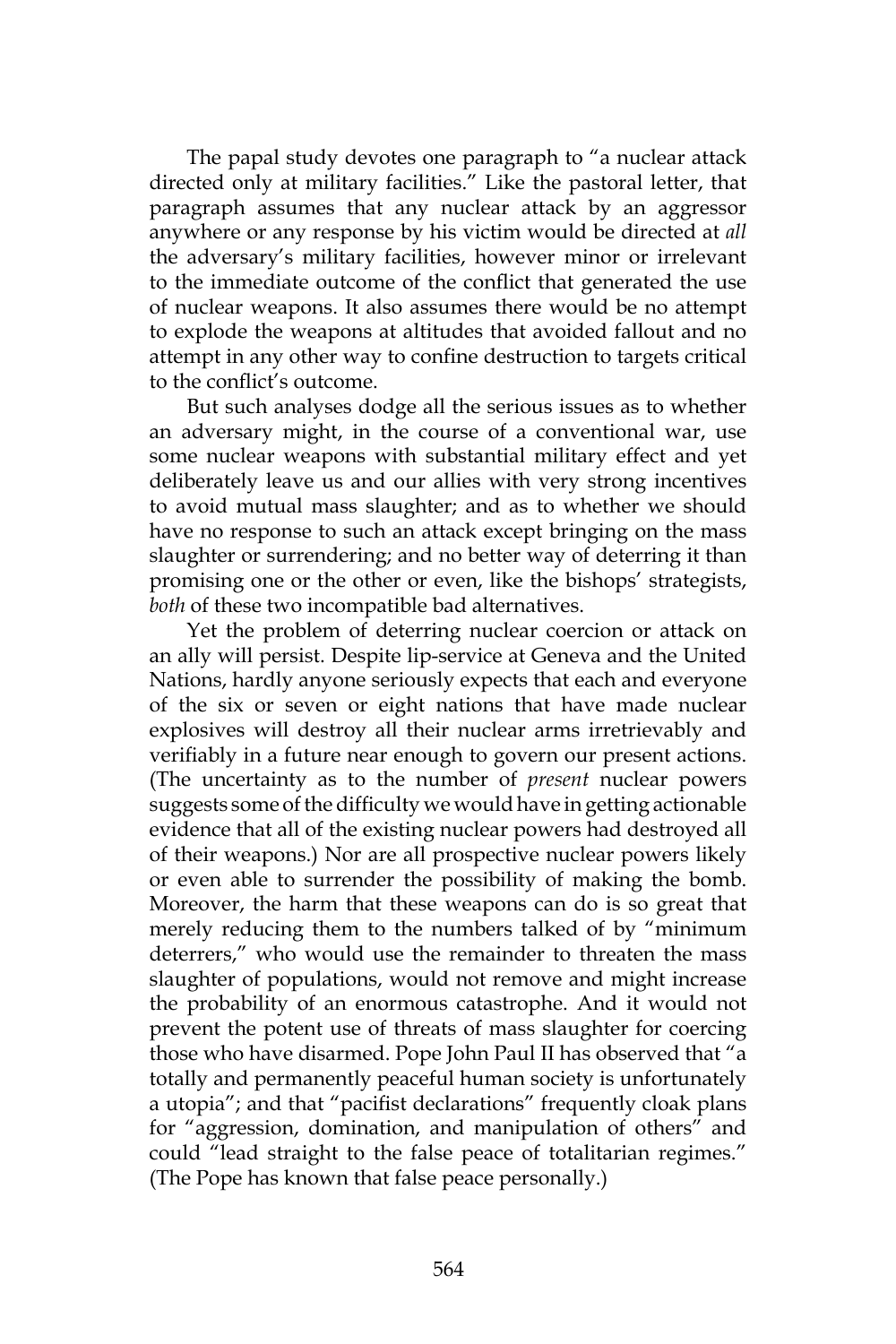It has been obvious since the 1950's that the West needs: to rely less on threats of nuclear destruction and much more on improving conventional defenses; to discourage the spread of nuclear weapons; and to continue making nuclear weapons less vulnerable to attack, safer from "accidental" detonation, and more secure against seizure and unauthorized or mistaken use. The Soviet Union has its own reasons, as have we, for undertaking such measures unilaterally, with or without formal agreements or even "understandings." Formal agreements on these matters, in fact, have frequently defeated their overt purpose. Agreements, for example, that were supposed to encourage exclusively peaceful uses and research on nuclear energy have spread plutonium usable in explosives. The bishops call for "strengthening command and control over nuclear weapons" to make them more secure against unauthorized or inadvertent use, but call more strongly for agreement on a freeze—which would halt all current programs to replace aging nuclear weapons with ones that are not only more secure against seizure but safer against accidents, more discriminate, and less susceptible to attack.

What is more, the West has many excellent reasons for reducing the numbers and destructiveness of its nuclear weapons quite apart from any agreement. The indiscriminate destructiveness of the American stockpile (as measured in numbers of megatons) was four times higher in 1960 than in 1980. The number of weapons was one-third higher in 1967. The persistent failure of the bishops and other strategists who make a fetish of bilateral agreements to observe the unilateral decline in destructiveness and numbers in American nuclear stockpiles shows, at the very least, a certain lack of seriousness. In any case, if a freeze doesn't stop it from doing so, the U.S. can reduce further and drastically the numbers and destructiveness of its nuclear stockpile by exploiting the improved accuracies possible today. Improved accuracies make feasible greater discrimination as well as effectiveness in the use of nuclear weapons, and they also make possible more extensive replacement of nuclear with conventional weapons.

My own research and that of others has for many years pointed to the need for a much higher priority on improving our ability to hit what we aim at and only what we aim at. That would mean, in particular, that effective conventional weapons could drastically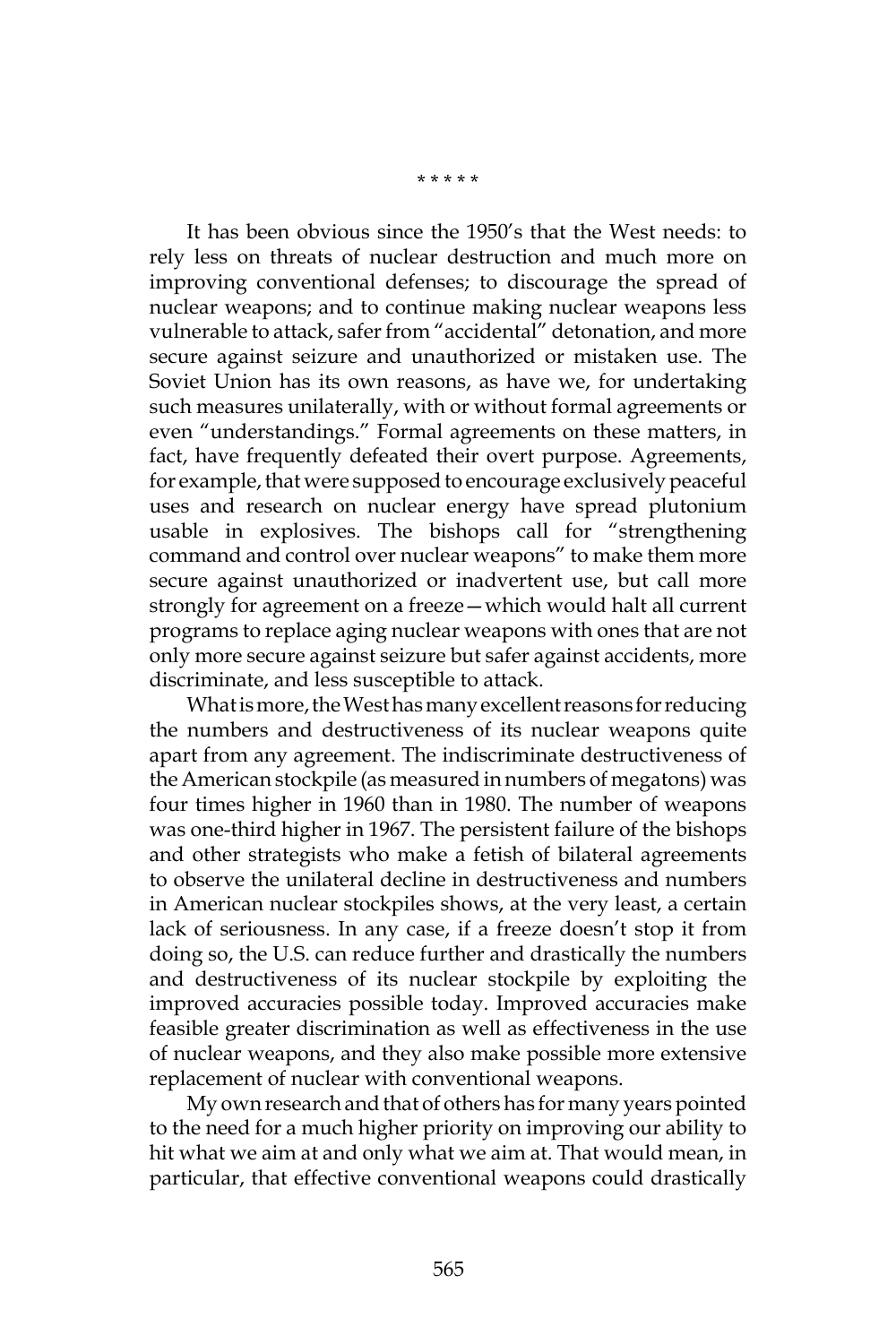reduce the West's reliance on nuclear force. Moreover, for years now, the thrust of technology, as in the electronics revolution, has been to improve the possibilities of discrimination and control. It can increasingly provide us with just such intelligent choices between using conventional or nuclear weapons, and between killing innocent bystanders with nuclear weapons or attacking means of aggression and domination.

The danger of Soviet aggression is more likely to be lessened by a Western ability to threaten the military means of domination than by a Western ability to threaten bystanders. First, the Soviets value their military power, on the evidence, more than the lives of bystanders. Second, Western nonsuicidal threats against legitimate military targets are more credible than threats to bring about the destruction of civil society on both sides. The latter have a negligible likelihood of being carried out by Western leaders, and therefore cannot be relied on to dissuade Soviet intimidation or aggression. Finally, it is even more absurd and dangerous to suppose that the only way to dissuade the U.S. from unleashing aggression is to help the Soviets threaten our civilians by leaving them defenseless and by leaving us no choices other than capitulation or an uncontrollably destructive offense against Soviet cities that would invite the reciprocal destruction of our own civil society.

Only some widely prevalent but shallow evasions and selfbefuddlements, and not any deep moral dilemma or basic paradox, force us to threaten the annihilation of civilians in order to prevent nuclear or conventional war. The bishops are clear about rejecting the actual use of nuclear weapons to kill innocents. About *threats*  to kill innocents, they are much less clear. Their obscurity mirrors an uneasy area of darkness at the core of establishment views.

### **II**

Precisely because the bishops' views do not come from on high but are shared by many in the establishment, and also in the anti-nuclear and pacifist movements that shake the establishment, it is worth looking at their arguments on the morality of nuclear deterrence in the context of changing defense policies. Antinuclear arguments proceed from premises about the inevitable dependence of deterrence on threats deliberately or uncontrollably to kill innocents. To some degree, bluffs about bringing on the nuclear apocalypse helped generate the rise of the unilateral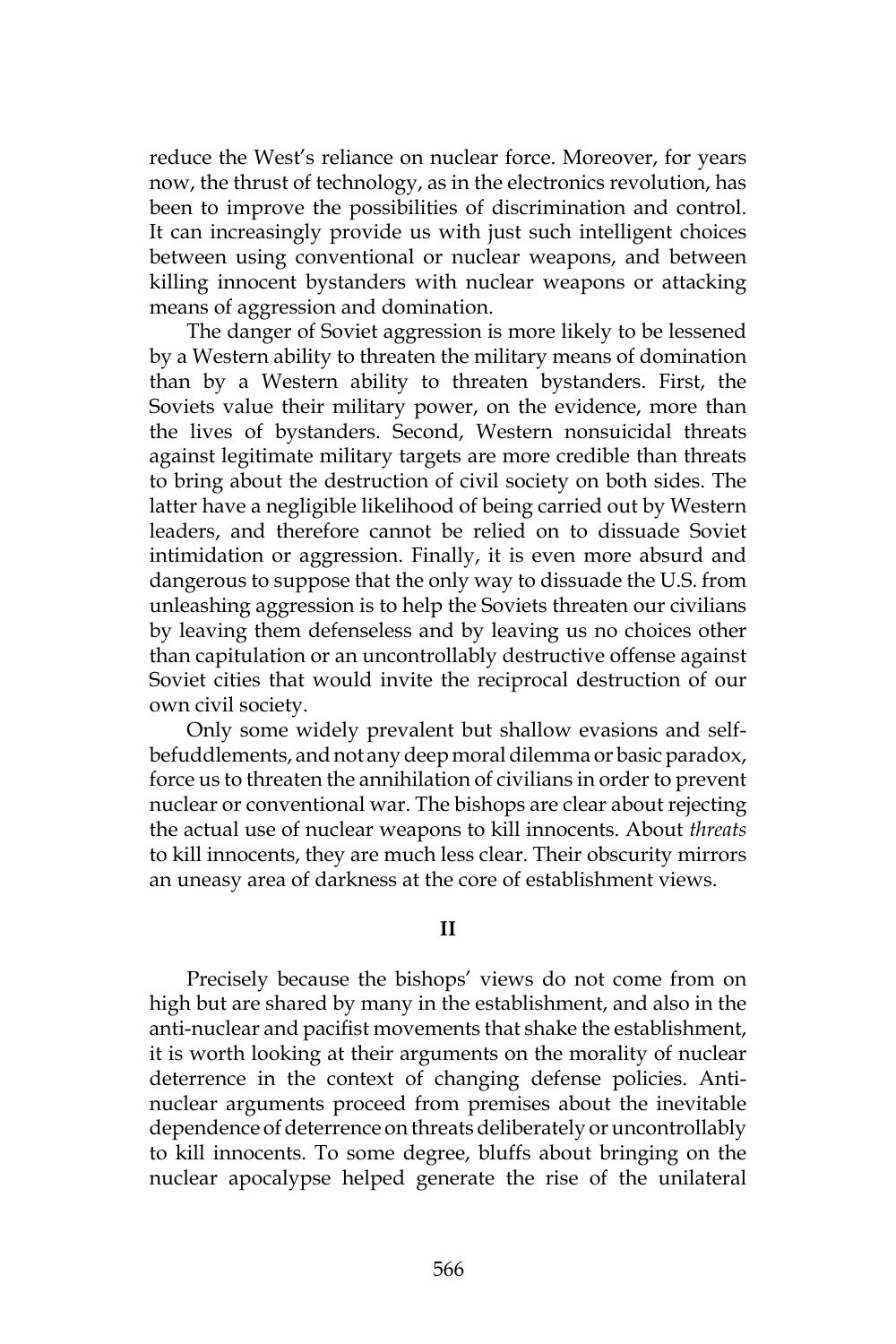nuclear disarmers; and continuing reliance on such bluffs helps to disarm the establishment from answering the unilateral disarmers. The arguments of both undermine deterrence.

Many recent accounts of defense policy in the nuclear age rewrite history to lend an aura of inevitability to the extreme view that we can reliably deter a nuclear attack in any plausible circumstance solely by threats to kill innocents on both sides, threats which we plainly should never and would never carry out. Advocates of that dangerous self-paralyzing bluff claim that this extreme has been the essential base of Western defense policy since Hiroshima. It wasn't at the beginning. Nor was it the meaning of the second-strike theory of deterrence that originated near the start of the 1950's. The second-strike theory did not hold that we had to choose between deterring and being ready and willing to fight if deterrence failed. Americans who oppose unilateral disarmament have never split into a "party of deterrence" as distinct from a "war party" that prefers fighting to deterring a nuclear war. Advocates of MAD suggest as much. But MAD was not declaratory policy before the mid-1960's. And it has never been operational policy. Yet many liberal and conservative critics of the bishops, like the bishops themselves, are under the impression that it always has been. Many believe that MAD has kept the nuclear peace and is therefore necessary, at least as myth. But the evolution of doctrines and policies of deterrence needs to be seen in relation to the changing technologies of discriminateness and control as well as the technologies of nuclear brute force.

# *Mass Destruction and Initial Doubts about Stability*

Manhattan Project scientists assumed immediately after Hiroshima2 that the least destructive fission (or atomic) bomb would affect so large an area and the number of such bombs would always be so scarce that they were suited only to attacks on large population centers rather than military forces or war plants directly supporting them. Hence the standard description weapons of "mass destruction" or "mass slaughter." Worse yet, the atomic scientists thought atomic deterrence extremely unstable. (Leo Szilard, for example, thought in 1945 that the odds for nuclear war in ten years were 9 in 10.) In short, the imminence of total destruction was so probable that nothing less than world government soon and total disarmament would permit survival. It was—in a slogan common in 1945 to which Jonathan Schell might now subscribe—"One World or None."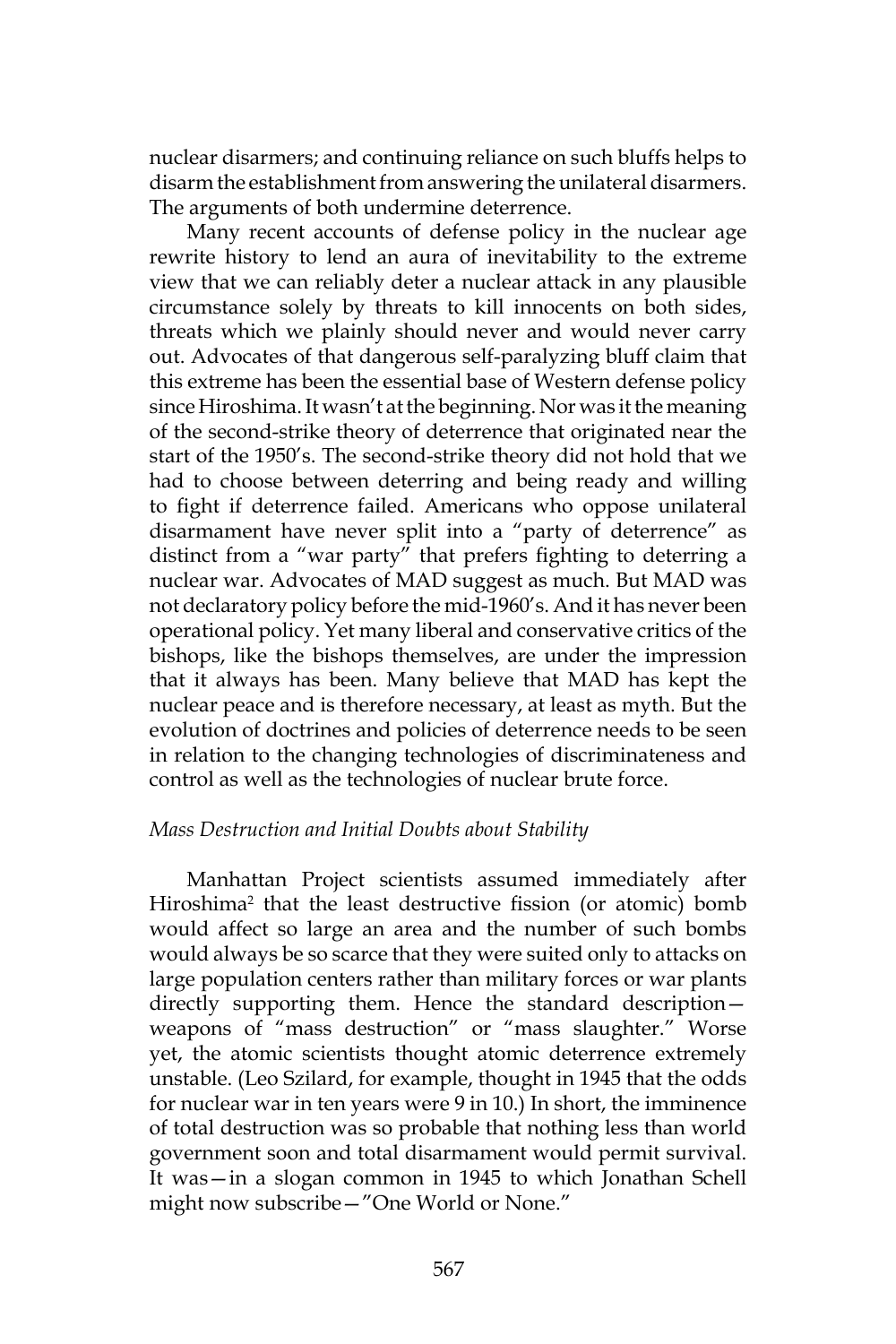By the time it had become clear that we were not about to get one world, and that atomic weapons could be used effectively and in adequate numbers against military targets, the atomic scientists' movement had come to the view that they should be used *only* against military targets. By then, fusion weapons were in prospect and many of the same scientists assumed, as they had at first about the A-bomb, that the new H-bomb was suited only to destroy population centers and, at that, offered a net advantage over A-bombs only against a few of the largest population centers. Therefore, they opposed the H-bomb and advocated a vast expansion of the A-bomb stockpile to be used in fighting a ground war in Europe, in anti-submarine warfare, in continental defense, and against enemy bomber bases.

In 1952, thoughtful analysts of the implications of thermonuclear weapons like the economist Charles Hitch found that—contrary to many claims—H-bombs were indeed much more effective than A-bombs against military targets and warsupporting industry; but, like the atomic scientists, he was concerned that they raised the gravest problems of *unintended*  collateral damage to noncombatants. To reduce civilian casualties one should give priority to targets outside cities and warn urban populations to evacuate. Like the physicists, Hitch considered mainly very large (25-megaton) H-bombs delivered with great inaccuracy, that is, with half the bombs missing by a radius of at least a half-mile and generally by well over a mile. Other writers on the H-bomb at the time, like Bernard Brodie, an international relations theorist who had once thought A-bombs were suited only to attack whole cities, sometimes agreed with Hitch that H-bombs made restraint essential and that war objectives had to be limited as well; at other times he talked of them as "city busters"; at still other times, he talked about their tactical advantage for use in Europe where they could destroy so large an area as to frustrate dispersion and concealment of ground forces.

Yet, whether one considered H-bombs or A-bombs, the trend in NATO policy—if only to keep defense budgets within domestic political bounds—was to rely increasingly on nuclear weapons in large numbers and to neglect the unintended harm they would do. Churchill, who justified British nuclear weapons in part because they would be able to destroy military targets of special interest to Britain, was so impressed by the destructive side-effects of the H-bomb soon to be acquired by both Britain and the U.S., that he talked vividly and hopefully of safety becoming the "sturdy child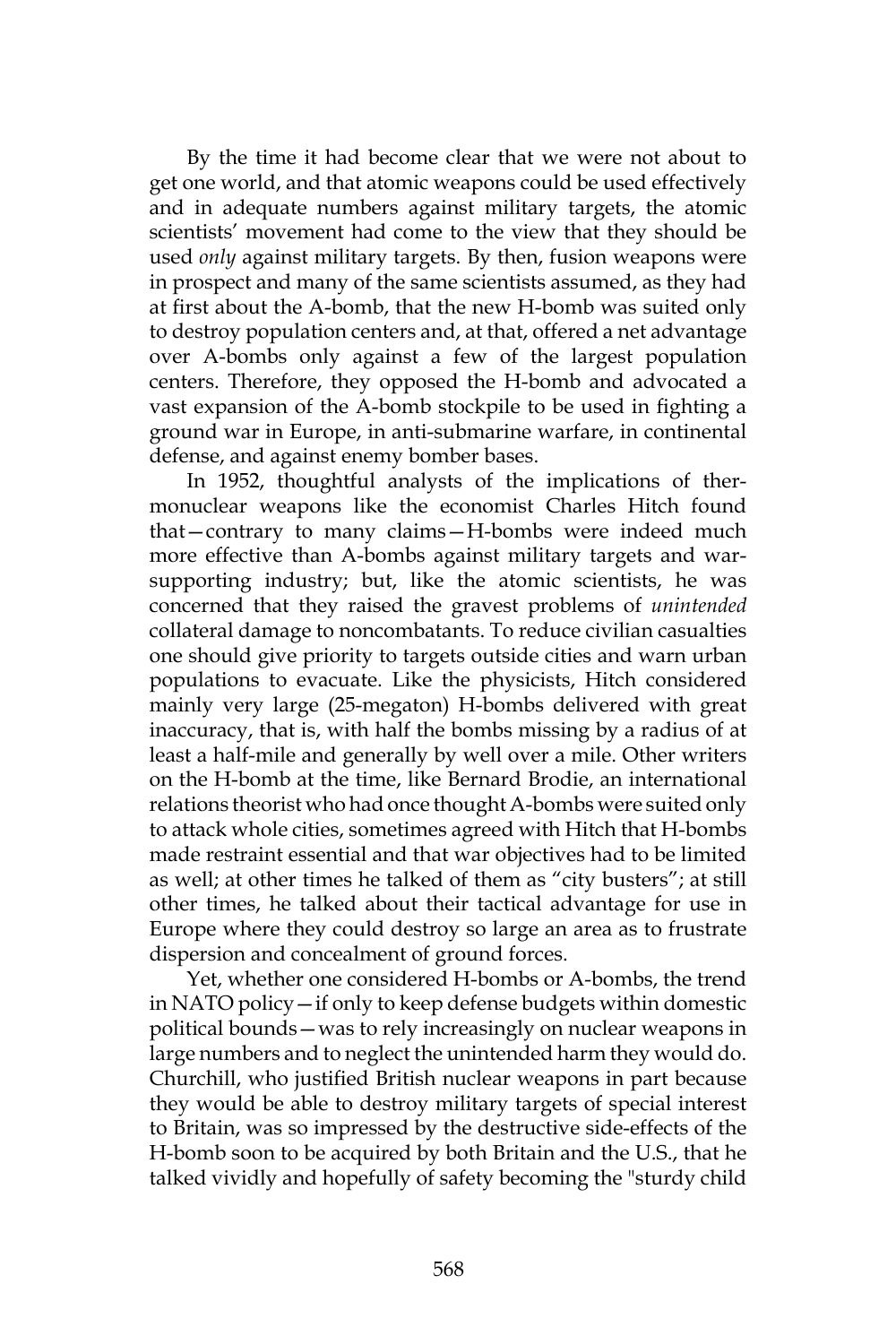of terror." The Republicans, coming to power at the end of an unpopular and costly conventional war in Korea, talked of nuclear weapons as simply "modern weapons" which furnished a "bigger bang for a buck." They talked of massive retaliation against lesser threats; and the NATO Military Committee in 1957 formally adopted a strategy of threatening a "full" nuclear response even to a local persisting incursion into NATO territory.

Inevitably, uneasiness about the sturdiness as well as the morality of a balance based on threats of such massive destruction, however unintentional, led many sober critics to propose more limited applications of nuclear force, and especially the use of small nuclear weapons on the battlefield. But it soon became clear that nuclear weapons used on the battlefield in the center of Europe also had drawbacks as a replacement for adequate conventional force. The Carte Blanche exercise in 1955 indicated that the side effects of their early introduction might kill nearly 2 million West Germans and wound many others. Chancellor Konrad Adenauer therefore resisted an increased reliance on nuclear weapons and changed his mind only at the end of 1956, when he saw that a conventional build-up in West Germany would be drastically constrained by domestic political problems in getting eighteenmonth terms for army conscripts. After that, the Germans and other West Europeans came more than any American President since 1961 to favor relying on nuclear weapons as a cheap substitute for conventional force.

Operational plans, however, have always differed from the rhetoric of indiscriminate threats. Certainly NATO has never planned to avoid military targets in order deliberately to kill innocents at long or short range. NATO plans have always included various restraints on the size of weapons used against military targets in Eastern as well as Western Europe. Nonetheless the problem of unintended harm to noncombatants on both sides remained and always cast some doubt about the sturdiness of deterrence and especially about the Western will to respond to limited or isolated nuclear attacks against the military forces of an ally. (Where that ally is a country on the northern or southern flanks of Europe, the doubt is most obvious; yet these "flank countries" are at present more endangered and more critical for the Alliance than ever. Doubts have increased, especially about the effectiveness of massive nuclear threats as a substitute for conventional force.)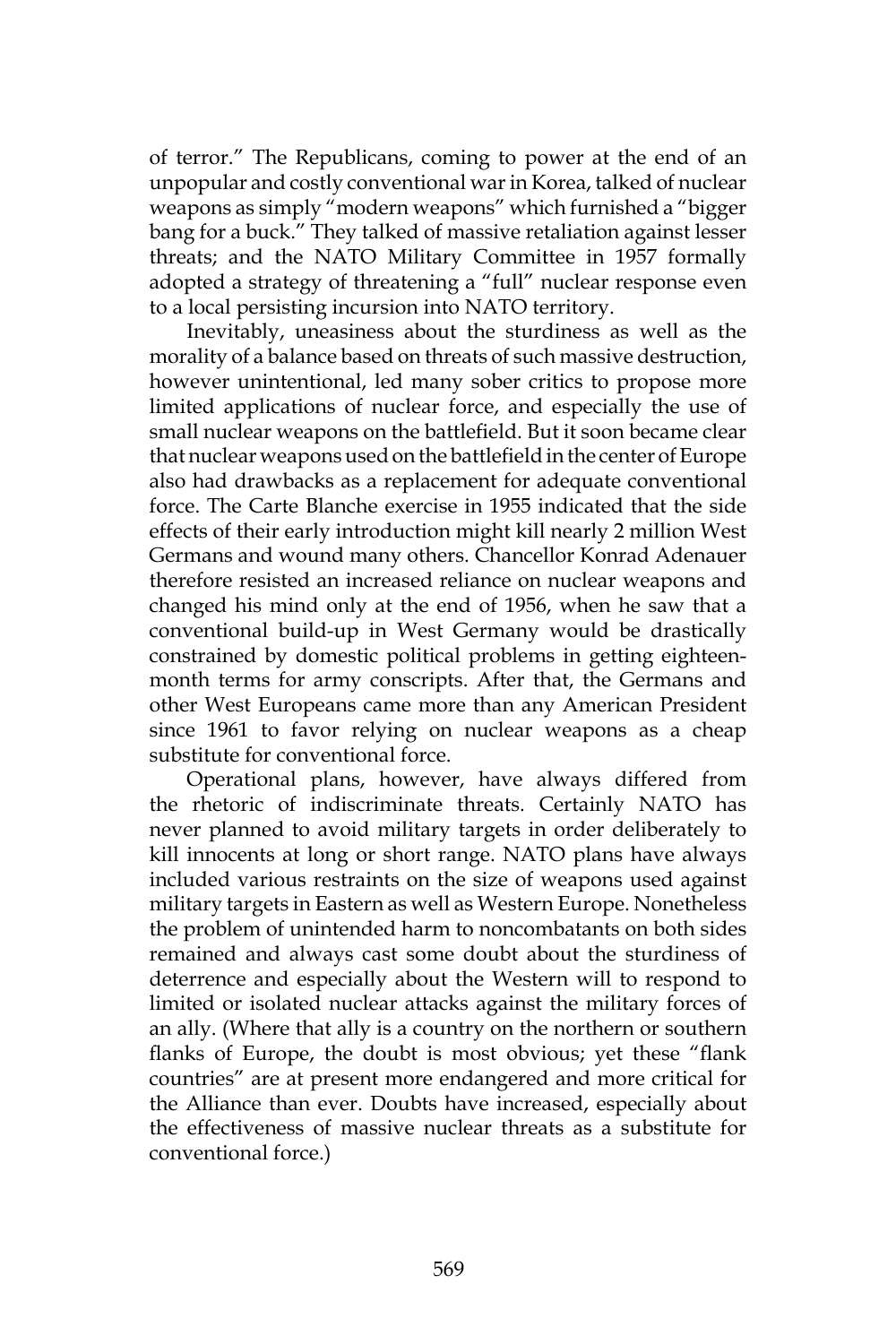## *The Second-Strike Theory*

Another line of research that was pursued intensively in classified form, beginning in 1951, disclosed a different but even more urgent range of problems about the sturdiness of nuclear deterrence. This research, which generated the second-strike theory of deterrence, looked at the vulnerabilities of all the essential elements of strategic nuclear forces under nuclear attack, and the problems these entailed for maintaining a convincing deterrent. These problems had been badly neglected in part because the original belief after World War II that nuclear weapons could be used effectively only against cities predisposed political and military leaders, as well as scientists, to overlook the possibility that our own nuclear force might come under attack; also because bombing doctrines during and before World War II had stressed that the chief aim of strategic forces was to destroy the centers of war-supporting industry and not the military forces themselves.

As a result, the force we had planned for the mid- and late-1950's, before the introduction of ballistic missiles, was much more vulnerable than is generally realized even today. That was dangerous in particular because NATO had always counted on the help of the Strategic Air Command (SAC) to deter or oppose an invasion of Western Europe and to reduce the intimidating political shadow cast by the possibility that an invasion might grow out of some future crisis. A strategic force, however powerful when left undisturbed to do its work, cannot deter an attack which it is unable itself to survive; and the studies showed that we needed to protect not only the vehicles but all the complex elements of an effective response, including in particular a politically responsible command-and-control. Moreover, preserving control required operating in peacetime in ways that avoid a large risk of lethal "accidents" or even more lethal mistakes in response to false alarms. It excludes, for example, "launching under attack," a euphemism for launching ICBM's on ambiguous electromagnetic signals.

Popularizations of the second-strike theory and some recent academic accounts distort history to make it seem essential deliberately to threaten innocents rather than military forces in order to deter. They frequently identify a second strike with attacks on civilians. In its origins the second-strike theory assumed no such identity. The study that generated the distinction [between first- and second-strike] and first specified requirements for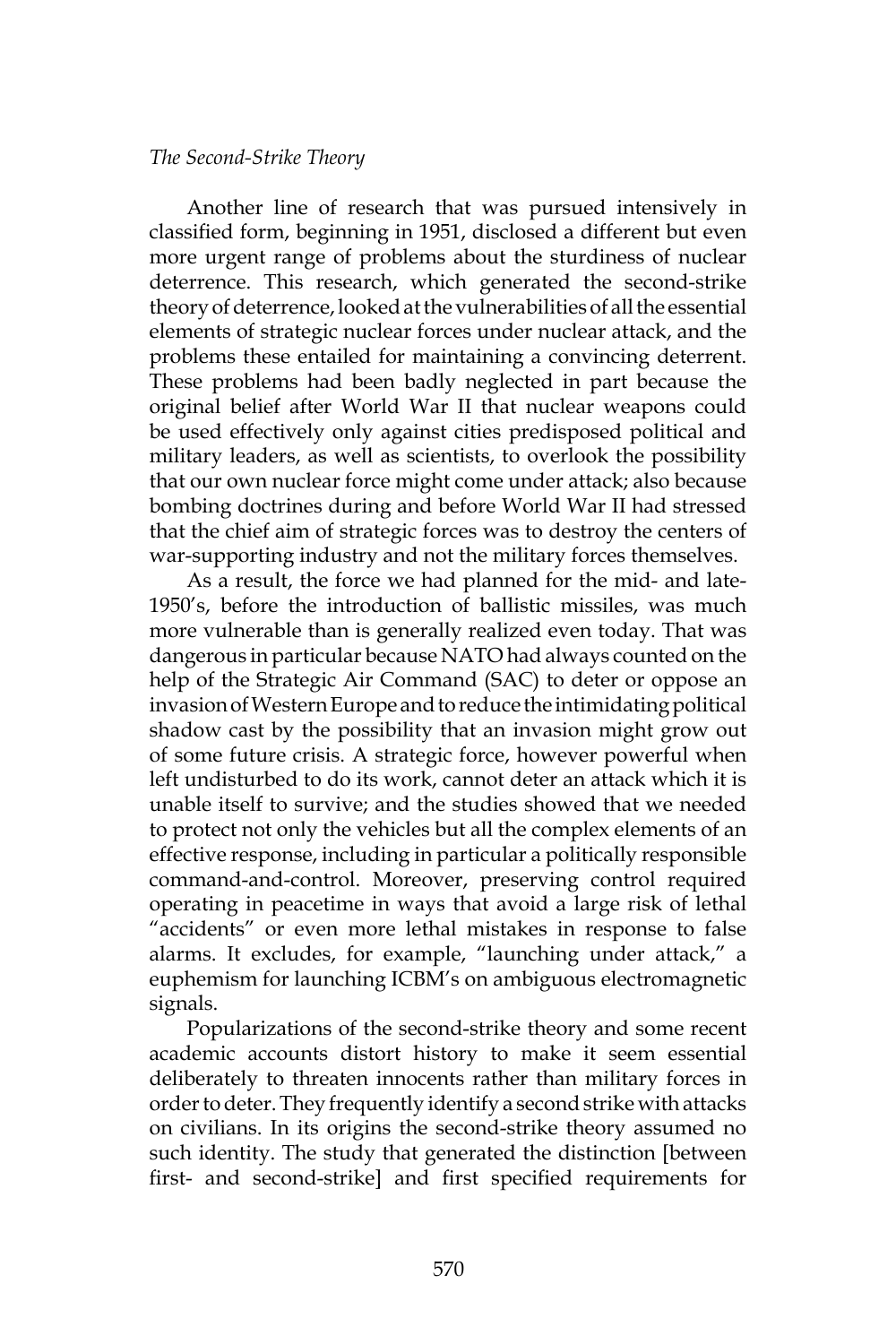a second strike, the Rand Base Study, in which I was engaged between 1951 and 1953 with Fred Hoffman, Harry Rowen, and Robert Lutz, made explicit that it would not deal with how to choose targets, but rather how to choose a protected mode of basing and operating a strategic force that would be best for any of several target systems. It looked at several target sets typical of the time: a quite limited number of key war plants supporting combat; military targets whose destruction might retard the advance of ground forces in Europe; and those that might blunt a continuing enemy strategic attack. It did so in order to show in all cases how best to reduce the vulnerability of our own strategic forces. That was the more important result, but the study also saved 9 billion 1953 dollars, showing that one does not have to aim to destroy cities only, or to destroy cities at all, to avoid "exponential" increases in defense spending, as one implausible rationalization for bombing innocents has it.

The authors' next long study, started at the end of 1953, was about defending a strategic force in the coming ballisticmissile era of reduced warning—then seven years or so off. It paid particular attention to "fail-safe methods" of avoiding war through mistaken responses to ambiguous signals and to the difficult issues of protecting political command-and-control. However, like the Base Study, it dealt only with the urgent problem of choosing responsible ways to protect SAC, not with choice among SAC's targets. Separating targets for SAC never looked harder than in the mid-1950's, since our bombs were then at their most destructive and expected inaccuracies near their anguishing worst. However, in successive later studies of strategic aims, the authors became increasingly clear that to have only the alternative of indiscriminate attack would seriously compromise the credibility that there would be any response at all. The two lines of research, one on targeting and reducing collateral damage and the other on protecting the strategic force, converged. It had become apparent that to have a persuasive deterrent, we had not only to be able to protect command-and-control, but also to have some alternatives which a responsible political leader would be willing to command.

## *Imprecision and Unintended Harm*

The recognition at the end of 1953 that fusion warheads might be made small enough to be carried in ballistic missiles by the 1960's might have seemed to hold out the prospect for reducing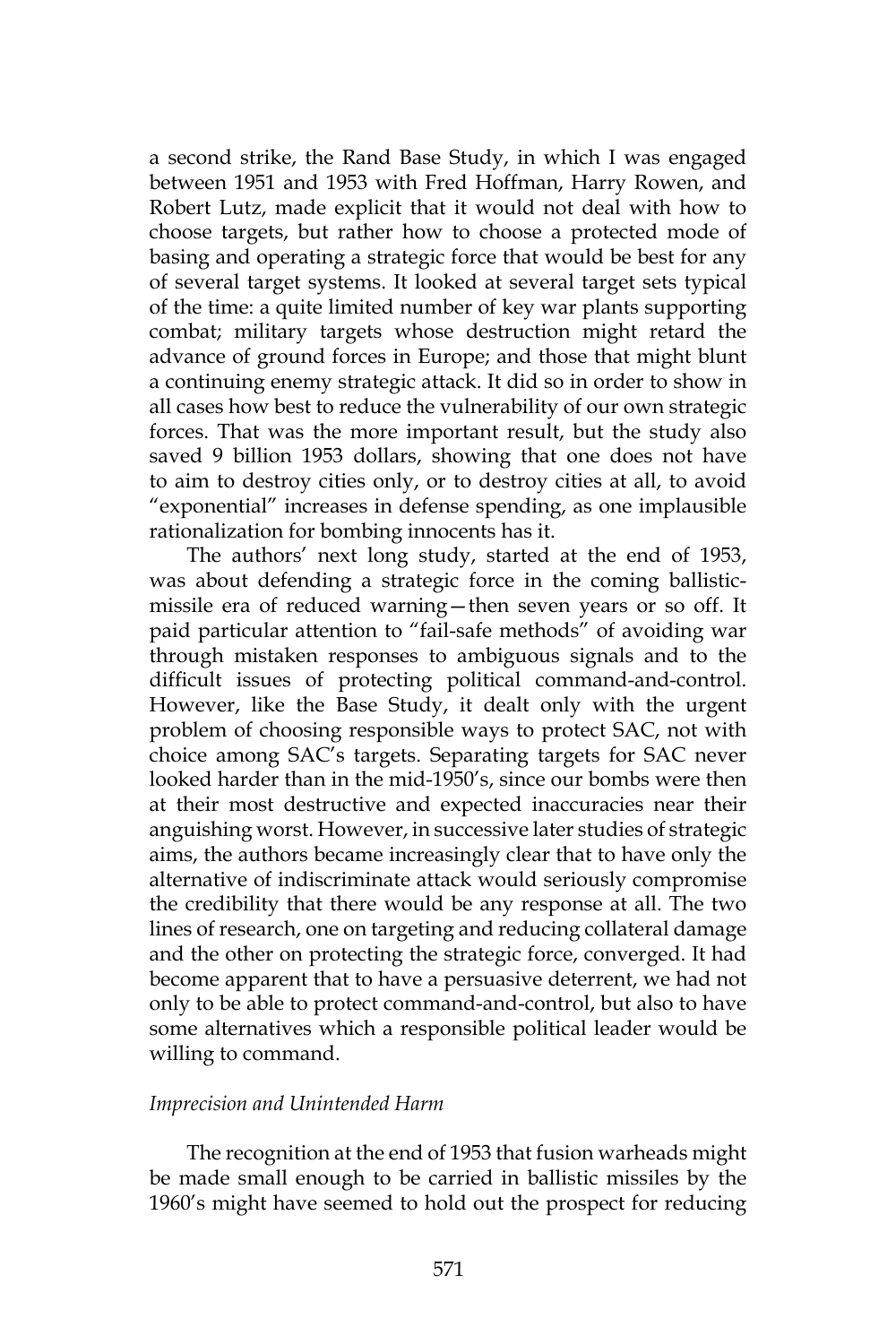collateral damage somewhat. For these first ballistic-missile warheads were expected to be substantially smaller than the gravity bombs carried in aircraft. (Later Navy SLBM warheads were about the same size as some early A-bombs, 40 kilotons. Even the first SLBM and ICBM warheads were about a halfmegaton, much smaller than the H-bombs contemplated in the initial debate.) In fact, however, the prospect of the ballistic missile worsened expectations about collateral damage because the first generation of missiles was expected to be much more inaccurate than aircraft. The median miss distance then expected for the first ballistic missiles was anywhere from two to five miles. A five-mile median radius of inaccuracy meant that half the bombs would strike outside of an 80-square-mile area!

But inaccuracy determines the unintended harm done in destroying a small target more basically than does the explosive yield of individual bombs. It is the lack of technology smart enough, rather than the availability of large brute-force single weapons, that lies at the root of the problem of collateral damage. One makes up for incompetence in aiming by filling an enormous area of uncertainty either with a few large-yield nuclear weapons or, as the British did in World War II, with many thousands of small conventional bombs. When the British discovered in June 1941 that only a third of the bomber crews who thought they had bombed the target were within 80 square miles of it, they resorted to huge raids involving thousands of bombers with results that became visible in Hamburg and in Dresden. David Irving's estimate of the dead in Dresden came to 135,000—much more than the official estimates of the Hiroshima dead. A single American conventional raid on Tokyo in March 1945 destroyed an area over three times that destroyed by the Hiroshima bomb (15.8 compared to 4.7 square miles) and nearly nine times that destroyed by the Nagasaki bomb (1.8 square miles). The average area destroyed in 93 conventional attacks against Japanese cities amounted to the same as that in Nagasaki.

During the postwar period the prospects for reducing collateral damage seemed at their worst in the late 1950's when the average explosive yield of a bomb was *ten* times the present level and when anticipated missile inaccuracies were also at their maximum. Some of the most familiar and perverse current views on nuclear deterrence, including those that have shaped the pastoral letter, were formed at that time. Since then, the prospects of hitting only what one is aiming at have changed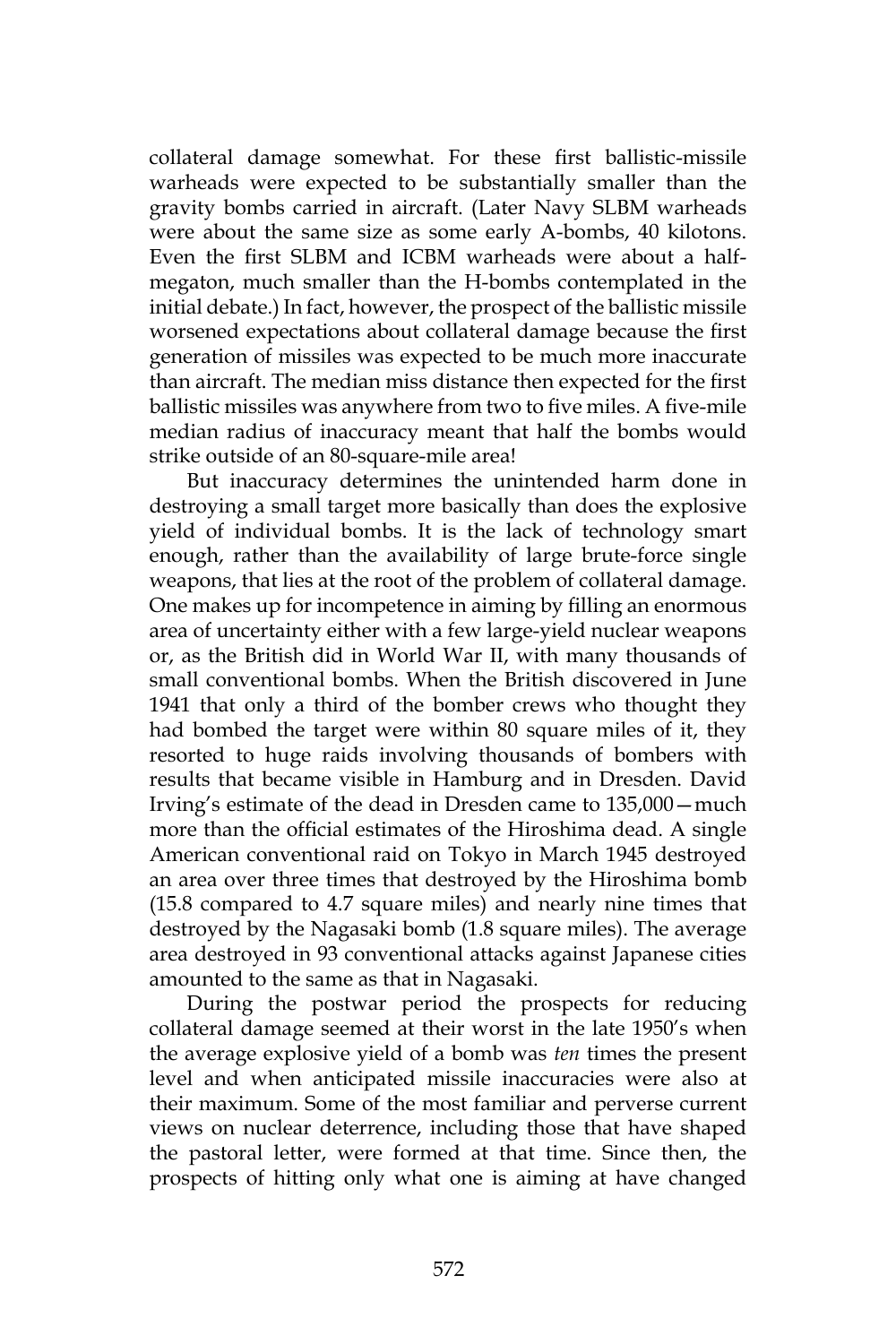by several orders of magnitude. That implies improvements in effectiveness against small, hard fixed targets that are in some ways more revolutionary than the transition from conventional to fission explosives or even fusion weapons. The fission and fusion revolutions blasted themselves, so to speak, into public awareness. Revolutionary improvements in our ability to focus destruction on targets alone have proceeded quietly and attracted less public notice and understanding.

The fact is, however, that a tenfold improvement in accuracy is roughly equal in effectiveness to a thousandfold increase in the explosive energy released by a weapon. Improving accuracy by a factor of 100 improves blast effectiveness against a small, hard military target about as much as multiplying the energy released a million times. The fission bomb at Hiroshima released about a thousand times more energy, and a 10-megaton fusion bomb can release a million times more energy, than a 10-ton conventional "block buster." A one-hundredfold improvement in accuracy roughly equals in effectiveness a millionfold increase in the release of destructive energy to enable the blast destruction of a small fixed target.

## *The Revolution in Precision*

But while the improvement in effectiveness may be the same, these two technologies achieve it in essentially different ways. When one improves effectiveness by releasing more destructive energy, there is a corresponding increase in collateral damage. When one improves the ability to destroy a target by increasing one's accuracy, there is a corresponding decrease in collateral damage.

Improvements in guidance using midcourse adjustments have already reduced cruise-missile inaccuracies to 200 feet from the 12,000-30,000-feet average misses expected for ballistic missiles in the late 1950's. That improvement by a factor of 60 to 150 makes feasible radical reductions in collateral damage. Even more important, terminal guidance systems in development now that can be deployed in the late 1980's could further reduce inaccuracies at extended ranges by another order of magnitude. That would permit a conventional weapon to replace nuclear bombs in a wide variety of missions with an essentially equal probability of destroying a fixed military target. It would drastically raise the threshold beyond which one would have to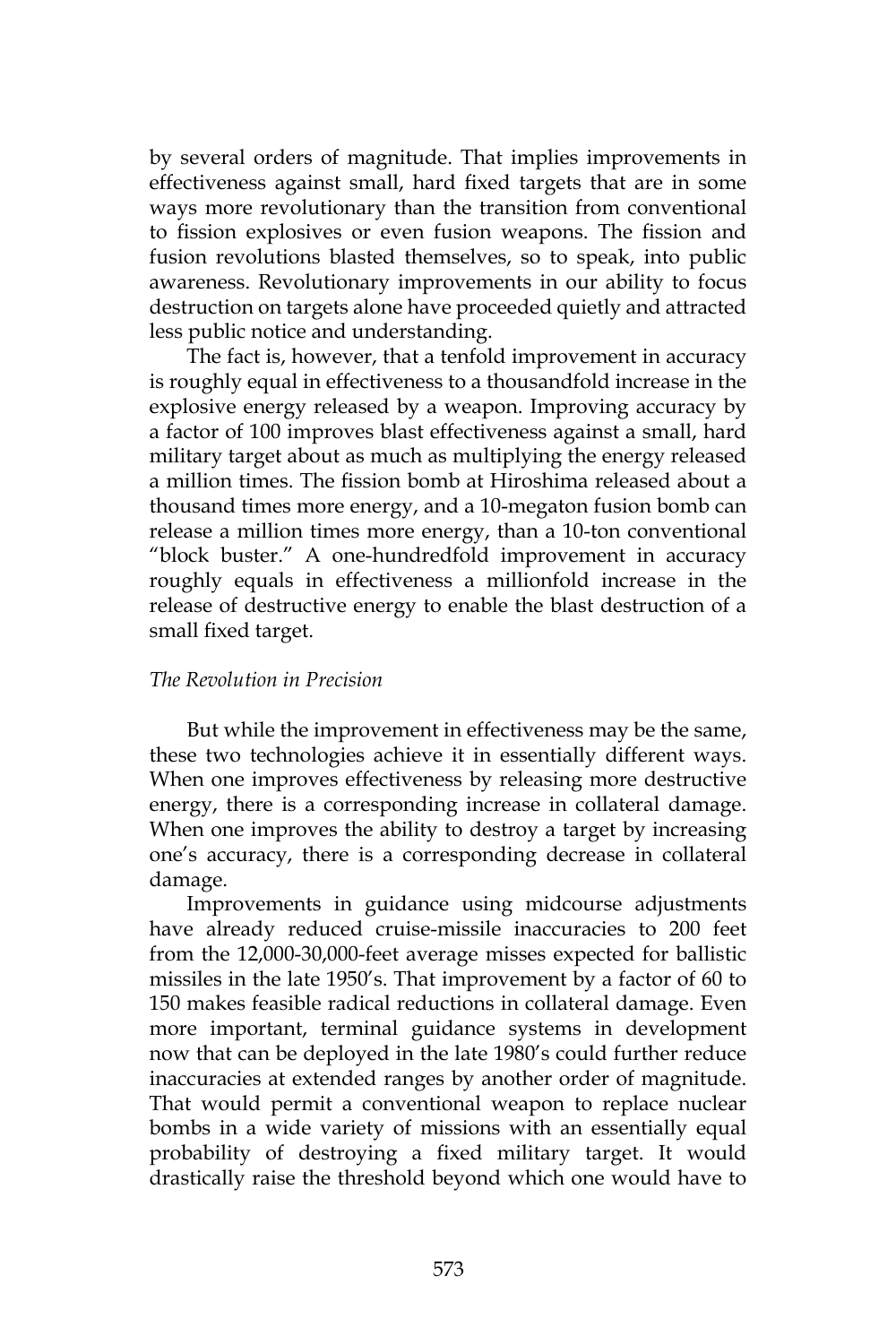resort to nuclear weapons in order to be effective. It would mean a much smaller likelihood of "escalation" and incomparably smaller side effects.

Destroying ground targets that might decide a conventional conflict could have much more troubling side effects even in relatively isolated areas than the destruction of equally decisive naval forces at sea or key satellites deep in space. Yet the situation has altered greatly here too. Most such land targets are less blastresistant than ICBM silos. Yet attacking them effectively with the huge inaccuracies expected in the late 1950's would have meant filling an enormous area of uncertainty with destruction. That might typically have subjected an area of 1000 square miles or so to unintended lethal effects. By contrast, a current cruise missile, with midcourse guidance and a small nuclear warhead, could be equally effective against a military target while confining lethal damage to less than one square mile. Most important, improved terminal guidance in the next few years could enable a cruise missile with a suitable *non*-nuclear warhead to destroy a military target and reduce the area of fatal collateral damage to about onethousandth of a square mile—an enormous contrast with World War II.

Some conservative critics counter the bishops' strictures against a nuclear response to conventional attack by suggesting that any "conventional war in Western Europe would almost certainly mean terror and destruction far in excess of World War II"—with perhaps 100 million dead; that, in short, any conventional conflict in Europe would bring on horrors hardly less terrible than nuclear war. Such expectations lead many Europeans to feel that even a conventional war would destroy Europe and end Western civilization. For the bishops, a policy of No-First-Use follows from the broader nuclear policy of "Use, Never." And both are only part of Cardinal Krol's injunction in his White House sermon against all war. ("No more war, war never again.") Through all the political compromises in various drafts, the bishops support conventional alternatives only grudgingly. But estimates of conventional damage by the bishops' critics have even less basis in evidence than those the bishops cite to show that nuclear damage would be unlimited. It is plain that the increasing advances in precision and control can be most fully exploited by suitably designed conventional weapons.

It is essential to emphasize that advances in our ability to reduce collateral damage and increase the effectiveness of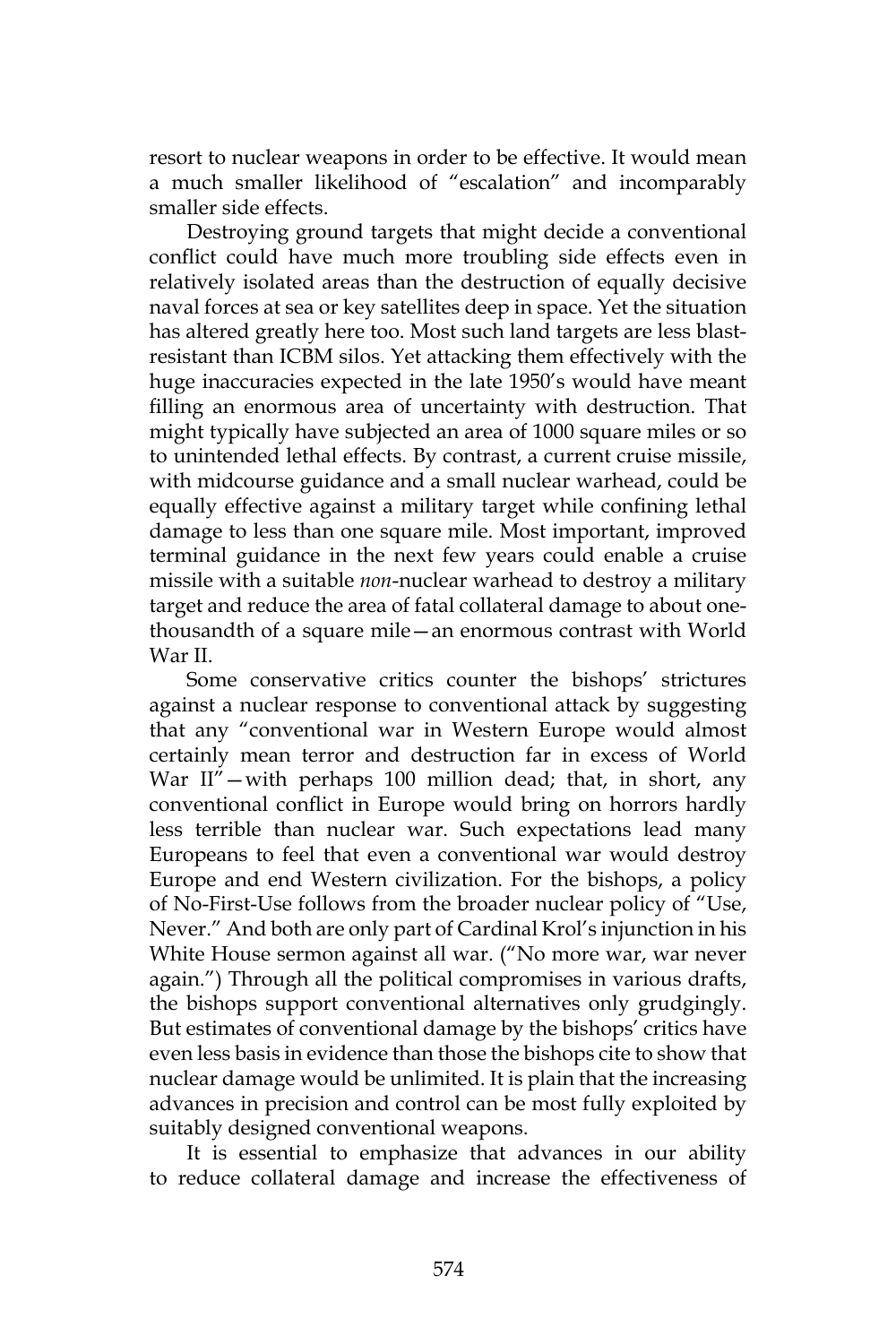conventional weapons do not blur the distinction between nuclear and conventional force. On the contrary, that remains vital. But these revolutionary changes make it much more feasible to avoid crossing the divide between nuclear and conventional weapons. They give us choices.

Discussions of the morality of bombing and deterrence today often proceed as if "the technical realities" foreclose choice (as one eminent physicist, Wolfgang Panofsky, suggests), as if "the mutual hostage relation" were not at all a "consequence of policy and therefore . . . subject to change," but a matter of physics permanently determined by the technology for releasing nuclear energy. Yet the evolution since the 1950's of technologies other than the release of nuclear energy has altered the possibilities of discrimination and will not excuse us from the responsibility for preparing to keep violence from mounting without bounds.

## **III**

With few exceptions, even the most thoughtful considerations of the morality of nuclear threats have been frozen in the technology of the late 1950's and specifically that of nuclear brute force. This can be shown by referring to the evolution of NATO policy, to the development of technologies of destruction and of discrimination and control, and to a sequence of substantial analyses of the morality and prudence of threats to bomb innocents between the end of the 1950's and the present.

## *Terror and Technology at the End of the 1950's*

Robert W. Tucker's book, *The Just War* (1960), observed that the policy of nuclear deterrence in the 1950's had demonstrated "at least a striking verbal insensitivity" to the consequences of the defensive use of nuclear force. Indeed, "the more extreme versions" were "obsessed" with the idea that the deterrent threat would never have to be carried out and therefore regarded "the effectiveness of deterrence as directly proportionate" to its horrors. If one accepted this extreme, then one had to acknowledge that "in the nuclear age . . . virtually no substantive restraints . . . need to be observed by those waging a defensive war." But Tucker himself leaned toward the extreme, since he thought no restraints would be effective. He was writing when the average destructiveness of our weapons and the expected inaccuracies, and hence the probable unintended harm, were all near their peak.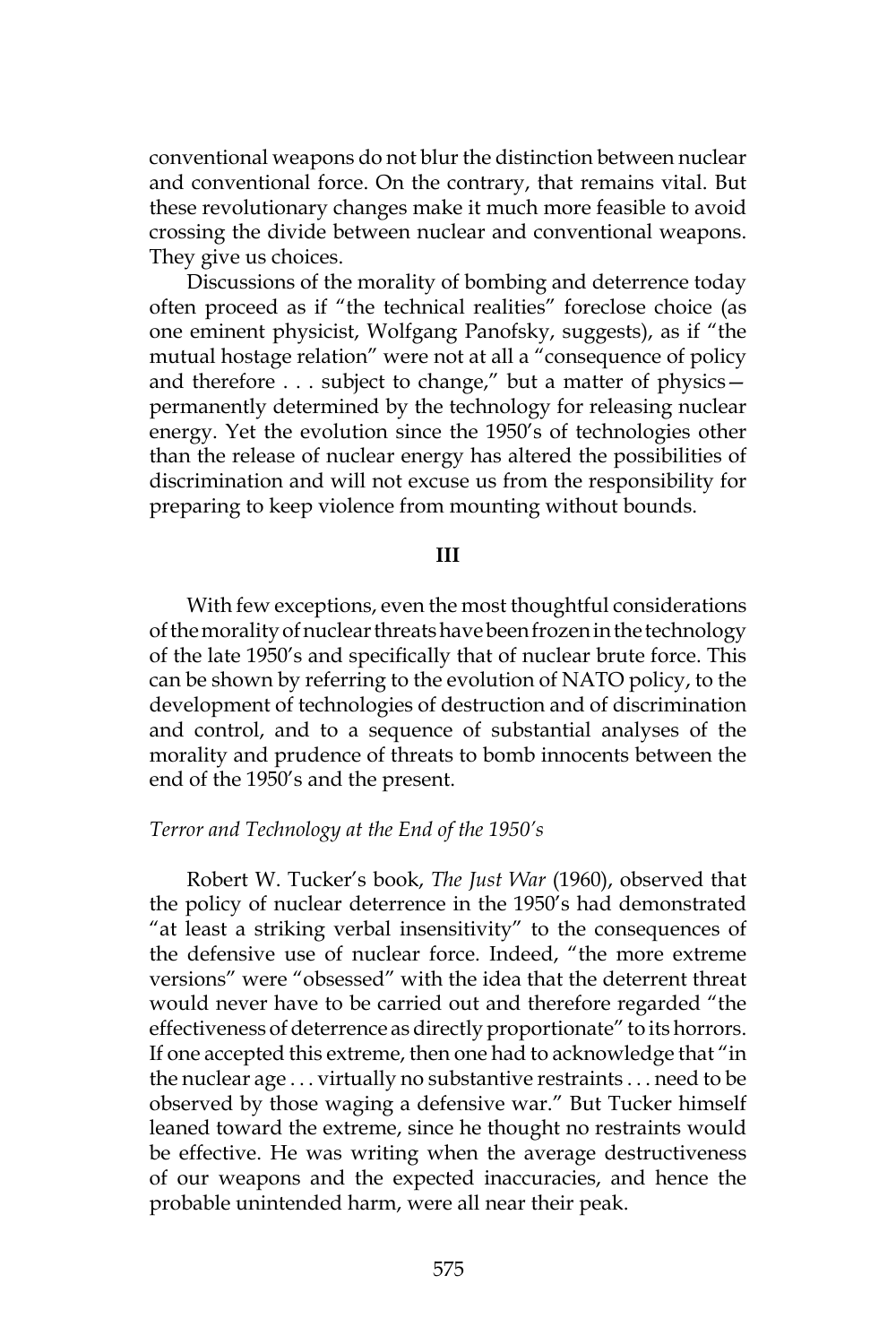Indiscriminateness, he suggested, is a "'necessity' that is inherent in technology." He rejected the position taken by the World Council of Churches in 1958 against "all-out" use of nuclear weapons. As Paul Ramsey observed, Tucker agreed with the pacifists that statecraft in the nuclear age entails using evil means—threats whose execution would inevitably exterminate civilians. He parted company with the pacifists because the pacifists would abandon statecraft. Tucker would rather abandon morality. His concluding paragraph argued: "There is something patently absurd in the complaint that a threat of extermination, even when restricted to preventing one's own annihilation, signifies a moral decline for which there is no explanation other than that men have deliberately chosen to abandon any sense of restraint. If men presently show less restraint in threatening their adversaries, it is largely because they are less secure than in an earlier age." But during the 1950's, doubts grew about the credibility and the political and military implications of threats of extermination and about whether there were no better choices.

## *The McNamara Doctrine of the First Two Years*

The view dominant among the Kennedy administration and its advisers during its first two years embodied the two converging lines of research on the protection of the strategic force and its targeting. It put into effect many of the criticisms of massive retaliation that had accumulated during the 1950's. It stressed the importance of a second-strike capability, including a responsible command-and-control system with its vulnerabilities reduced, for example, by the use of airborne command posts. But it also called for a conventional build-up to reduce reliance on nuclear weapons and contemplated the use of nuclear force itself only with discrimination and restraint in the service of political ends. Both conventional and nuclear force, neither of which could substitute for the other, would have to be used in limited ways, if we were to deter aggression, or frustrate it should it occur.

Alain Enthoven defended the continuing relevance of the traditional Christian doctrine of "just war" in the context of the initial Kennedy policy. He explicitly rejected the "realist" and pacifist views of deterrence, both of which assume the incompatibility of morality and statecraft in the nuclear age. We do not, he said, have to choose one or the other. The realists would eliminate moral restraints because they believe them impossible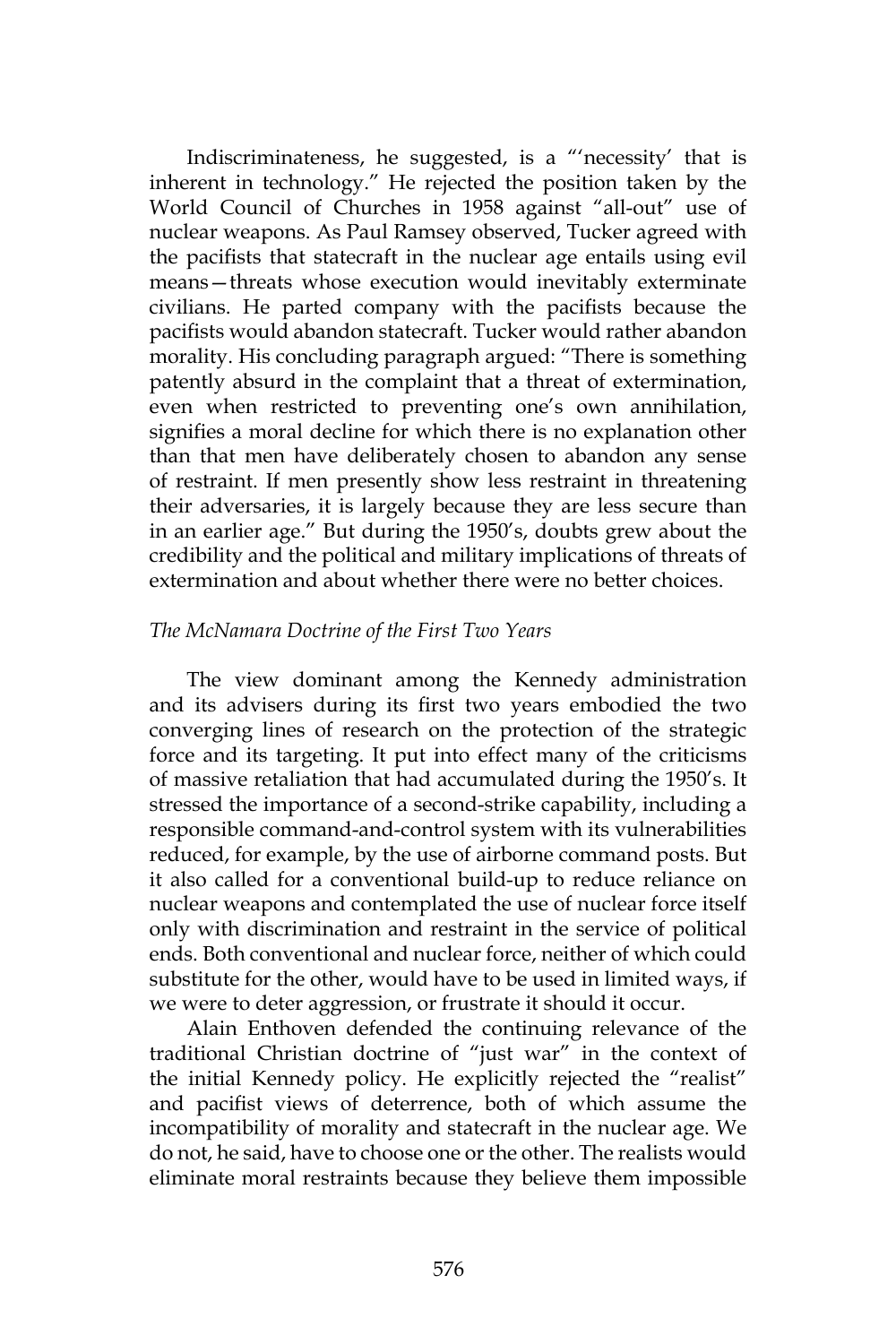or suicidal. The pacifists think that the impossibility of restraint in nuclear war proves what they had believed all along, that the only moral course is to disarm totally, even if unilaterally, and that this would bring universal peace.

Enthoven distinguished his view also from the obsessive extreme which Tucker had in mind—the position known sometimes by the euphemisms "Minimum Deterrence" or "Deterrence Only." Enthoven noted that this view, which had begun to take hold among academics after Sputnik (1957), resembled that of the pacifists in its belief that a lasting peace was feasible in the short term. But Deterrence Only would base stability on threats to respond to an attack on our strategic force by *deliberately* bombing enemy civilians, by avoiding enemy military targets, and by exposing our own civilians to attack. The core of this newer view, as he might have noted, was therefore an antithesis both of pacifist nonviolence and of the Christian and other ethical traditions of humane warfare.

It also differed drastically from preceding U.S. policy. In one sense the new dogma seemed to return to the immediate postwar understanding of nuclear weapons. But the typical view after Hiroshima held that the number of either side's nuclear weapons would be intrinsically so small and the individual bombs so destructive that they could be effective only against large population centers. An aggressor *could* effectively attack only cities. His victims *could* effectively retaliate only against the aggressor's cities. Deterrence Only, on the other hand, accepted the fact that strategic forces *could* bomb military forces, but held that we *should* threaten to respond to a nuclear attack only by bombing cities, and that we *should* leave our own cities undefended. It was remarkable not only for its extreme departure from humane ethics, but also because it represented a 180-degree turn by many of its main proponents, who, for nearly a decade before they adopted this dogma, had proposed using nuclear weapons only against military targets—in continental defense against invading bombers, against ground forces in Europe, and against combat ships at sea—and who had recommended immense deep-shelter programs for civil defense. Deterrence Only was an extreme minority view at the time of Enthoven's writing. After the Cuban missile crisis, it became an established ideology.

It was in a speech at Ann Arbor, Michigan, in June 1962 that Robert McNamara made public that, in a nuclear war growing out of a major attack on NATO, our main goal would be to destroy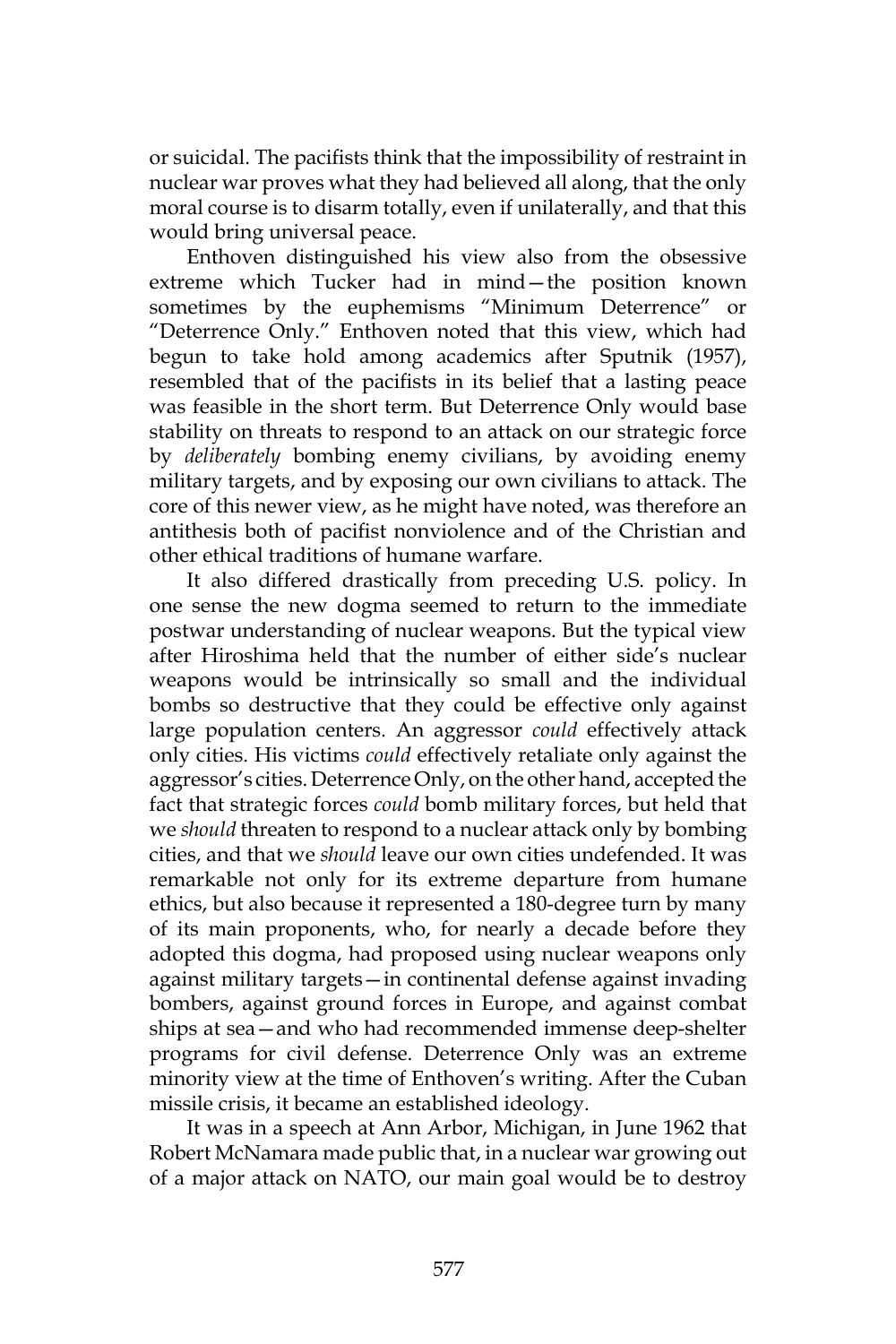enemy military forces, not civilians. He added that we could reserve enough power to destroy the enemy's society, "if driven to it," and that threat would give him "the strongest imaginable incentive to refrain from striking our own cities." (This last resort, which some moralists questioned at the time, I believe was unnecessary: the Soviets have the strongest incentives to preserve their military power.) The part of McNamara's speech about restricting, so far as feasible, the use of strategic forces to military rather than civilian targets, was embedded in statements stressing that American military force was designed only to discourage aggression, not to change the status quo and never to initiate a war; and that the United States was reducing reliance on nuclear weapons in general and wanted to discourage their spread.

Despite these cautions, his speech produced a strikingly negative response from conservatives as well as liberals both here and abroad, and from keepers of the traditional morality of "just war." McNamara's harsh didactic style can hardly explain it. Rather, a certain ambivalence about, if not affection for, nuclear terror had become nearly universal. Franz Josef Strauss, then West German Defense Minister, made clear that he continued to believe that deterrence depended on threatening the immediate use of tactical nuclear weapons at the battle line, to be followed quickly by massive strategic retaliation. Senator Richard Russell and Senator Margaret Chase Smith, Democratic and Republican stalwarts respectively on the Senate Armed Services Committee, denounced McNamara's statement. Some scientists and engineers, who had only recently, in the aftermath of Sputnik, turned to relying on threats to bomb cities and away from advocating the use of nuclear weapons against military forces and from massive continental defense and deep-shelter programs, now pronounced any ability to attack military forces or to defend cities to be "destabilizing." With a rancor suggesting a bad conscience, they said that the very modest Kennedy fallout-shelter program, and the new official focus on military targets rather than massive retaliation, might influence American leaders to initiate preventive nuclear war. This, though members of the administration had abundantly stated the very opposite and had explicitly recognized that any nuclear war would be an "unprecedented catastrophe."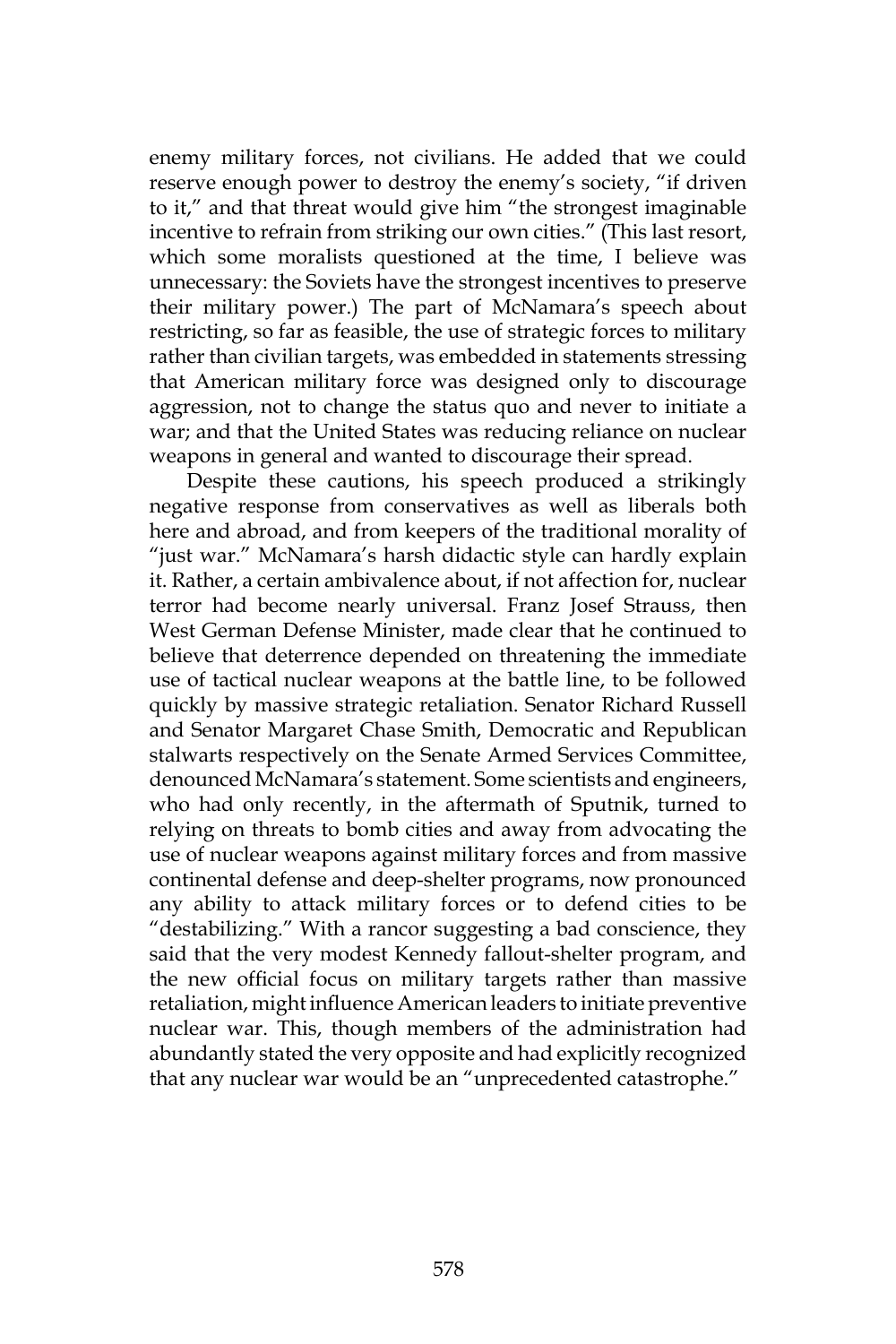#### \* \* \* \* \*

It was plainly silly to suppose that American political leaders would be eager to unleash such an unprecedented catastrophe simply because it might not be total. The reaction was all the more striking since neither these critics nor anyone else had ever suggested that the much more costly and supposedly more effective programs the critics had been backing a few years earlier (for nearly leakproof air defenses, a thick ballistic-missile defense of population as well as of strategic forces, extensive deep shelters for civilians, and the limitation of nuclear weapons to legitimate military targets) would induce American leaders to undertake preventive war. All in all, the venomous response, including that of the media, was shallow, partisan, and, not infrequently, in bad faith. Such venom unfortunately continues to poison current debate as to whether there is an alternative to suicide or surrender. It takes great civic courage to sustain that burden and, in the détente that started after the missile crisis, the administration did not show such courage. Nonetheless, every one of the last six Secretaries of Defense has found it essential both to rely less on nuclear weapons and to return to the subject of the limited use of long- as well as short-range nuclear forces against military targets. Much of Paul Ramsey's work on "just war" (brought together in *The Just War: Force and Political Responsibility,* 1968) is related to such a policy.

Ramsey's answer to Tucker states that the conduct of a nuclear war need not—and, if it is to be moral, must not—"violate the moral immunity of noncombatants from direct attack." Any harm to noncombatants should at least be unintended. He implies, moreover, that the conduct of nuclear war should involve a serious effort to minimize such unintended damage. If he had been more aware of the possibilities implicit in the electronic revolution, he might have added that research and development need to aim at improving the ability to discriminate. He insists that attacks should not only attempt to discriminate but that the unintended damage should be proportionate to any good that would come out of the war.

In a chapter on "The Limits of Nuclear War," Ramsey considers what actions in a nuclear war are "undoable" even if they are "thinkable." He notes that McNamara's announcement at Ann Arbor that our main aim in responding to an attack on the Alliance should be to destroy the enemy's forces, not his civilian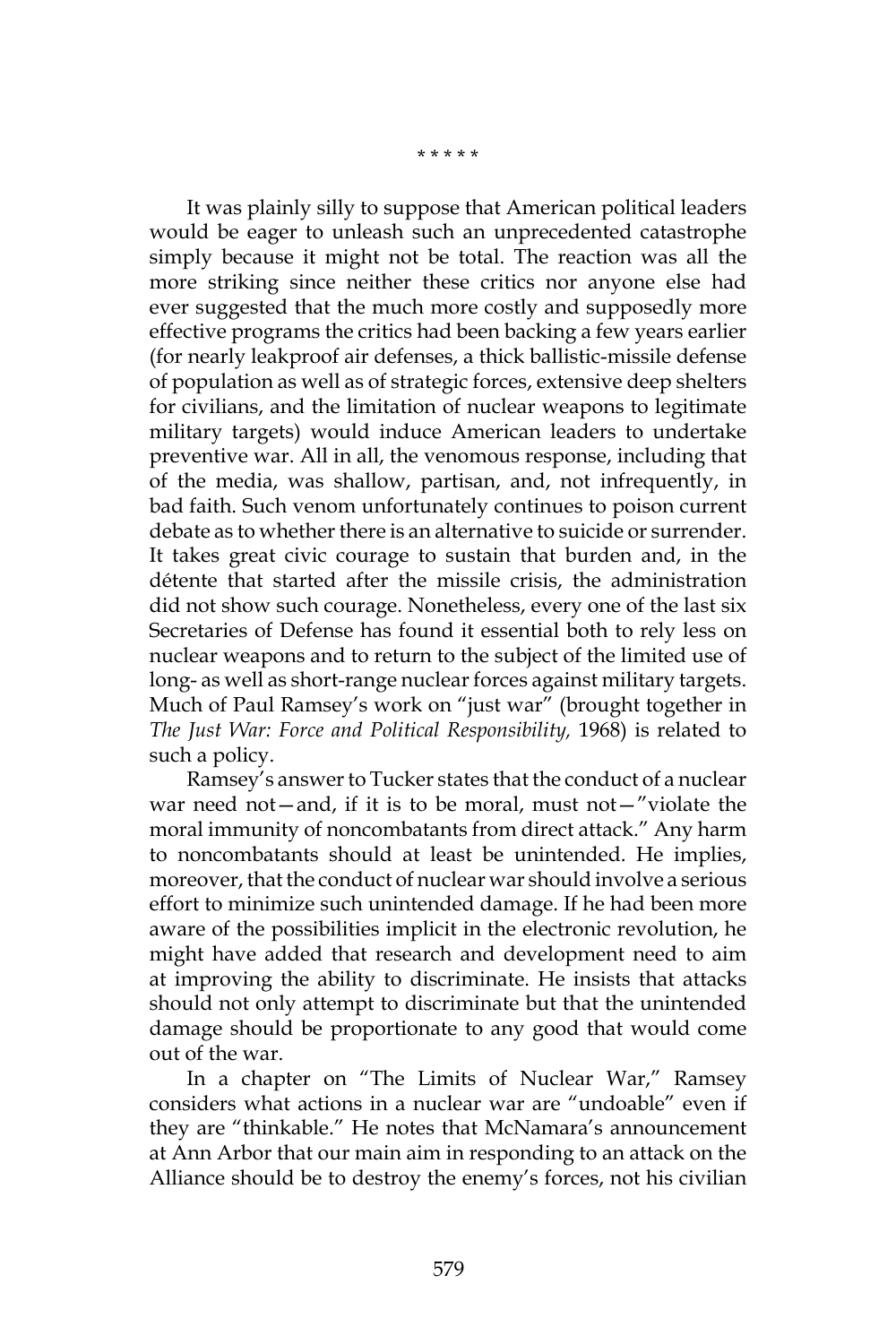population, had occasioned hardly a single amen on either side of the Atlantic. The only responses were stereotyped objections from defense establishments here and abroad, and the same from publications like the *Christian Century,* normally regarded as keepers of such a civilized rule. Ramsey proceeds with a brilliant support of such limitation and with a sympathetic but penetrating critique of Thomas Schelling and Herman Kahn, who favored limiting nuclear war, but included under those limits attacks on cities, and who held that it might be rational to threaten such attacks even though it would be irrational to execute them. Limited attacks on military installations and forces are both thinkable and doable, according to Ramsey; but a direct attack on innocent civilians to achieve some other goal, even a good goal, is wrong. Like art, a political action has consequences beyond itself, but, as Aristotle pointed out, an action is also right or wrong in itself. Attacking innocent civilians is wrong even to accomplish something else. Ramsey rejected the use of threats of even limited city attacks.

Enthoven criticized such threats on the ground also that they would not be believed; that policies based on "the rationality of irrationality" (on which Father Hehir and the bishops also rely) are not viable in the long run for a democracy, especially one with allies: "Rather, the most credible kind of threat is the threat that we will do what in the event will be most in our interest to do."

According to Michael Walzer, in *Just and Unjust War,* Ramsey relies on unintended "collateral civilian damage from counterforce warfare in its maximum form to deter potential aggressors." Walzer himself believes that to deter one must intentionally or unintentionally threaten to kill innocents. But Ramsey was not referring in that context to deterrence of the initial outbreak of an aggression. He was talking of the possibility that, *during a war waged against military targets on both sides*, both sides might avoid attacking cities and also avoid a maximum counterforce attack in order to prevent the collateral damage that would ensue from attacking even military targets that are closely co-located with population centers. That is very different from saying that to deter an initial attack one must threaten civilians—even unintentionally. Nor does selectivity in attacks on military targets *during* a war mean threatening civilians, but rather the opposite. Ramsey did sometimes falter by recommending a "studied ambiguity" about our intentions to retaliate in kind to an attack on cities. Michael Novak's answer to the bishops also finds "the best of the ambiguous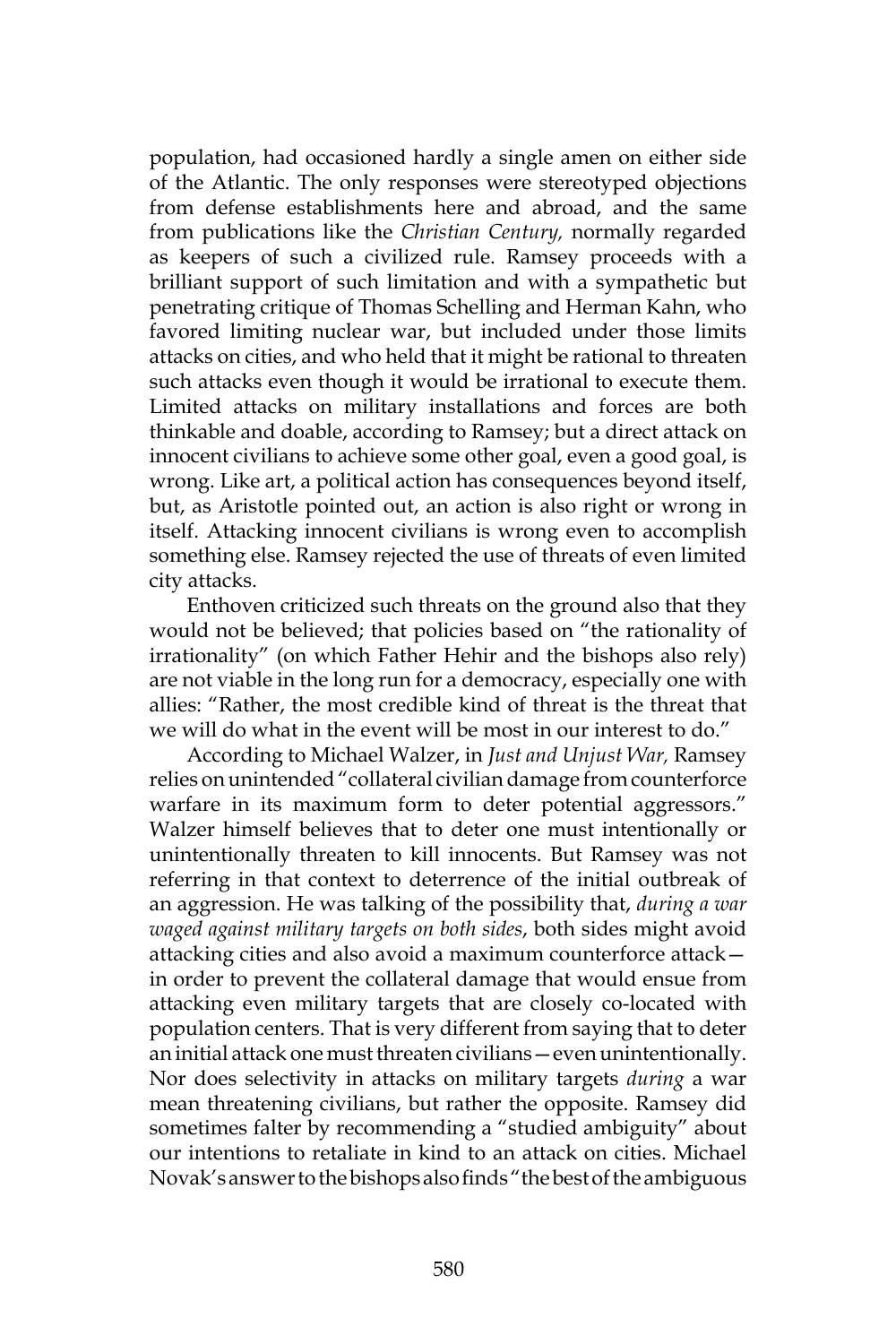but morally good options . . . in a combination of counterforce and countervalue deterrence." Yet even he is affected by the insidious semantics of MAD: "countervalue" suggests the Soviets value only bystanders, not military force. But to deter we need rely neither on unintended harm nor on ambiguous intentions.

### **IV**

## *McNamara, MAD, and MADCAP*

One difficulty in getting the evolution straight of both official doctrines and operational policies on nuclear weapons is that the two have often diverged, and the statements of doctrine have often been designed for political combat within domestic bureaucracies rather than potential combat with the Soviets. McNamara in his first two years as Secretary of Defense sought options between suicide and surrender, according to Stewart Alsop, "as Parsifal sought the Grail." Out of office, he has ended ironically by foreclosing all such options. With an intensity that dims his memory as well as his understanding, he doubts that any nuclear response to nuclear attack can limit destruction.

After the missile crisis, McNamara often talked of Assured Destruction—and later Mutual Assured Destruction—as if they were serious operational policies. Neither was. While Secretary, he never abandoned the goal of using strategic forces against Soviet military forces or the goal of limiting harm to American civilians. Even as declaratory doctrine he never stated MAD in the unqualified and brutal Orwellian form of the aphorism "killing weapons is bad, killing people is good." When he talked about a capability for assured destruction of 20-25 percent of the Soviet population, he was thinking of deterring the Joint Chiefs of Staff from asking for higher budgets rather than the Soviets from attacking the U.S. It was his way, if not the best way, of winning a budget battle and putting a lower ceiling on the size of our strategic forces. He stressed that we would have the capability for destroying the Soviet population—and he expected that capacity to deter the Soviets; but if deterrence failed, we would use our strategic forces to destroy Soviet forces attacking the United States. Later, when he drifted toward regarding it as desirable for the Soviets to deter us, he was still talking about capabilities.

In short, the form of MAD doctrine he introduced can best be described by the acronym MADCAP rather than MAD.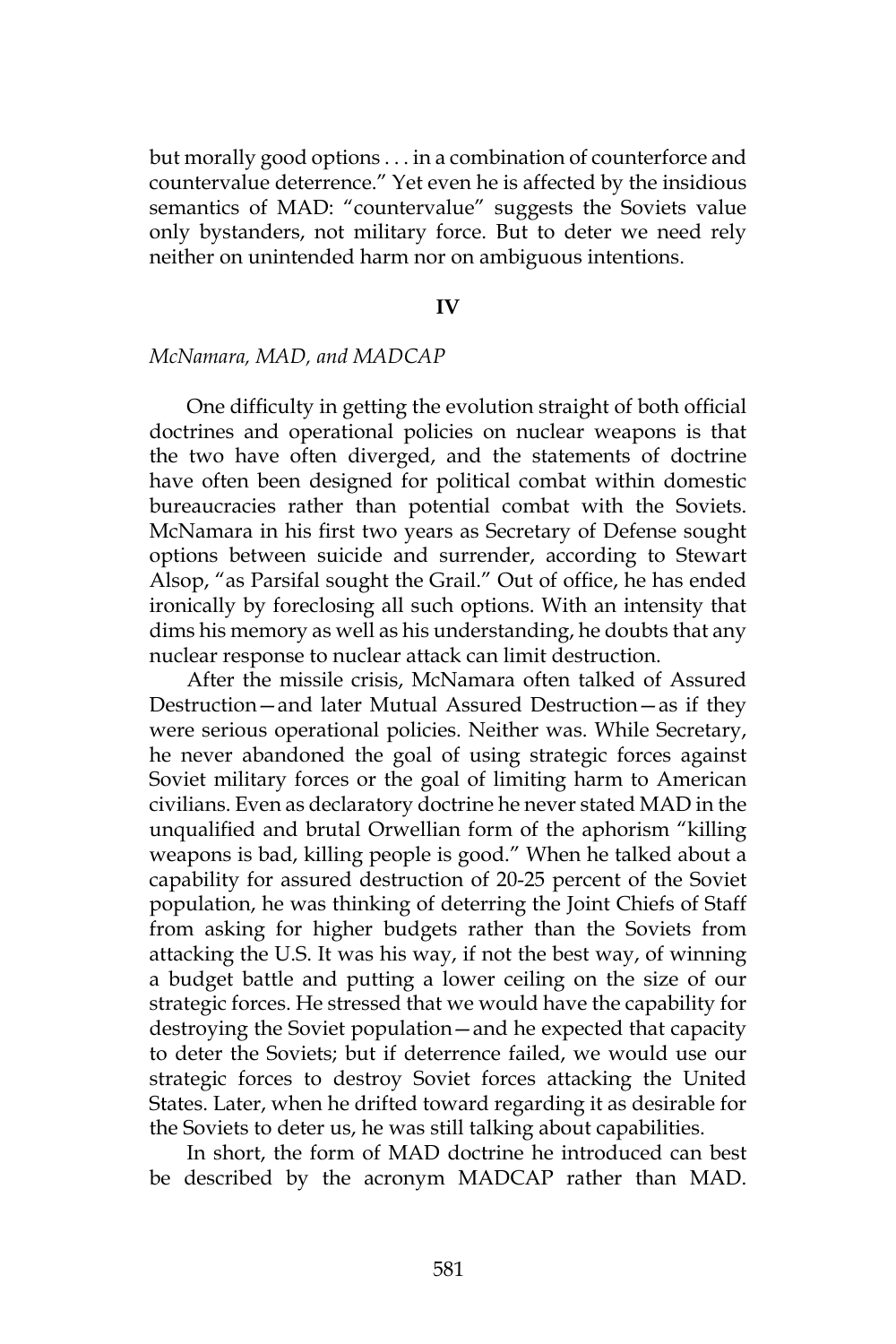McNamara said we would use a MAD *capability* for deterrence without seriously intending to assure the destruction of enemy noncombatants. Nor was he entirely serious about attacks on combatants. MADCAP did not lead to any persistent thought about how to improve the force to make it increasingly discriminating, and it discouraged thinking about the selection of various theater and other military targets suited to proportionate responses. It led to slowing or stopping various programs that would have increased our ability to discriminate between military and civilian targets. It made us less serious about the problems of nuclear targeting of combatants *or* noncombatants: it avoided some of the obloquy of *seriously* threatening to do the cheap and easy job of killing large "soft" concentrations of civilians without forcing thought about the harder job of carefully selecting and, if necessary, destroying military targets without killing bystanders; or about the hard but feasible and necessary job of keeping violence under control.

The bishops, their defenders, and the strategists on whom they rely all talk of the uncontrollability of nuclear weapons as a deplorable but unavoidable fact of life. However, they make a virtue of this supposed necessity. John Garvey, columnist for the Catholic *Commonweal,* knows that one may not threaten what one does not intend to do, and grants that "if your enemy knows that you will absolutely refuse to use a weapon, what you have is no longer a weapon and is therefore useless"; but he claims that "it would be naive to think that we are so fully in control of ourselves that in the event of an attack we would not say. 'What the hell,' and hit them with everything we've got." Which apparently would give the threat, however immoral, some use as a deterrent.

However, it would be naive or worse to suppose that we cannot impose controls over both initial and subsequent uses of nuclear weapons. "Permissive action links," which we place on all our weapons overseas and which microchips and other electronic advances are constantly improving, can make it essentially infeasible for military commanders to use nuclear weapons without release by a remote political authority. Moreover, if we really thought political authority were reckless, we could make this release mechanism as elaborate as we liked and even divide the releasing codes so that they would require the agreement of many parties. But the processes of consultation in the Alliance are now complex, and would affect not only the initial, but also subsequent releases. It is most unlikely that we would simply say "Whee!" and let everything go. In Europe the problem is quite the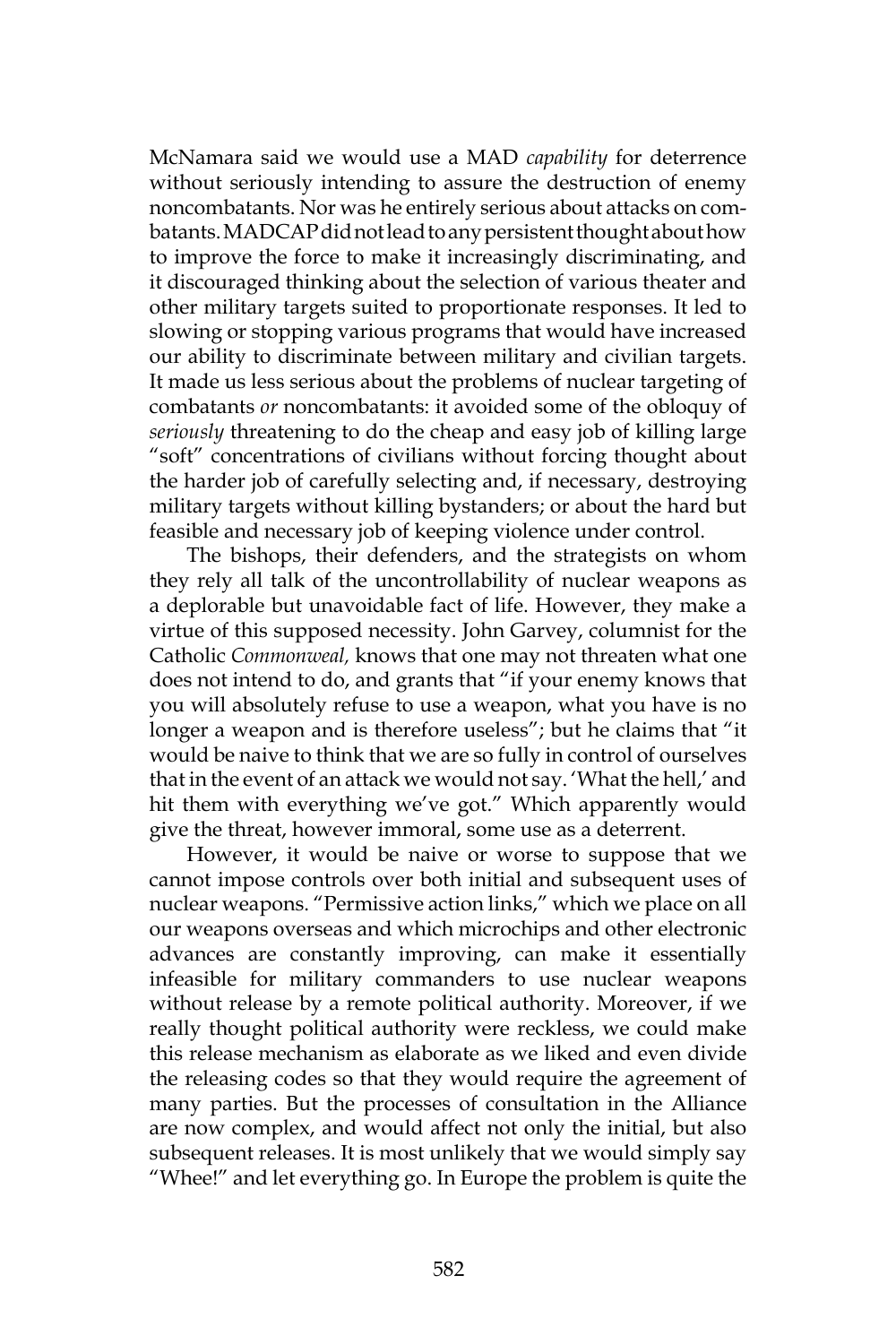opposite. We should not and do not rely on the threat of losing control to deter either nuclear or conventional attack. But MAD and the fictions of uncontrollability it has propagated encourage us to rely on the threat of losing control as a substitute for dealing with the dangers of conventional conflicts. In short, they have led us to be less serious about conventional war as well.

The bishops' strategists, who believe that one can deter even if one is plainly committed never to use nuclear weapons, first, second, or ever, would maintain a capability but never use nuclear weapons at all. McNamara, when he changed from the doctrine of his first two years to talk of capabilities for mutual assured destruction, said he would maintain the capability to kill Russian civilians but would actually use nuclear weapons against certain military targets. That's rather different. Nonetheless it was a long step on the way to the present absurdities and evasions of the moral and prudential problems of discouraging a nuclear attack on the U.S. or one of its allies. Or a conventional attack.

# *Soviet Values and MAD Nuclear Threats to Deter Conventional Attack*

Michael Walzer writes perceptively about the use of terror by guerrillas to provoke counterterror against innocents. But when it comes to nuclear weapons, he accepts the MAD stereotype about the use of threats of terror against innocents to deter attack. He doesn't question the technical determinism of the nuclear technologists that limiting harm to civilians on either side is impossible. He advances comfortably the familiar paradox about "the monstrous immorality that our policy contemplates" but thinks it inevitable. "The unavoidable truth is that all of these policies rest ultimately on immoral threats." Like Tucker, Walzer is unwilling to give up immoral threats because he thinks they are necessary for deterrence. Here he rests on the baseless judgment that the *only* thing that will deter Soviet aggression is the prospect that Russian bystanders will be killed.

To reject that view one need not assume that Soviet values are the same as our own; nor that the Soviets are simply monsters who don't care or even like to see civilians killed. We need only observe that the Soviets value military power and the means of domination at least as much and possibly more than the lives of Russian civilians. This is surely evidenced by a long history documented by careful scholars like Adam Ulam, Robert Conquest, Nikolai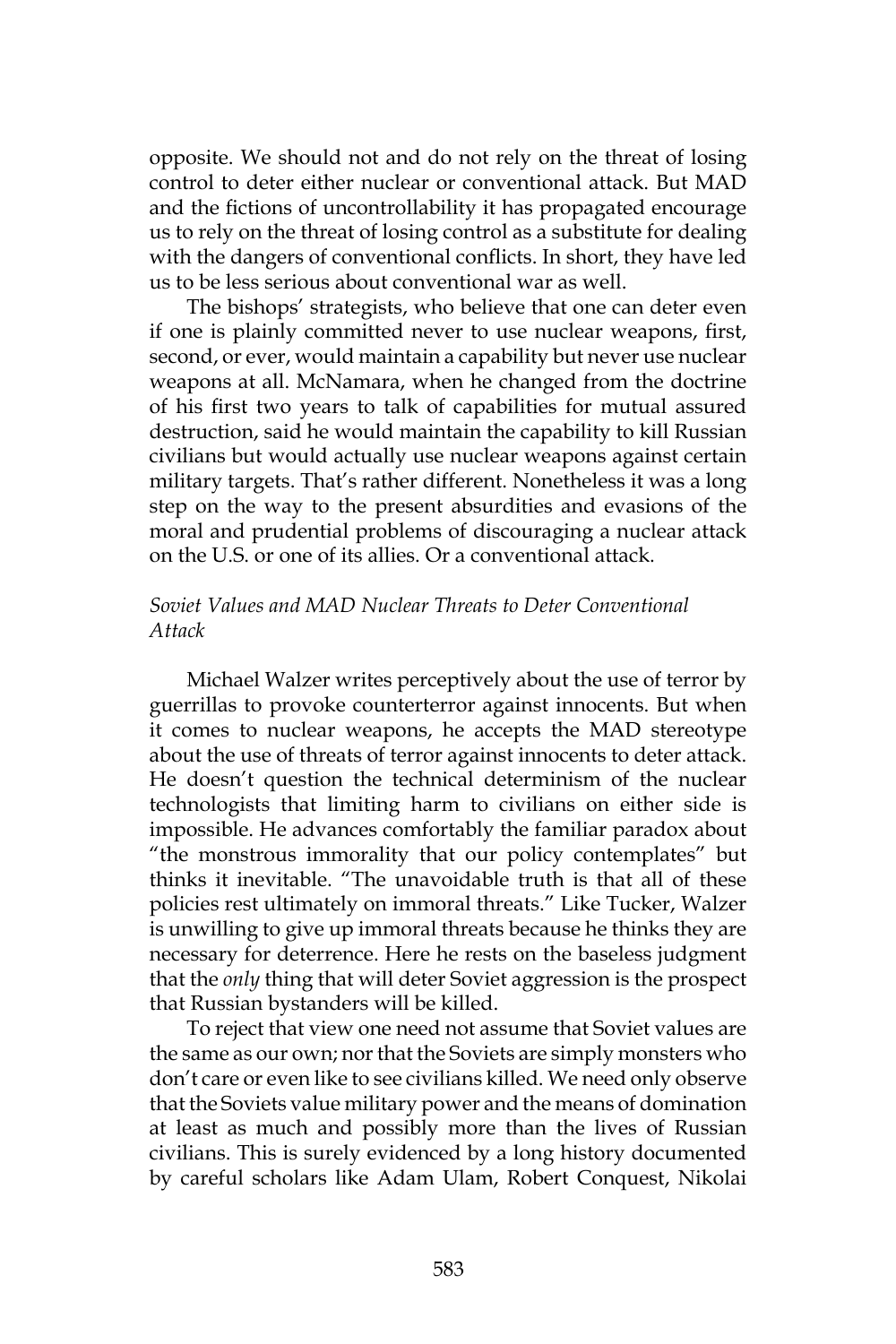Tolstoy, and many others, in which the Soviets have sacrificed civilian lives for the sake of Soviet power. Their collectivization program in the 1920's gained control over the peasants at the expense of slaughtering some 12-15 million of them. (Stalin told Churchill that the great bulk of 10 million kulaks had to be wiped out or transferred to Siberia.) The Soviet government sharply increased grain exports during the famine year of 1933, when 5 million Ukrainian peasants were dying. If Robert Conquest is right, the Great Purge of the late 1930's killed several million more Soviet citizens. If Nikolai Tolstoy is right, Stalin and the NKVD were responsible for more than half of the 20-30 million deaths suffered by the Soviets during World War II. Soviet refusal to abide by the Geneva Convention on Prisoners of War doomed many additional Soviet as well as German prisoners.

Whatever else one may say of these actions, they do not suggest that Soviet leaders value the life of Russian citizens above political and military power. If the West responded to Soviet military attack by destroying military targets, it would affect something on which Soviet leaders continue to lavish a huge part of their painfully scarce resources and which they appear to cherish quite as much as they do Russian citizens; and the prospects of such a Western response would be the best deterrent to their initiating war. Moreover, continued attacks during a war on elements of their military power and means of domination would appear to be the best way to bring the war to a rapid close. Prudence does not force us to rely for deterrence on even *unintended* damage done to civilians. Discrimination remains an important goal during the war—and an important capability to achieve in advance of the war. It helps deter the war or bring it to an end.

But Walzer believes that "counterpopulation deterrence" is basic. He also believes it is perfectly effective. It "rules out" (i.e., makes so unlikely as to be negligible) any nuclear war between the great powers; even though the Soviets know we believe that nuclear attacks on populations would be suicidal, our threat would be sure to deter them. And, typical of his time, he is also quite comfortable about the effectiveness of counterpopulation deterrence for forestalling a conventional invasion. His complacency here parallels that expressed in various British and American magisterial writings of the late 1960's and 1970's. He quotes with approval a passage from Bernard Brodie: "The spectacle of a large Soviet field army crashing across the line into Western Europe in the hope and expectation that nuclear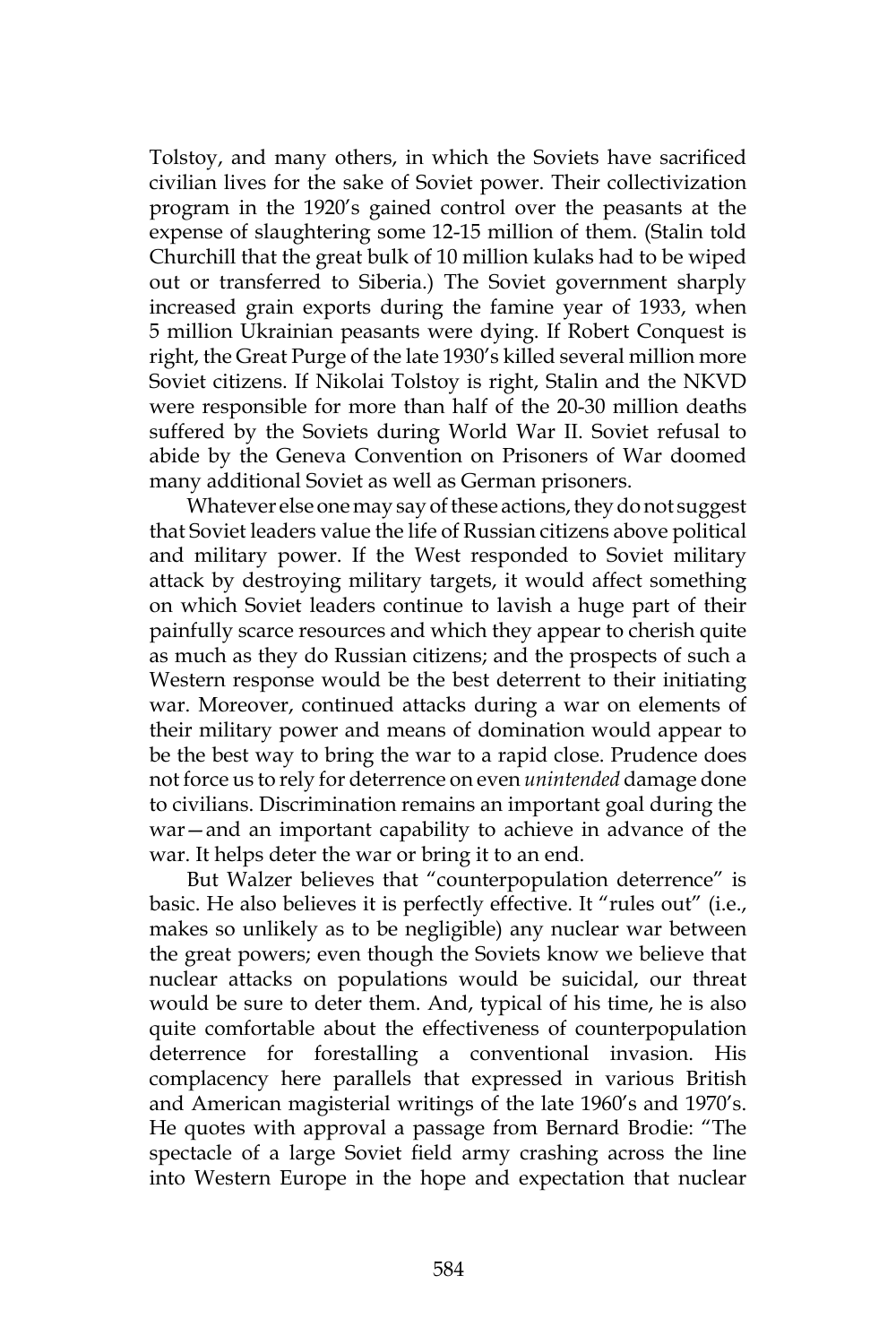weapons would not be used against it—thereby putting itself and the U.S.S.R. totally at risk while leaving the choice of weapons to us—would seem to be hardly worth a second thought. . . ." One may surmise that if Brodie were alive he would be having second thoughts. Many who wrote that way in the late 1960's and 1970's are less comfortable today, in particular about threatening mutual annihilation as a way of deterring a conventional attack on Western Europe.

\* \* \* \* \*

McGeorge Bundy illustrates the change in the American establishment. He had chided Henry Kissinger for expressing public doubts on the credibility of American strategy for the protection of West Europe at Brussels in 1979. "American strategy for the protection of West Europe," he was satisfied, was "a classic case of doctrinal confusion and pragmatic success." (He inserted the two words "so far," suggesting he was not completely satisfied.) I cautioned at the time that it would be a great mistake to attribute the pragmatic success to the doctrinal confusion; and Bundy did not disagree. The protest movements in Europe were already visible, for one thing; for another, there were the Soviets, and they might not be confused just because we were. We cannot count on a Mutual Assured Confusion. In any case, Bundy, less confident now about MAD threats to deter conventional invasion, has joined Robert McNamara, George Kennan, and Gerard Smith in proposing that we exchange pledges with the Soviets that neither would be the first to use nuclear weapons. The four stress the No-First-Use pledge much more than any serious and extensive program to improve the size or quality of NATO conventional forces, so that NATO could depend less on nuclear threats to overcome Soviet advantages in the use of conventional force. These advantages have to do not only with the massive and increasing size and quality of the Soviet force, but with the Soviets' geographical position and their relatively improving access to air space and bases near critical areas. Japan and Korea as well as all our European allies are within immediate range of Soviet, but far from the center of American, conventional power. So is Persian Gulf oil on which they all have come to depend.

Indeed, it seems that Bundy and his three co-authors have not really abandoned an implicit threat of the first use of nuclear weapons to make up for our conventional disadvantage. For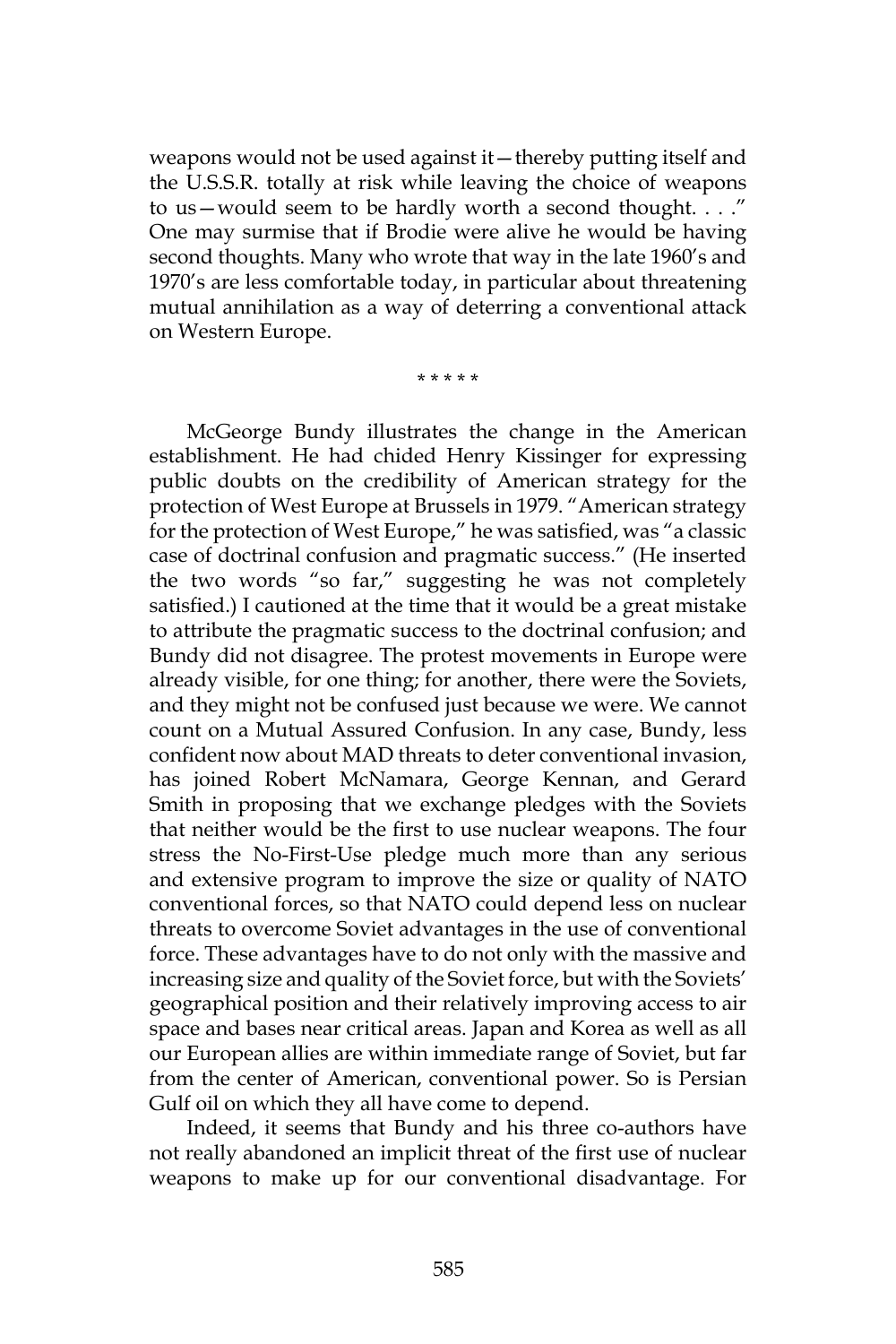while the four may *mean* the Western pledge [of no-first-use], they rely on the Soviets not trusting us to live up to our pledge and so continuing to keep their ground forces dispersed and less effective for conventional attack and defense. In short, the policy they advocate resembles the pastoral letter in *explicitly* abandoning a nuclear threat, while implicitly continuing to rely on it. In their case, the threat is implicit in NATO's continued capability to use nuclear weapons first. If their policy led each side to believe the *other's* pledge, the Soviet Union would be more likely to concentrate its conventional force effectively—and safely since, on their recommendation, we would keep our pledge. On the other hand, if we trusted the Soviet pledge, we might concentrate our defenses at the likely points of attack. That would *not* be safe since NATO has no way of enforcing such a Soviet pledge. It seems that the four want neither side to believe the other's pledge. In sum, recommendations for exchanging unenforceable pledges about the first use of nuclear weapons in Europe do not reduce the doctrinal confusion that has been troubling NATO even on the subject of nuclear deterrence of conventional attack. They only alarm West European leaders who continue to rely excessively on nuclear weapons.

Many have observed that the four are rather perfunctory about a program to improve NATO conventional forces—in size, quality, method of deployment, or strategy—which would make it less necessary for European leaders to rely on nuclear weapons by making it more likely we could defeat by conventional means any of several plausible Soviet conventional attacks. They do talk of "maintaining and improving the specifically American conventional forces in Europe" but claim, in the face of much evidence of an unanticipated worsening in our ability to defend Europe's interests in more than one critical area near the Soviet periphery, that we tend to exaggerate Soviet relative conventional strength. And they say we underestimate "Soviet awareness of the enormous costs and risks of any form of aggression against NATO"—which is to rely covertly on the threat of first use of nuclear weapons that they overtly abjure.

\* \* \* \* \*

Recently Bundy and McNamara have joined Cyrus Vance and Elmo Zumwalt in a letter to the Congressional Budget Committees calling for large cuts in the administration's FY '84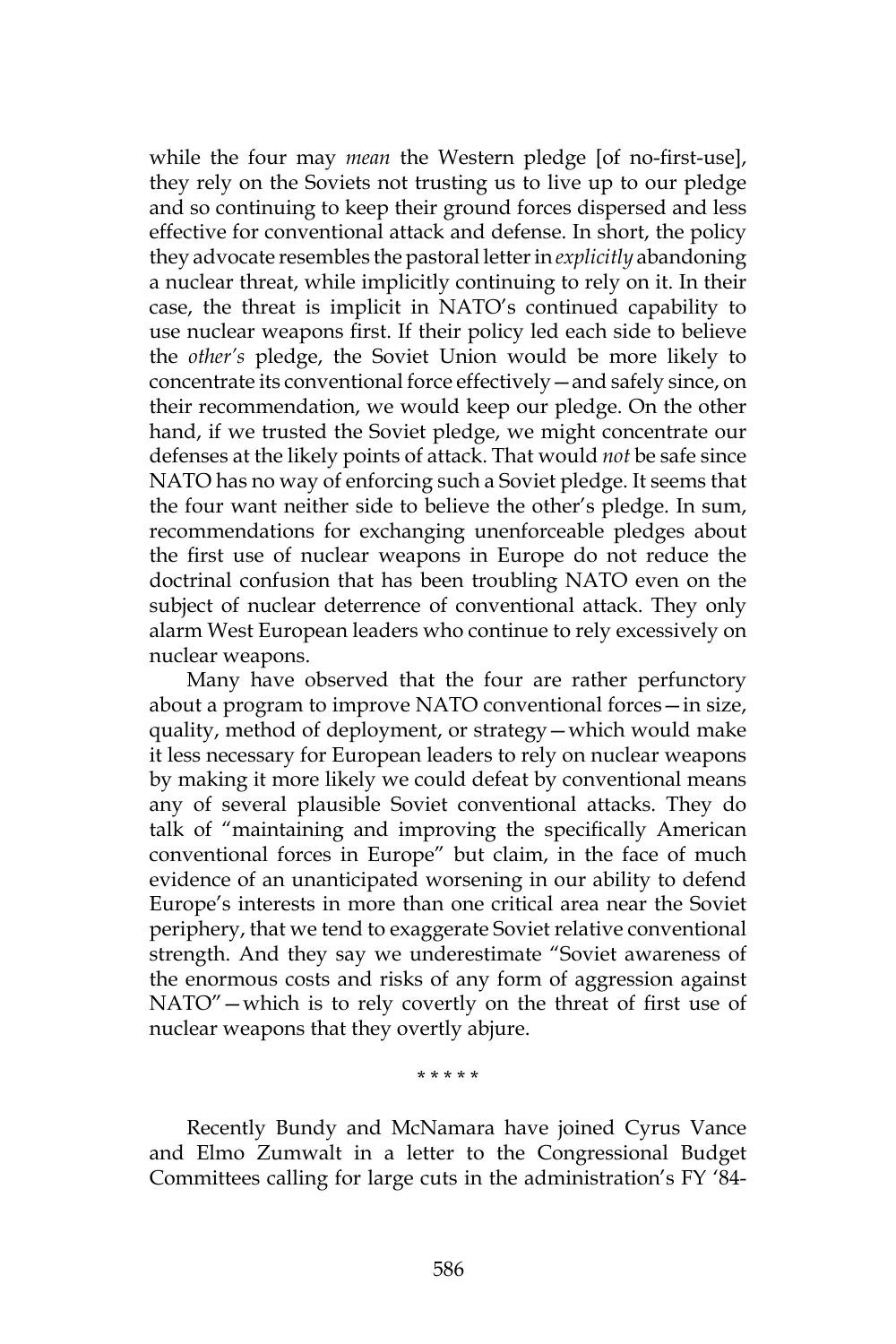FY '89 defense budget—with two-thirds of the dollars cut coming out of conventional programs. Like some drafts of the pastoral letter warning that an "upward spiral even in conventional arms may lead to war," and saying that "we do not in any way want to . . . [make] 'the world safe for conventional war,' which introduces its own horrors," their budget letter warns of the dangers of "spurring the arms race." What is more, the conventional arms cuts it recommends are squarely incompatible with reduced reliance on the early first use of nuclear weapons or indeed with any coherent view of potential critical conventional conflicts. It plans for only a short conventional war, cutting in half the program for increasing the number of days of stocks of "modern conventional munitions" in Europe. But it would cancel the C-5B program for rapid airlift and depend much more on the comparatively slow sealift that would be important in a long conventional war. It would focus the Navy largely on the defense of the sea lines of communication in the North Atlantic, yet drastically cut Navy programs important for defending these sea lines, such as those permitting long-range precise conventional attacks on the Soviet naval air bases from which Backfire bombers could menace both the sea lines and ships defending them.

I do not doubt the earnestness of the authors' desire for a more than nominal decrease in NATO's reliance on nuclear weapons. I can testify that Robert McNamara's interest goes back at least twenty-two years. I was his representative on the Acheson Committee which drafted the National Security Council decision formally to end the U.S. policy of massive retaliation in the spring of 1961. That decision called for raising the nuclear threshold by preparing a capability to defeat at its own level all but a very massive conventional attack; and the use of nuclear weapons only if our increased conventional force did not suffice. But as the stormy reaction to the McNamara doctrine of his first two years indicated, NATO's threats of first use showed its reluctance to spend the resources needed for an adequate conventional defense rather than any convincing willingness actually to use nuclear weapons quickly or at all. Moreover, though McNamara doubted the utility of battlefield nuclear weapons, to quiet the political storm he did not resist sending several thousand more tactical nuclear weapons to Europe, making a stockpile there of 7,000. And contrary to his recent memory, he increased our total stock of nuclear weapons until it reached its peak in his last year as Secretary. When six years after the Acheson Report the Europeans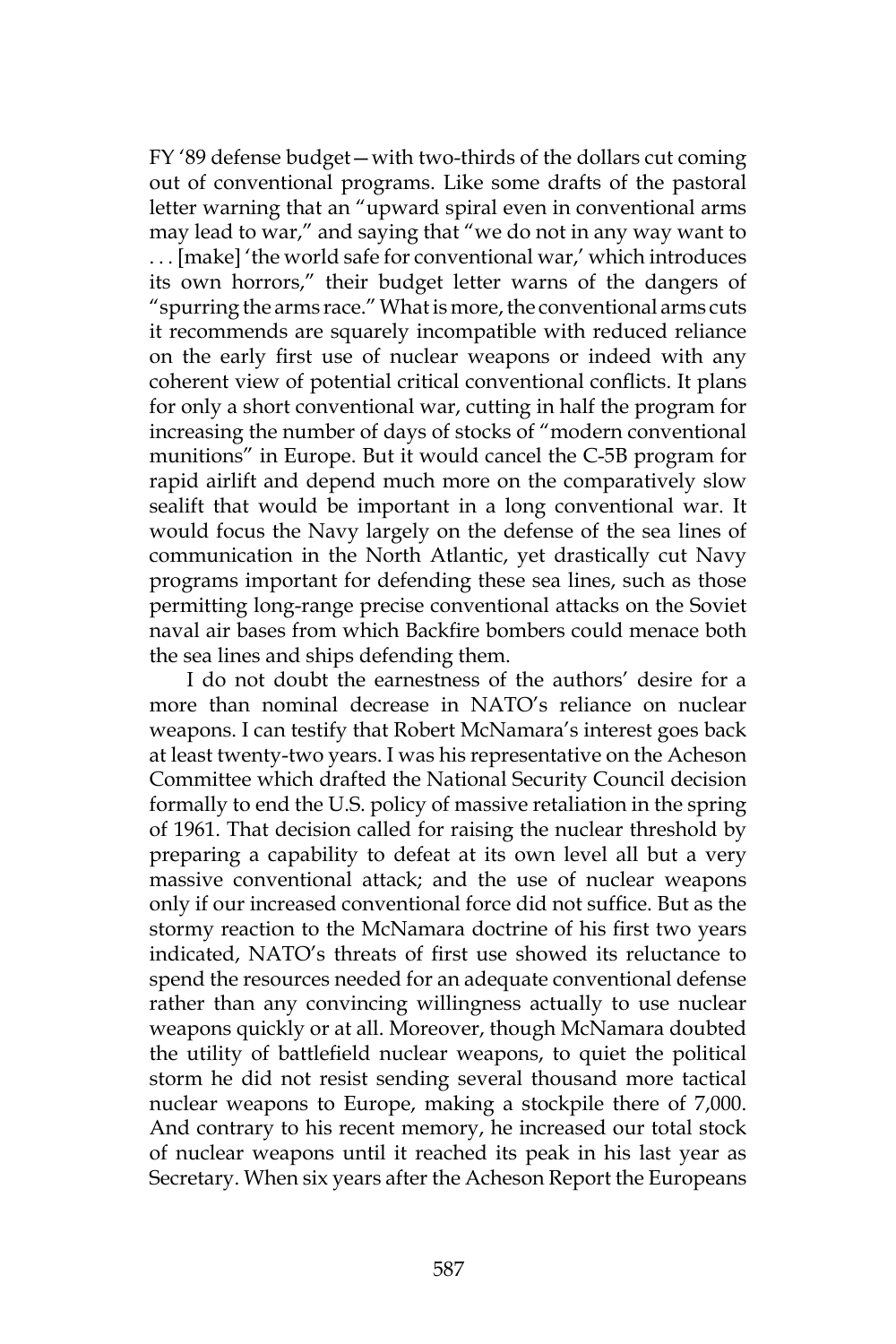did agree to "flexible response," it was a grudging compromise agreeing on the need for improved conventional forces but insisting that the main defense would be nuclear. That tended to undercut the seriousness with which they or we attended to the problem of improving NATO's conventional ability to defend itself against conventional attack.

Carl Kaysen, McGeorge Bundy's former deputy as National Security Adviser, in his influential contribution to the 1968 Brookings study, *Agenda for the Nation*, contemplated a No-First-Use pledge, but also called for large cuts in defense including the halving of U.S. ground forces in Germany. Senator Mark Hatfield and Senator William Proxmire, eager to freeze nuclear weapons then as now, led the battle to cut conventional arms. All that may seem bizarre, but it is not. The wave of "study groups" that deplored "exaggerations" of the Soviet build-up and the supposed spiraling of U.S. strategic budgets that forced the Soviets unwillingly to follow our lead, continued to set national priorities toward more social spending. But not much social spending could be got out of strategic budgets. They had been spiraling not up but down at 8 percent a year. By the early 1970's, they were less than 1 percent of GNP, and by FY '76, less than one-half of 1 percent. The Soviet deployment of ICBM's, SLBM's, and heavy and medium bombers averaged twice as great as the "greater-than-expected" threat predicted by Defense Secretaries for ten years starting with Secretary McNamara. Now, once more with program cuts in mind, the Bundy *et al.* budget letter talks of "greater-than-expected" threats and, like the bishops, resurrects the old apparition of our spurring an arms race by doing too much.

From the beginning of the 1960's to the late 1970's, the U.S. and all its major allies, while prattling about a U.S.-driven arms race, halved defense budgets in percent of GNP, while the Soviets steadily spent more in real terms for conventional as well as nuclear forces. As a result, NATO found itself continuing to rely on the early and first use of nuclear weapons, while the "correlation of forces" was changing so as to make that less convincing than ever before.

If the anti-nuclear movement in West Europe has served any useful function at all, it has done so by making responsible West Europeans more aware of the recklessness of depending on apocalyptic nuclear threats to meet conventional attacks. And given Europe's economic problems, key Western leaders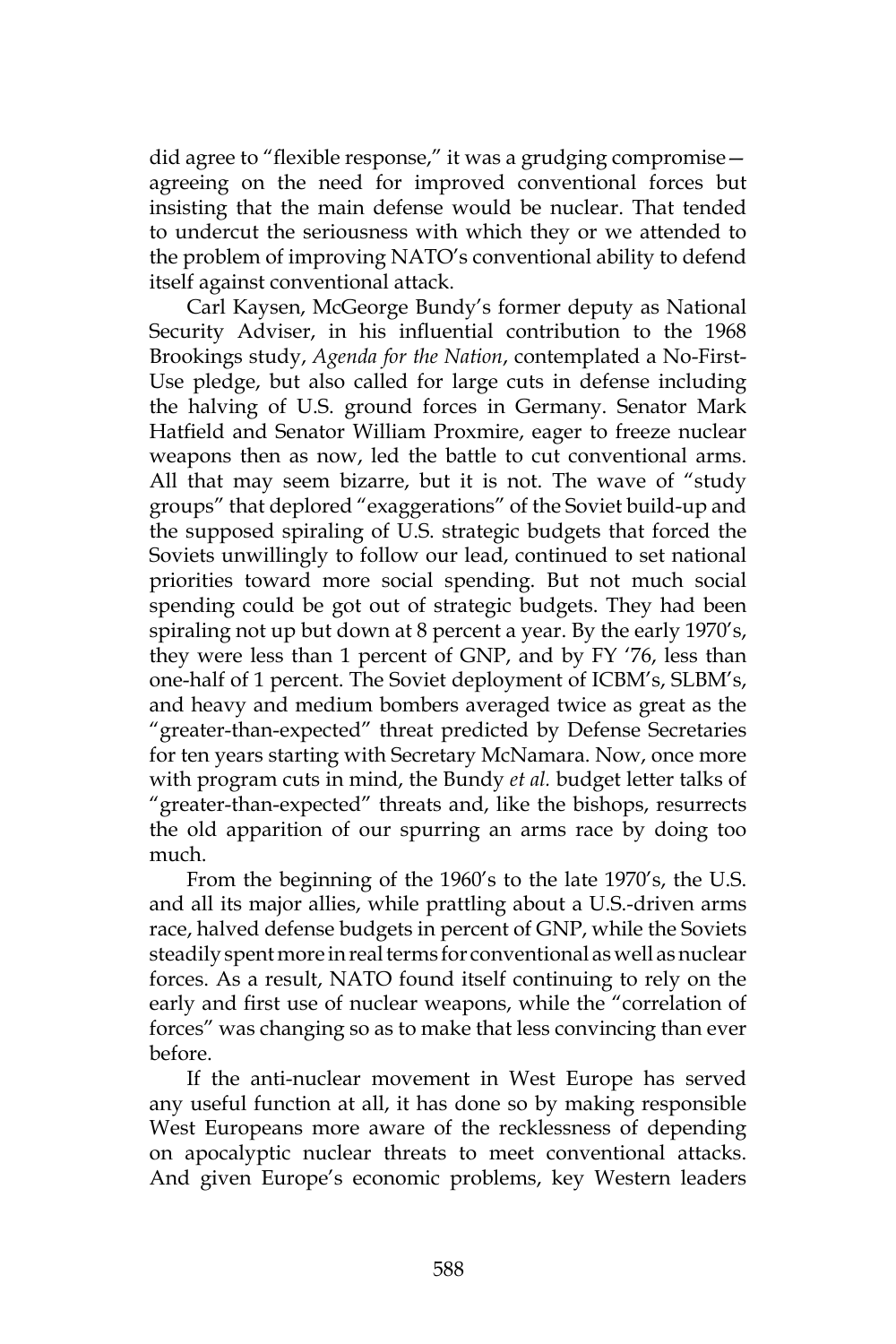are forced to think not merely of multiplying brute numbers but also of exploiting the new intelligent technologies to increase the effectiveness of the resources used. Such an effort has been hampered up to now by a kind of Luddite and moralistic resistance to qualitative improvement and by a particular antipathy to technologies that improve the possibility of discrimination and choice.

\* \* \* \* \*

Moralists who have chosen to emphasize the shallow paradoxes associated with deterrence by immoral threats against population have been at their worst when they have opposed any attempts to improve the capability to attack targets precisely and discriminately. While they have thought of themselves as aiming their opposition at the dangers of bringing on nuclear mass destruction, they have often stopped research and engineering on ways to destroy military targets without mass destruction; and they have done collateral damage to the development of precise, long-range conventional weapons. (Junior Congressmen like Thomas Downey and Edward Markey, who had their fun with talk of *Star Wars* in March, might have benefited from observing that Luke Skywalker used one accurately placed weapon to destroy the indiscriminately destructive Death Star. And with advanced terminal guidance we need not rely on "The Force.") They have tried to stop, and have slowed, the development of technologies which can free us from the loose and wishful paradoxes involved in efforts to save the peace with unstable threats to terrorize our own as well as adversary civilians.

The events leading to the destruction of German and Japanese cities in World War II offer parallels. British scientists, when the menace of Hitler overcame their natural distaste for arms research, formed a Committee for the Scientific Study of Air Defense which backed Watson Watts's development of radar for the defense of Britain. Their distaste was not overcome enough for them to support as energetically the Committee for the Scientific Study of Air Offense, whose work was quite desultory. The lag in developing radar for navigation and bombing, however, did not prevent the bombing of German targets. It only assured that the raids would destroy more German civilians. Some blame lies with the Royal Air Force's failure to improve accuracy in the period between the wars. Marshall Trenchard, relying on the special experience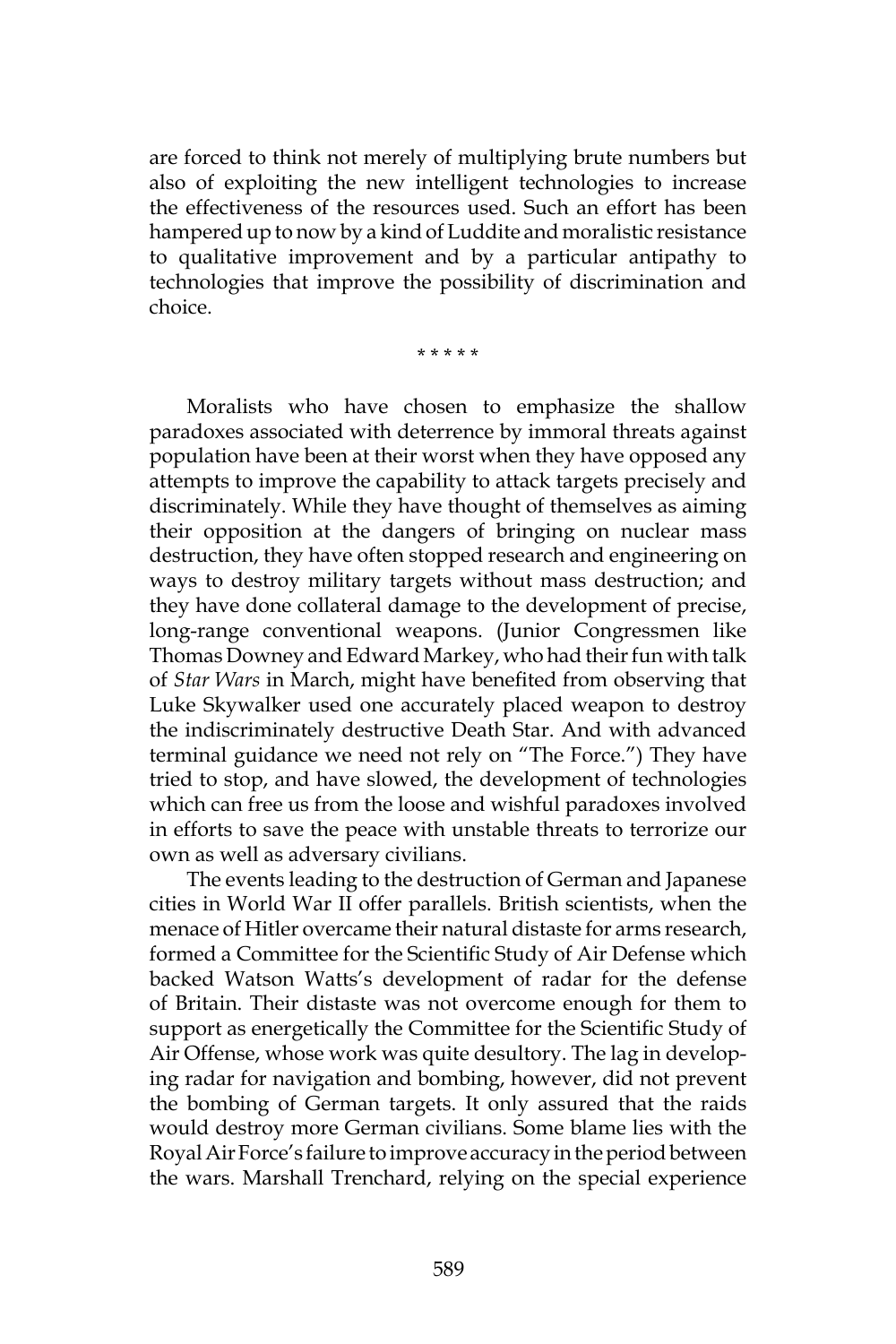of strategic bombing in clear weather against undefended targets in Iraq, thought British accuracy in general excellent. In 1928 he argued, "What is illegitimate, as being contrary to the dictates of humanity, is the indiscriminate bombing of a city for the sole purpose of terrorizing the civilian population." Citing the draft code of rules for air war drawn up at the Hague in 1922-23, he held that air attacks were legitimate—"provided all reasonable care is taken to confine the scope of the bombing to the military objective. . . ." But he hardly took reasonable care to improve discriminateness *before* the war. (A minor fault, compared to that of religious strategists who testified to Congress *against* "targeting systems that minimize collateral damage to civilian life" and against any defense of U.S. civilians.) Trenchard's opposite numbers in the British Army and Navy had doubted that the state of accuracy in 1928 would permit either the effectiveness or the discrimination that Trenchard claimed. During World War II, when he found how poor its aim was, Trenchard advised that if Bomber Command missed its intended targets it would still kill Germans and so do good work.

Declaratory doctrine for the American defense of Europe started in the 1950's with the belief that strategic and tactical nuclear weapons could replace the conventional firepower which our NATO allies hesitated to supply against conventional invasion. It went through a phase in which many of the present advocates of MAD entertained exaggerated hopes for limiting the harm done by the large-scale use of tactical nuclear weapons on European battlefields; and for using massive active and civil defense, limiting to quite small amounts the damage done by a large raid on U.S. cities. When their hopes began to seem excessive, they switched to the view that the *threat* of unlimited mutual destruction was actually good, since it was nearly sure to deter even a conventional invasion. The last year or two have seen signs of a renewed serious interest in improving NATO's ability to meet a conventional invasion in Europe on its own terms. Manfred Woerner, the current Minister of Defense in the German Federal Republic, has set forth a program which is designed not only to discourage a Soviet conventional invasion, but to do it responsibly in a way that will also put to rest the growing West German anti-nuclear movement. He would exploit the advanced technologies that are coming to be available for that purpose.

Woerner's view stands in contrast to that of his predecessor, who held that even a conventional war in Europe would be "the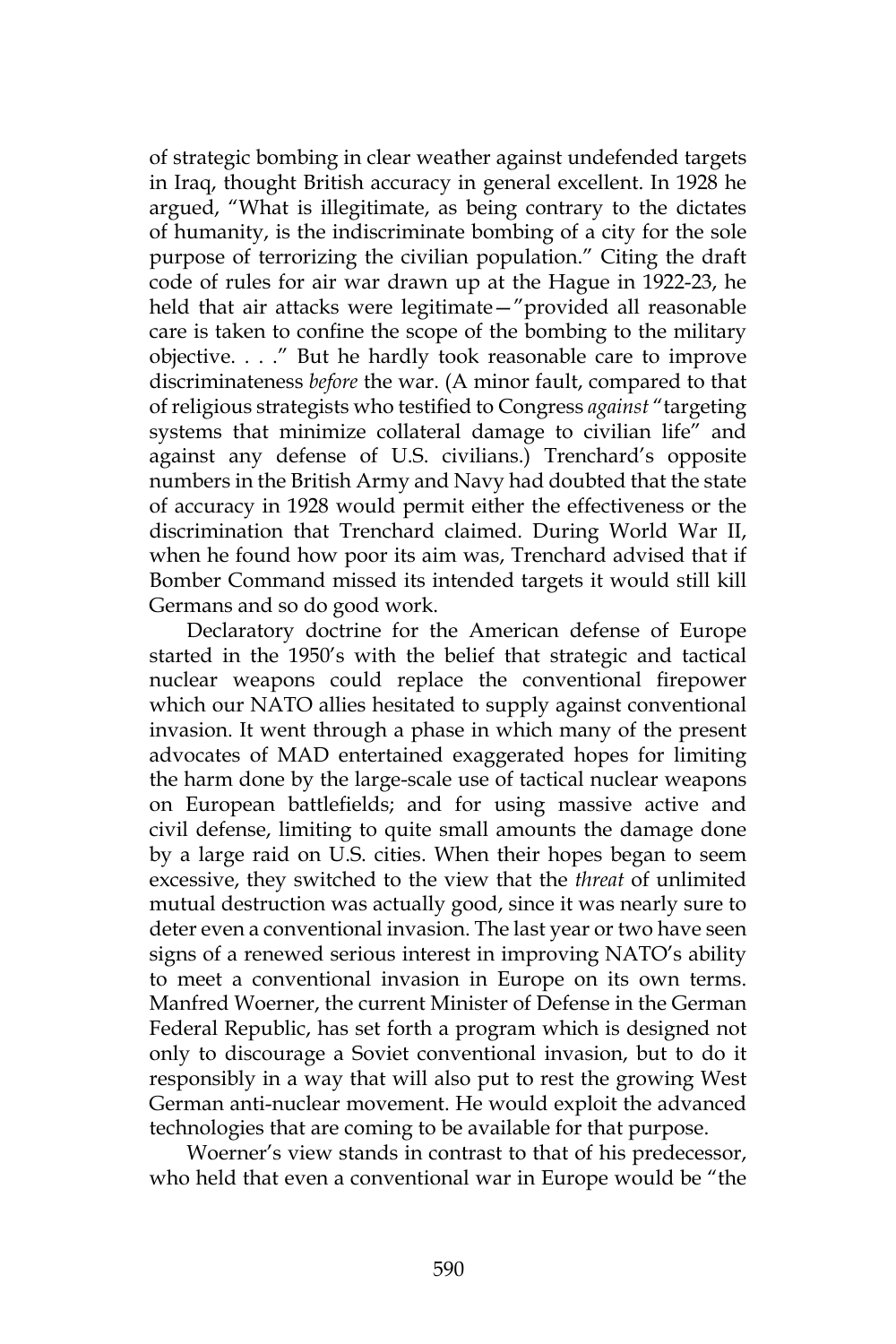end of Europe," and that it was essential that tactical nuclear weapons be used quickly but only as a link to the "intercontinental exchange"—which would be "the end of the world." But anyone who relies on such threats to deter a conventional attack is likely to threaten up to the last minute and then, when it would have become clear that the Soviets did not believe that NATO leaders would consciously bring on the end of Europe and then the end of the world, rush to reassure the Soviets that they did not really mean to execute the "threat." Such a policy, Herman Kahn accurately labeled "preemptive surrender." It differs from the policy advocated by West Germany's party of the Greens in the anti-nuclear movement who would make their accommodation with the Soviets now, in time of peace, safely in advance of a threatened Soviet attack. Pierre Hassner has characterized the difference between the leaders of the anti-nuclear movement and some leading figures in the West European establishment who rely on suicidal threats: it is the difference between "preventive surrender" and "preemptive surrender."

## **V**

## *Deterring Nuclear Attack on an Ally*

Bundy, McNamara, Kennan, and Smith have lost their faith in suicidal threats as a way of deterring a conventional invasion. They believe in the necessity and adequacy of such threats to deter nuclear attacks. However, a hope that an adversary can be safely deterred by our threat to blow him up along with ourselves, is unfounded not only for a conventional attack but also for a *nuclear* attack on the ally.

Consider a strategically placed ally like Norway with an American nuclear guarantee and no nuclear weapons of its own. How would a capability to destroy Soviet civilians, along with American civilians and possibly the civilization of Europe itself, discourage Soviet use of nuclear weapons against military targets in the course of an attack aimed at seizing the sparsely populated but strategic northernmost counties of Norway? No one—no Norwegian, no American leader, and no Soviet leader—would seriously expect us to respond to such an attack by consciously initiating the killing of 100 million or so innocent Soviet civilians and a corresponding number of Americans and/ or West Europeans. That is one reason why some believers in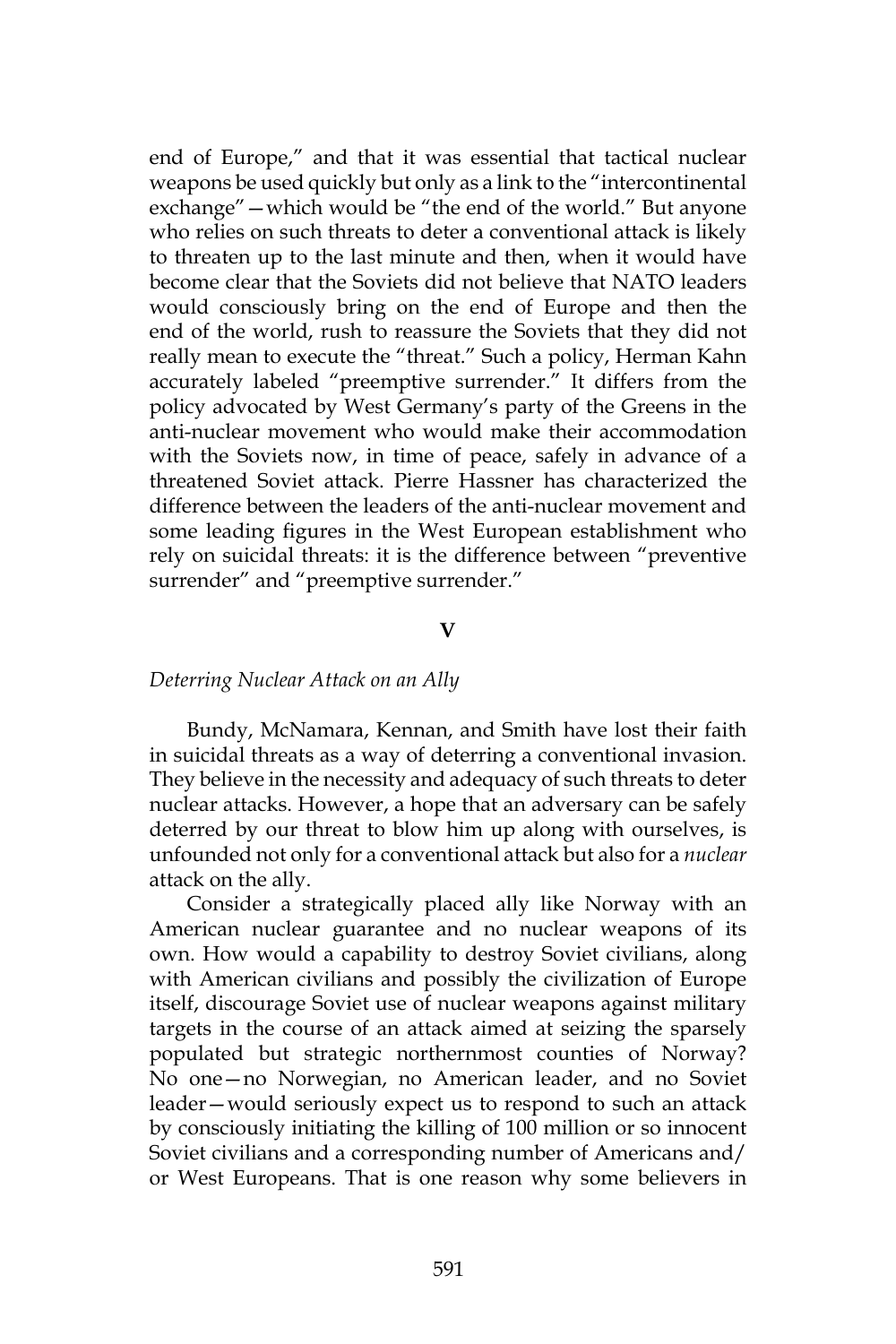MAD are explicitly *for* threats and *against* their execution. But a capability which plainly will never be used to initiate a chain of events we believe would lead to the end of civilization will terrify an adversary no more than a capability that would destroy half, or a tenth, or a millionth the number of civilians, or no civilians at all. The only way weapons can inspire concern is by the likelihood that they will be used. The residual fear that the West might deliberately blow up the world tends to terrify some in our own elites much more than the Soviets who chatter less on this subject.

# *The Incoherence of "Deterrence Only" Even for Deterring Nuclear Attack on Oneself*

Dogmas of "Minimum Deterrence" and "Deterrence Only" had their origins in the late 1950's in the writings of General Pierre Gallois. Gallois believed that nuclear weapons spelled the end of alliance: no nuclear guarantee to a non-nuclear ally was credible since no nation would commit suicide for another. His version of Minimum Deterrence formed the center of his justification for the spread of nuclear weapons to any nation, even very small ones that wanted protection against nuclear attack or coercion. Initial American variants of the Minimum-Deterrence doctrine in 1958 cited some of Gallois's principal arguments and the calculations he had designed in order to prove the necessity for targeting cities rather than opposing military forces; and some 1958 American writings on Minimum Deterrence recommended distributing Polaris submarines to NATO allies to replace the American guarantee. However, the incoherence of the Deterrence Only view is thorough and applies to deterring an attack on oneself. If it is true that a nation will not commit suicide for another, neither can it commit suicide to assure its own survival. Suicidal threats are *in general* not a reliable means of dissuasion.

Yet the total separation of threat from any possibility of execution has been common in establishments abroad as well as here, even among those who would maintain the Alliance. A former associate director of that pillar of the European establishment, the International Institute of Strategic Studies (IISS), talked in much the way Father Hehir does. Father Hehir holds that nuclear weapons exist "to be not used; their purpose is to threaten, not to strike." Ian Smart, then of IISS, has said that "nuclear weapons are exclusively destined to deter" and suggested that only certain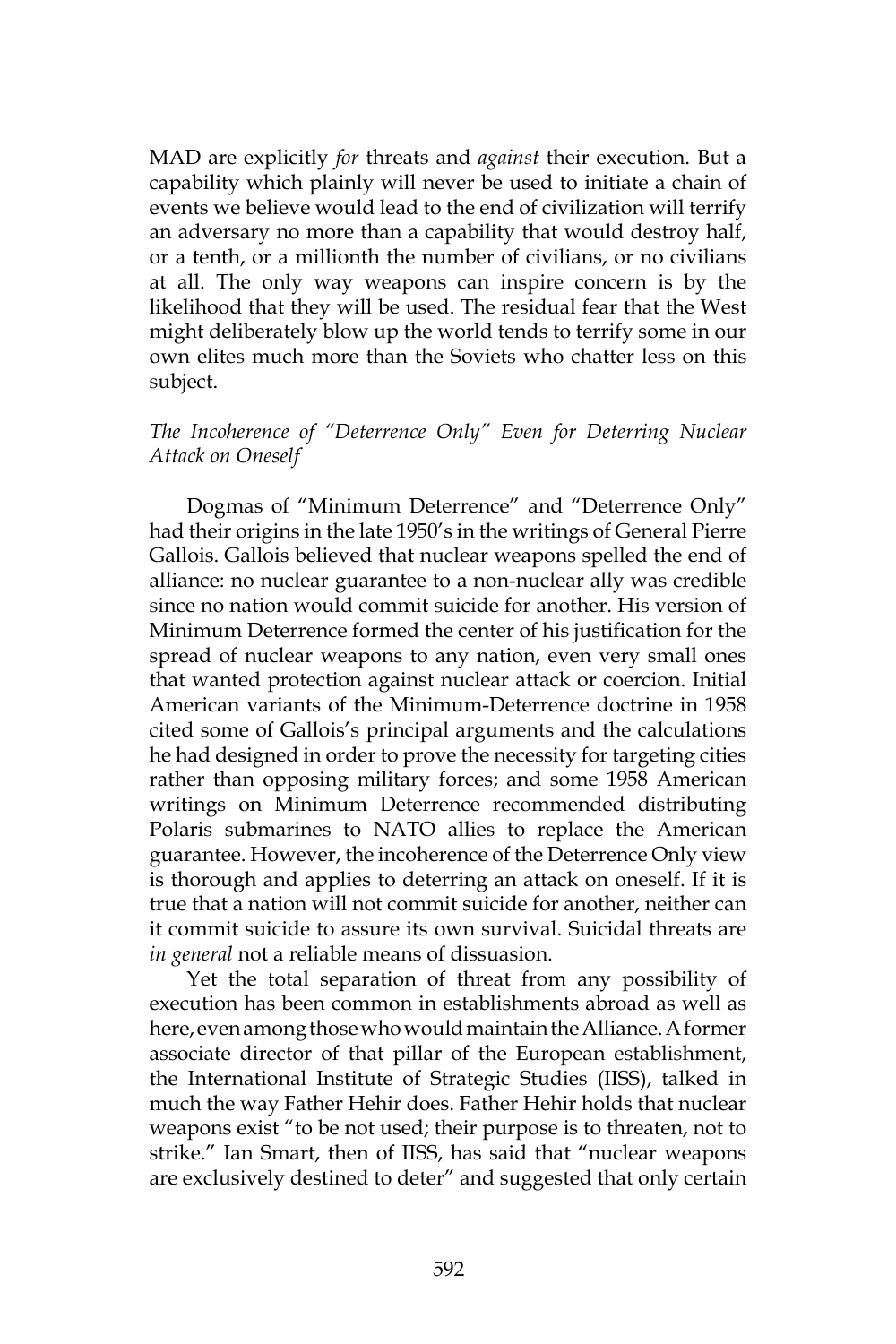misguided American hawks view them "as reasonable and effective" for fighting. An instrument that destiny or purpose plainly made unreasonable and ineffective for actual use, and thus sure to remain unused, could hardly deter. It would make war more likely, not less.

William O'Brien's 1981 book, *The Conduct of Just and Limited War,* while a painstakingly honest and informed inquiry into the circumstances in which war is justified and into its discriminate and proportionate conduct in a wide range of historical conflicts, is less incisive on MAD. He gives a little credence to the possibility that at least a one-sided abandonment of the threat against innocents might be destabilizing, and, though he is aware of the possibilities, he appears to underestimate the actual progress in technologies that gives us a choice between destroying military targets and destroying innocents. However, he is right on the mark in his more recent writings answering the Deterrence Only version of the pastoral letter proposed by Father Hehir and the Jesuit Father Francis Winters.

O'Brien is blunt about the insanity of deception labeling itself deception, as does the doctrine of Deterrence Only. Father Winters has an enthusiastic explication of the pastoral letter as opting "with notable casuistic ingenuity for possession of the strategic arsenal along with renunciation of the intention to employ it." O'Brien responds that, "given the centrality of credibility to deterrence . . . this proposition is insane. What is needed is not casuistic ingenuity, but a serious commitment to face the dilemmas of nuclear deterrence without recourse to escapist diversions."

As for Father Hehir, he is aware of but troubled by the fact that some nuclear weapons are less destructive than some conventional ones. He has argued on the basis of "psychological criteria" that we may continue to threaten to use nuclear weapons but should ban their actual use because he wants to solidify in our minds the dangers of crossing the gap between conventional and nuclear weapons. He wants to set up a psychological barrier against *our* ever using them. Unfortunately, like the lay strategists who are his model, he is less concerned to set up a psychological barrier against the use of nuclear weapons by our *adversaries*. Assuring them that we would never use nuclear weapons, even in response to a nuclear attack, cancels the deterrent and, for them, opens up a psychological expressway.

One can see why "casuistry," which once meant dealing with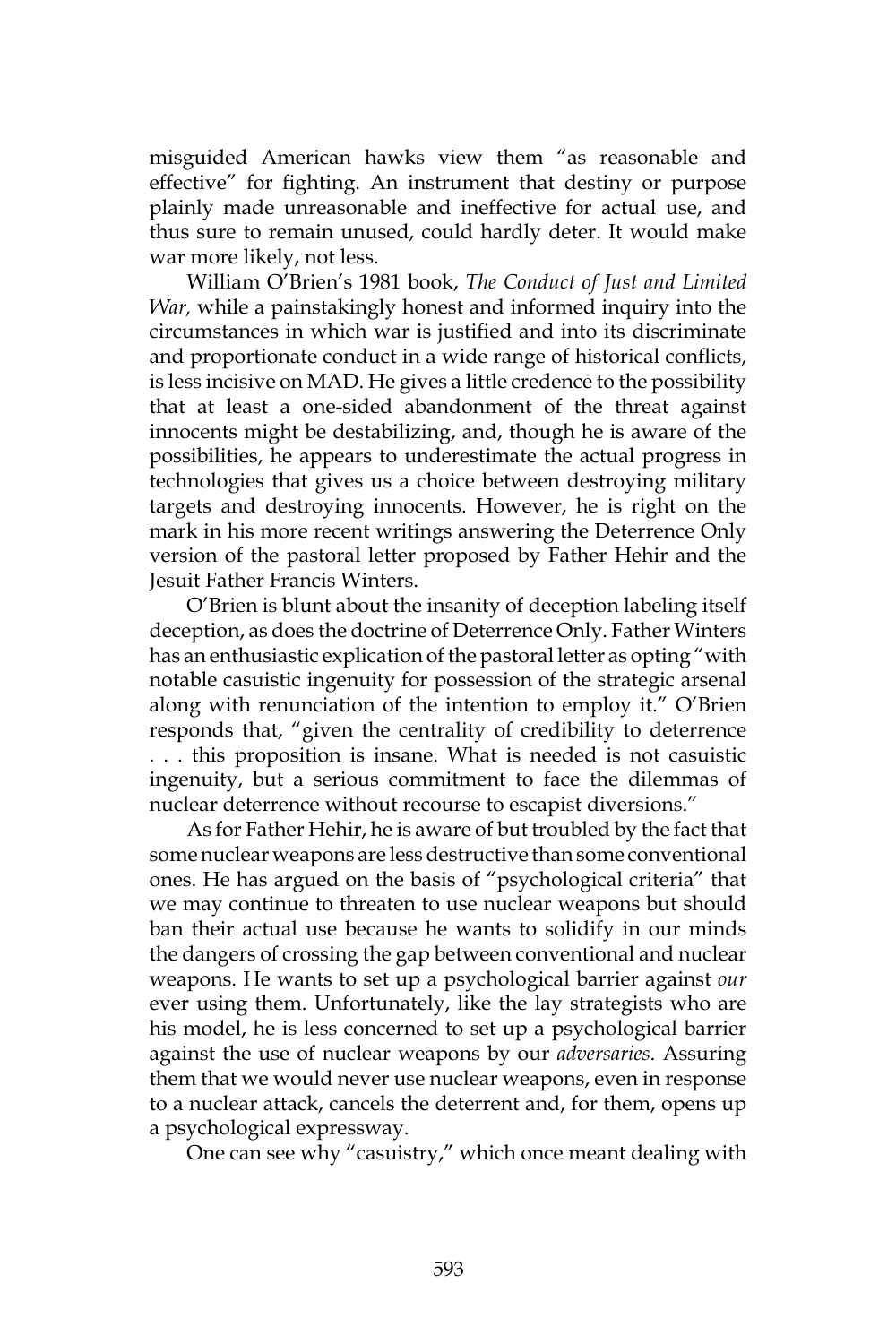cases of conscience and the resolution of questions of right or wrong in conduct, acquired a bad name and came to refer to the trivial and false application of moral principles to make things seem like their opposite. The upholders of the bishops' doctrine of "Use, Never" (i.e., No Use—First-Second-Or Ever) seem unaware that an adversary might be concerned not only about the magnitude of the harm we threaten but about the likelihood that we will inflict it.

However, it is a familiar fact of everyday life that we consider implicitly in our behavior not only the size of the assorted catastrophes we might conceivably face when we get up each morning but also their likelihood. Blizzards in August might find us peculiarly unequipped to survive them. So also sunstroke in December. Neither bothers us much, nor leads us to wear furs in summer and carry parasols in winter. Even when we face adversaries and not merely environmental dangers, we have a way of arraying threats according to the probability that they will be carried out and not only in terms of the damage they would do if they were. When a threatener can execute a terrible threat to us with little harm to himself, we worry more than when he would suffer at least as much as we would. Moreover, when a threatener, who expects to destroy himself and his allies along with the aggressor, says that he has no intention whatsoever and, in fact, would regard it as immoral to execute his threat, this can only be reassuring to a potential aggressor. It is an invitation rather than a deterrent. Somehow it does not occur to those who hope to deter by a suicidal threat (which they loudly proclaim they will never execute) that they may be doing the opposite of deterring. Their policy is—to use that dread catchword—"destabilizing."

Soviet leaders who were not deterred by a threat they knew would never be executed would not, as Cardinal Krol suggests, have to be insane. It seems more nearly insane, as O'Brien says, to hold that in all circumstances, even during a stalled conventional invasion when all alternatives looked risky to them, the Soviets would be deterred "beyond question" from using nuclear weapons by our self-confessed suicidal bluff. Nonetheless, the doctrine of "Use, Never" advanced by the bishops merely makes more explicit the operational meaning of secular strategies of Deterrence Only. The Stanford physicist, Sidney Drell, recently has repeated the standard jumble about deterrence and fighting: instead of observing that our *threat* to fight back will dissuade an opponent only if he thinks we are able and if necessary willing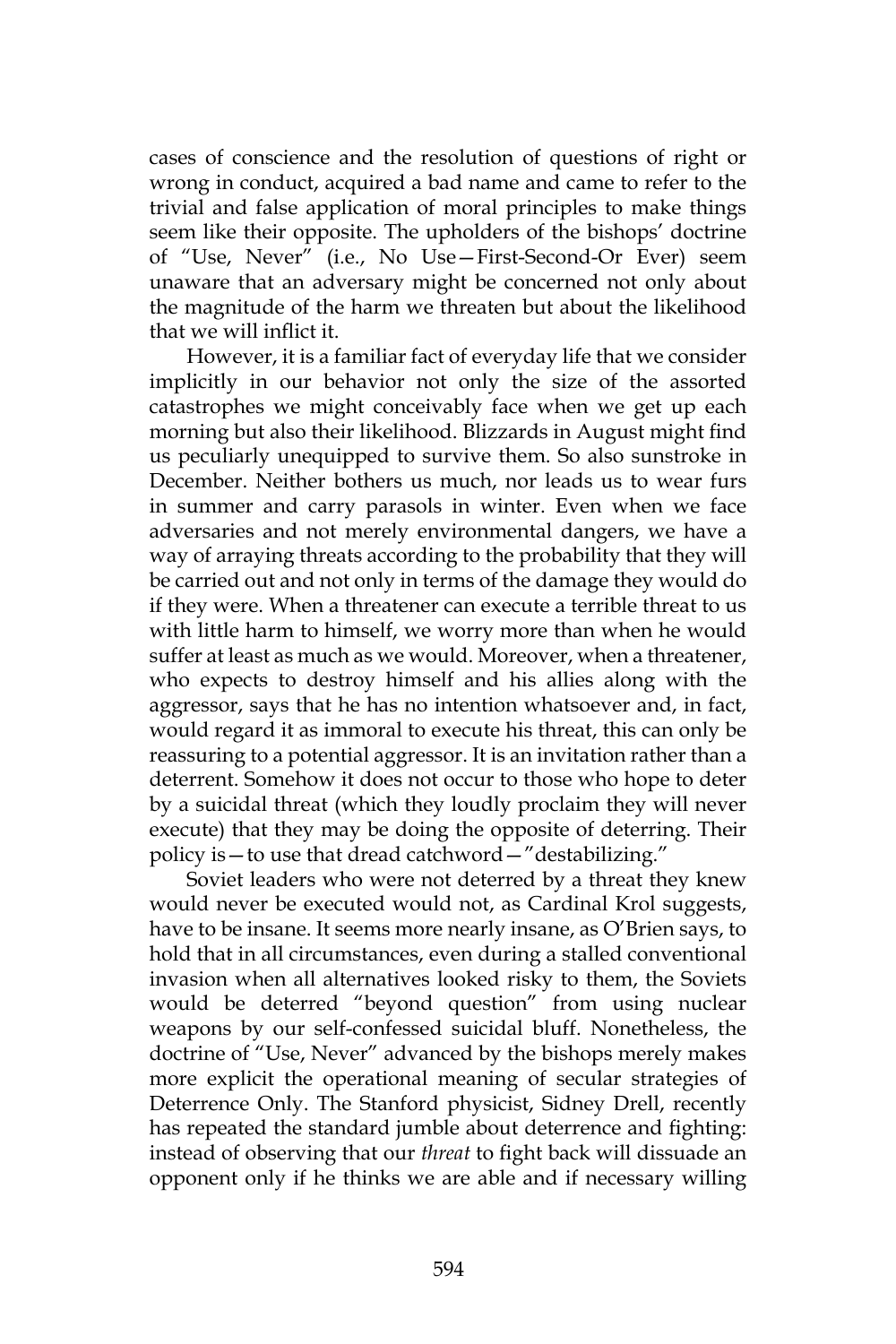to fight back, Drell says deterring and fighting are incompatible goals.

\* \* \* \* \*

Deterrence only focuses on deterring Western responses rather than Soviet attacks. It assumes that it is really the West, and especially the United States, in its misunderstanding of the Soviets, that menaces the nuclear peace and not the Soviets. This is an assumption widely held, even by those who oppose the disarmers. Michael Howard of Oxford tells us that the Soviets are entirely satisfied with the present division of Europe and that only Western extremists are not. He grants that the Soviets would revise the rest of the world, but doesn't notice that in that process they might effectively alter the division of power within West Europe too. It would be hard for the Soviet Union to avoid altering the division of power in Europe, even if unintentionally, if it seized some future opportunity to satisfy its long expressed interest in expanding toward the Persian Gulf and the Eastern Mediterranean. (England is said to have acquired its empire in a fit of absentmindedness.) Moreover, from the Soviet point of view, the destruction of the Western alliance that would result would surely be a bonus in defense of Soviet Western borders. George Kennan draws rather more satisfaction than is warranted from Soviet paranoid defensiveness. Paranoids can be dangerous.

But Michael Howard isn't terribly worried about the Soviets beginning a war. He worries about Americans. Though he has been subject to attack by E. P. Thompson and the nuclear disarmers, he sometimes sounds a little like them. He says: "Whether I could encounter the same phenomenon in the Soviet Union, I do not know. But wars begin in the minds of men, and in many American minds the flames of war seem already to have taken a very firm hold." And: "When I hear some of my American friends speak of that country [the Soviet Union], when I note how their eyes glaze over, their voices drop an octave, and they grind out the words '*the Soviets*' in tones of gravelly hatred, I become really frightened; far more frightened than I am by the nuclear arsenals themselves or the various proposals for their use." I know some of Howard's American friends (indeed have counted myself as one), but none resembling that description. If such glazed-eyed monsters controlled the U.S. arsenal, instead of planning proportionate Western responses that might credibly discourage Soviet attack,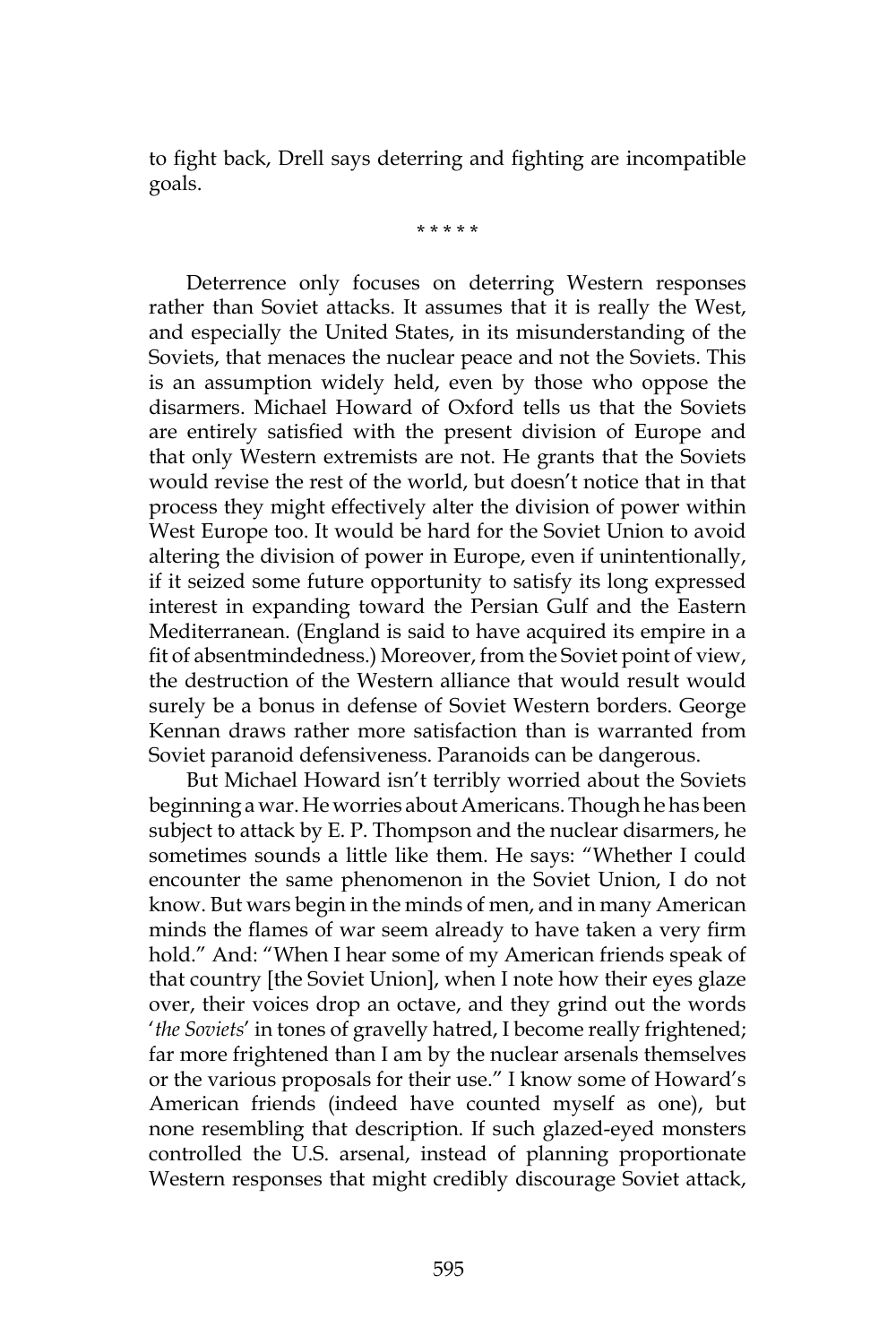the West might focus its attention entirely on stopping us and let the credibility of U.S. guarantees erode.

Unfortunately, the reactions to the President's speech of March 23 on protecting civilians showed that the view of some Americans, indeed of some former Cabinet officers firmly attached to MAD doctrine, resembles that of Michael Howard. These Americans, like their British counterparts, may deplore the "oversimple" view of Soviet leaders which they attribute to American "hawks." But when seized by MAD dogmas their view of U.S. leaders is more outrageously simple. They suppose American leaders to be so wantonly unconcerned about the unprecedented catastrophe of nuclear war that they are very likely to start one in any grave crisis. Anyone professing to believe that finds it even easier to believe that an American President would casually unleash nuclear war if he thought that American civil society had some substantial protection. But it is absurd to think that American *or Soviet* leaders are straining at the nuclear leash.

\* \* \* \* \*

Former Defense Secretary Harold Brown answered the President with a variant of the fantasy that American hawks are likely to unleash nuclear war if they think the U.S. has a fair chance of coming out gravely but not totally ruined. The bishops cite him in support of their view that there is "an overwhelming probability that a nuclear exchange would have no limits." While in office, Brown was torn between, on the one hand, the view forced upon him by evidence that Soviet arms had been going up while ours went down and, on the other hand, the view that *both* superpowers are engaged in a spiraling build-up incapable of yielding either side the ability to fight, to coerce, or even to gain some political advantage. Thus "the Soviets have as great an interest and should have as great an interest in strategic arms limitations as we do." And he oscillated between the MAD dogma that all either side needs is to be able to destroy the other as a "functioning modern society"—an implicit pact for mutual suicide—and the recognition embodied in Presidential Directive 59 that the Soviets have made no such pact and shown no desire to make any possible Soviet attack an act of suicide. Like Hamlet (and McNamara) he is "but MAD north-northwest; when the wind is southerly, he knows a hawk from a handsaw." But now the political winds blow more from the north and Brown's American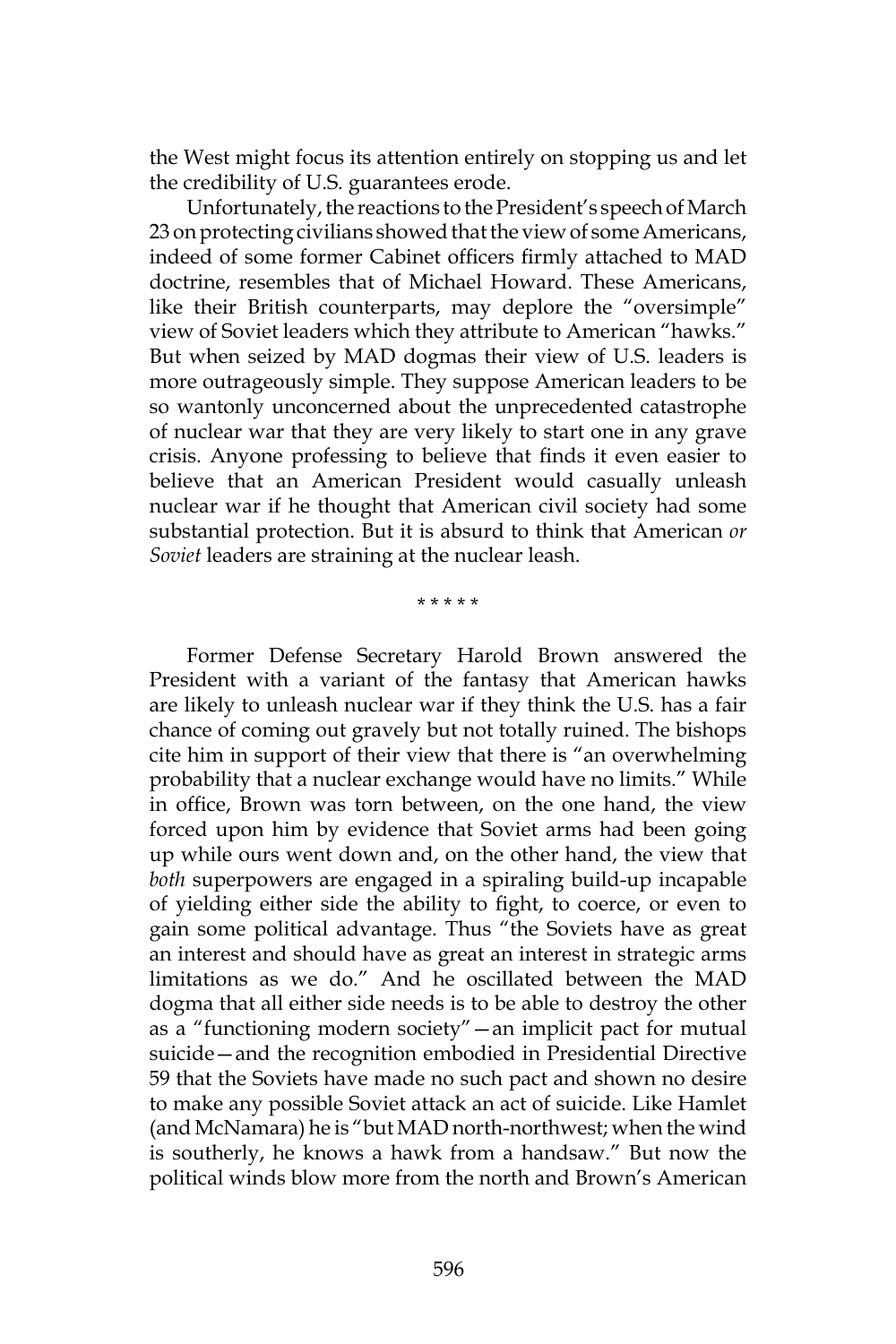leaders are amazingly susceptible to clever briefers:

Deterrence must leave no doubt that an all-out nuclear war would destroy the nation—and the leadership—that launched it. Realistically we must contemplate deployments by both superpowers, investing huge amounts in such defensive systems. If a clever military briefer, in a time of grave crisis, with such systems in place, can persuade the political decision-makers that the defensive systems, operating together with other strategic forces, had a reasonable chance to function well enough to result in even a severely damaged "victor," the scene will have been set for the ultimate disaster.

One might suppose that leaders on either side might be given pause if they thought that *they* would be completely destroyed even if the nation were not. But evidently the American leaders Brown contemplates wouldn't mind that and would be easily swayed by a military briefer who told them that the nation would have a reasonable chance of coming out only "severely damaged."

The United States could have launched a nuclear attack on the Soviet Union during any of several crises that came up while we had nuclear weapons and they did not. For example, we had 50 nuclear weapons and they had none in 1948 at the time of the Berlin crisis. It would not have taken a very clever military briefer to convince our leadership that the United States would not be destroyed by a nuclear attack in 1948. Yet since McNamara introduced the notion that it was very important for the U.S. that the Soviets be able to threaten the U.S. with annihilation of its cities, the absurdities implicit in MAD have become gospel even with intelligent men like Harold Brown.

The United States never seriously considered an attack on the Soviets when it had a nuclear monopoly; nor for many years after, while Soviet nuclear forces were extremely vulnerable. The idea that it would launch nuclear aggression now is a fantasy worthy only of the conspiracy theorists in the disarmament movement. Nor should we take seriously the idea that the Soviets tremble in fear that the United States might launch a nuclear attack simply because it had deployed some defense of innocent bystanders.

Many analyses in the 1960's related the use of our strategic forces to the objective of limiting harm done to ourselves and our allies in case deterrence should fail; and they related deterring an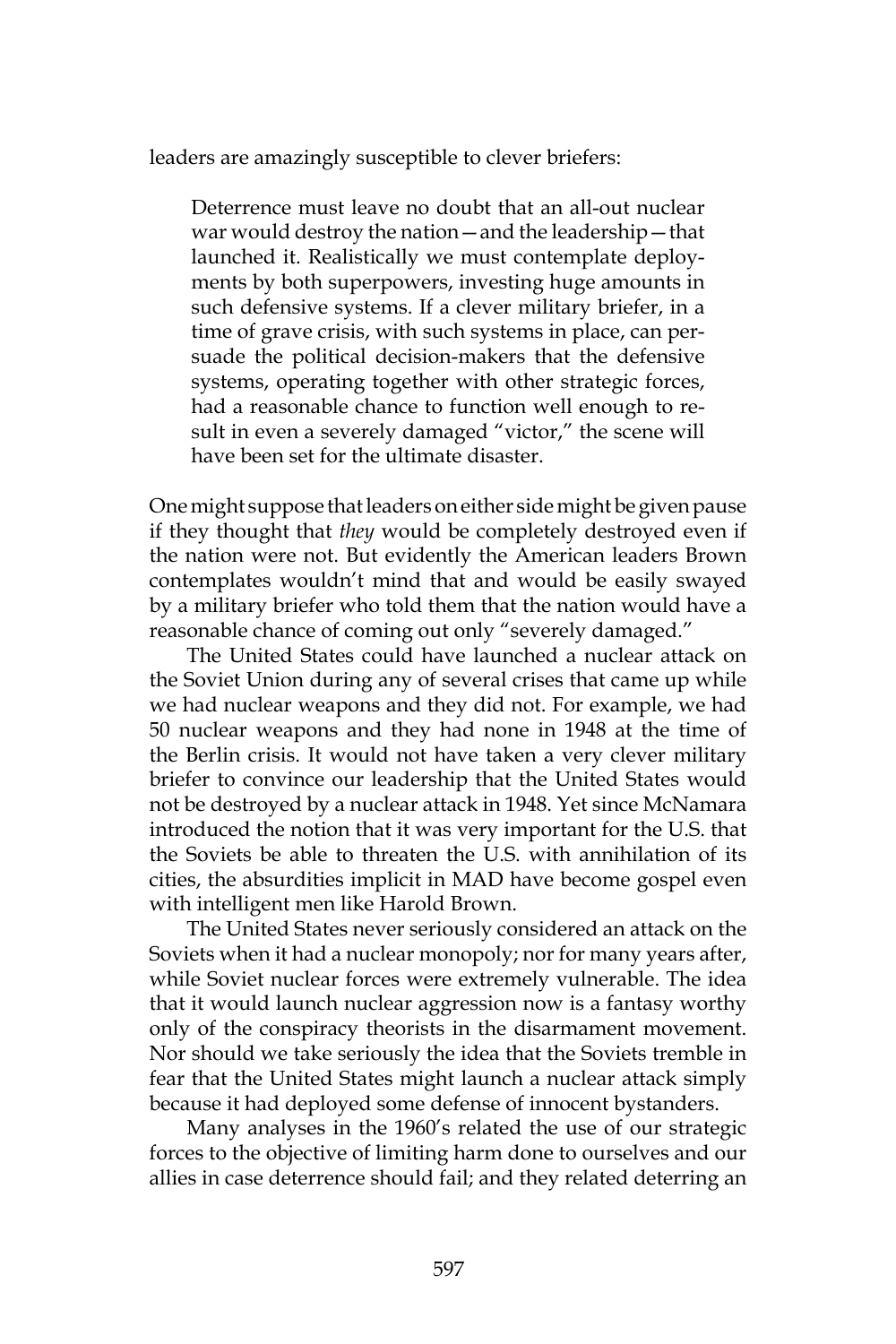adversary to the ability to harm him *if* we responded. McNamara's Annual Posture Statements after the missile crisis, for example, tended to treat these two aims as independent. However, the separation misconstrues the problem of deterring. In a war, when all alternatives may be extremely risky to an adversary, we may not convince him that the alternative of nuclear attack is riskier than the others if we have persuaded him also that it can be done safely because we won't retaliate for fear of the unlimited harm we would bring on ourselves. We only complete the absurdity and undermining of deterrence when we *say* that we have no intention to fight, that is, to use nuclear weapons if deterrence fails. Unfortunately, the principle of deterrence and the principle of "Use, Never" mutually annihilate each other.

### **VI**

Declaring—or telling oneself—that one does not really mean to use nuclear weapons if deterrence fails is one way of stilling uneasiness about threatening to kill innocents in order to deter. Another standard way of softening guilt is to say that the West should continue to raise such a threat even implicitly only if it is making serious progress toward the total elimination of nuclear weapons. That, however, does not lie solely within the West's power. It depends on others who have or may acquire nuclear weapons, and in particular it depends on the disposition of the deeply suspicious, hostile leadership of the Soviet Union.

For a brief time in the immediate aftermath of Hiroshima, some Western leaders talked fervently about world government and the need to sacrifice national sovereignties to assure world peace. British Prime Minister Clement Attlee invoked "an act of faith" by the United States, the United Kingdom, and other nations, and "a new valuation of what are called national interests." Secretary of War Henry L. Stimson "spoke continuously about a way to use nuclear energy for other things 'than killing people' " and of "the changed relation of man to his universe." It is easy to understand and sympathize with their initial emotional reaction to the enormous destruction released at Hiroshima and to feel their disappointment as Soviet behavior made evident that such hopes were utopian. But thirty-eight years later, the utopian hopes expressed by Jonathan Schell and others are more obviously groundless. Since then, Soviet behavior has made clear many times that Soviet versions of utopia differ from our own.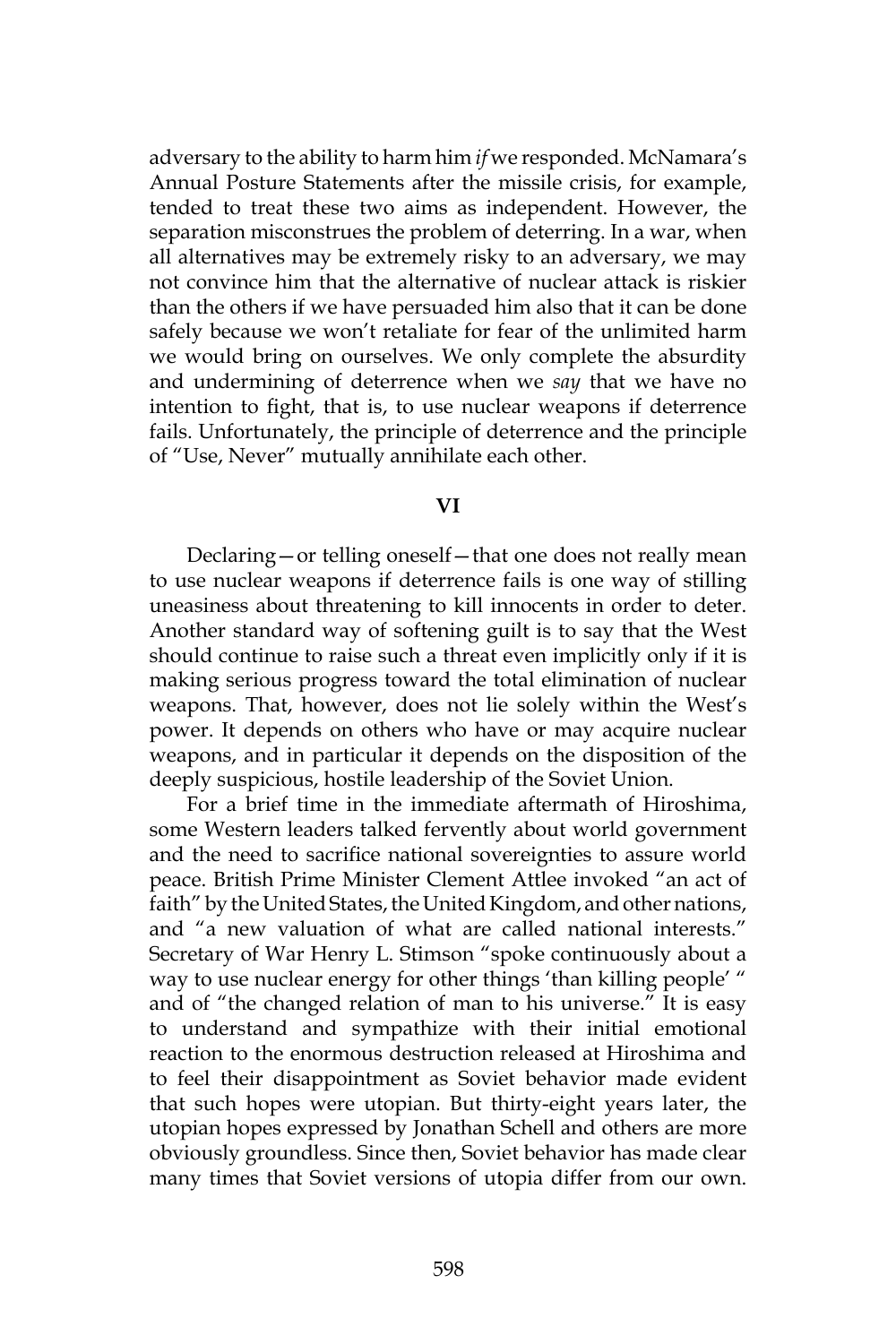The Soviets see the lasting independence of Western democracies side by side with their own system as a permanent danger to its maintenance, not to say its expansion toward an international utopia. Meanwhile, there is little evidence that some plausible arrangement would lead them to surrender so powerful an instrument of coercion or defense. That, after all, was indicated in their rejection of the Baruch-Acheson-Lilienthal plan for international control of atomic energy. Stalin exhibited none of the anguish sincerely felt by Western leaders and none of their momentary hopes for a world authority governing Communist and non-Communist nations side by side. The contrast of his private view with that of Western leadership is illustrated by the accounts of such privileged and reliable witnesses as Milovan Djilas: "He spoke of the A-bomb. 'That is a powerful thing, power-ful!' His expression was full of admiration. . . ."

Nor have Soviet leaders since Stalin shown any lesser awareness of the value of nuclear weapons as an implicit or explicit means of intimidation in a hostile world they do not dominate. Their value is only enhanced by the contrasting Western scruples on the same subject. If Western political as well as religious leaders take Western possession of nuclear weapons as justified only if there is progress toward agreement with the Russians to eliminate them altogether, they place in Soviet hands the decision as to whether the West will continue to maintain a nuclear deterrent.

Not all differences are negotiable. Pretending that they are suggests a willingness to disarm unilaterally—either because the Soviets prevent agreement or because they agree only to a disarmament which would be purely nominal for them but real for the West. The Greens in West Germany look forward to the total elimination of nuclear weapons and their immediate withdrawal from Eastern and Western Europe. They are not noted for their realism. However, they reject Reagan's zero option for intermediate nuclear forces in Europe as "unrealistic," even though it would seem to be a substantial step on the way to their own goal. Petra Kelly and Manon Maren-Griesbach, two of their principal leaders, explain that the zero option is "unrealistic" because the Russians would never agree to it. It is therefore "not even an honest step toward arms reduction." But the inconsistency of the Greens and their willingness to see the West accommodate to an unwavering Soviet aim to increase Soviet advantage does not differ substantially from many in the West who complain that the American government has not been able to convince the *Soviets* that we are sincere.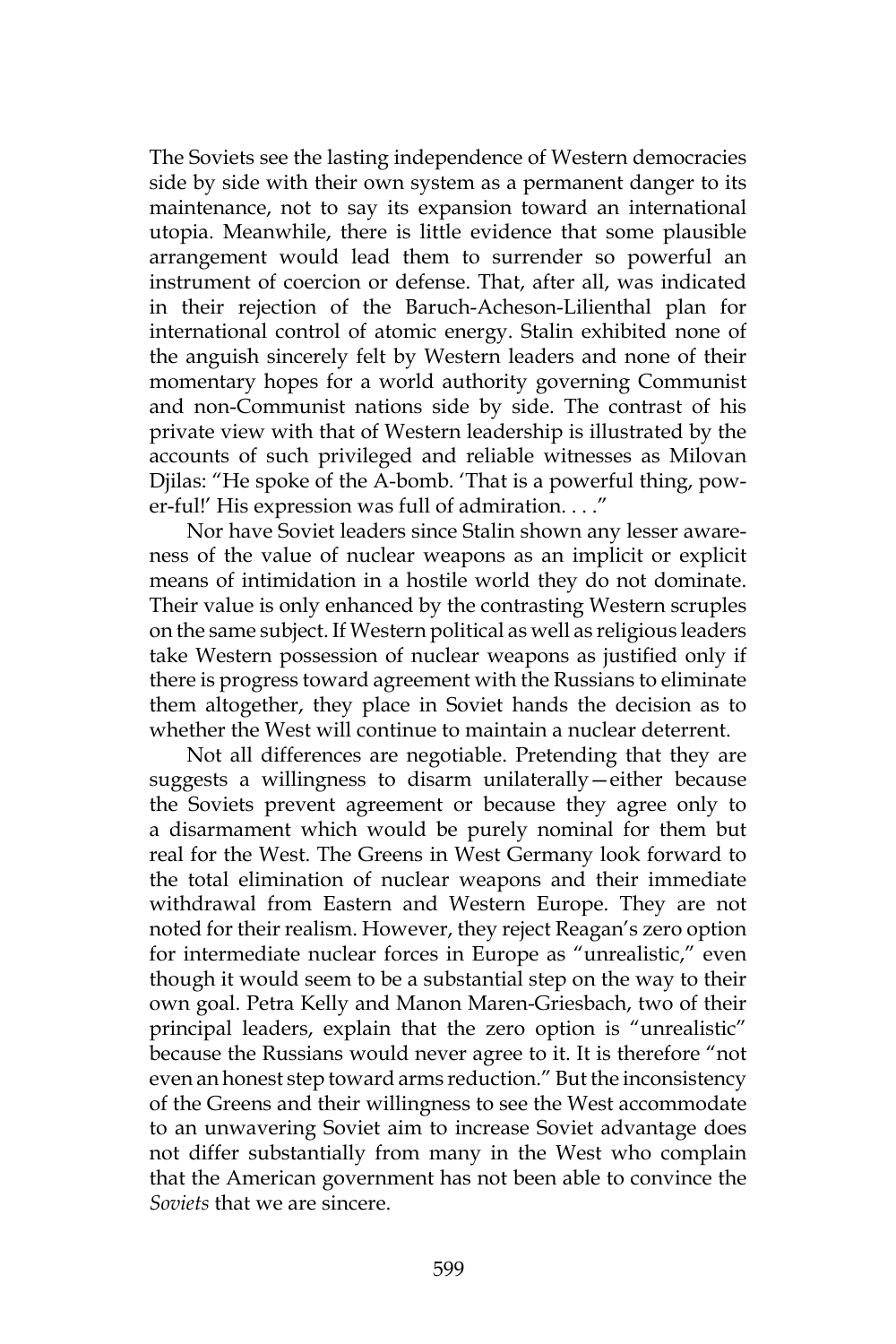Paul Ramsey has understood very well what was involved in Western tendencies to take agreement with adversaries as an absolute essential. He questions the "omnicompetence of negotiation" and observes about some statements in *Pacem in Terris* that there can be hope in negotiations only if these proceed "from inner conviction" that, if such statements mean that "the way to conduct negotiations is not to permit them to fail," then for any single nation to adopt that way of negotiating would mean "its premature surrender. . . . It takes two to negotiate in any such fashion."

\* \* \* \* \*

The view of the present administration on this subject is, at best, mixed and sometimes lacks conviction. The President has said "it takes two to tango." But when *The New York Times*  editorialist, who apparently thinks the impulse for social dancing is universal, said "So Tango!," and when the American Catholic bishops proposed negotiating rather than responding to the Soviet build-up, the administration tended mainly to justify its programs as the best way to get agreements. Implicitly, the administration, then, seems to see no escape from the holocaust except by agreeing with the Soviets. But this particular apocalyptic view also has no basis in fact.

We should recognize that utopian hopes for total nuclear disarmament cannot excuse a Western failure to defend its independence soberly without using reckless threats. Unfortunately, our elites now link the phrase "arms control" not only to millennial dreams of early complete nuclear disarmament, but to the strategy of using threats to annihilate cities as a way of deterring attack; and to a perverse myth of the "arms race" that suggests that nuclear war is imminent because our nuclear arms have been spiraling exponentially and will continue to do so unless we limit our objectives to the destruction of a fixed small number of vulnerable population centers. (No one has ever suggested that the only way to avoid an exponential race in conventional arms is to train our fire on villages rather than enemy tanks. But when it comes to nuclear arms our elites will believe almost anything.) That is not the "arms control" Donald Brennan had in mind. "Arms control," as he and the Princeton physicist, Freeman Dyson, have understood it, should aim at the more traditional and more sensible goal of restraining the bombardment of civilians. But the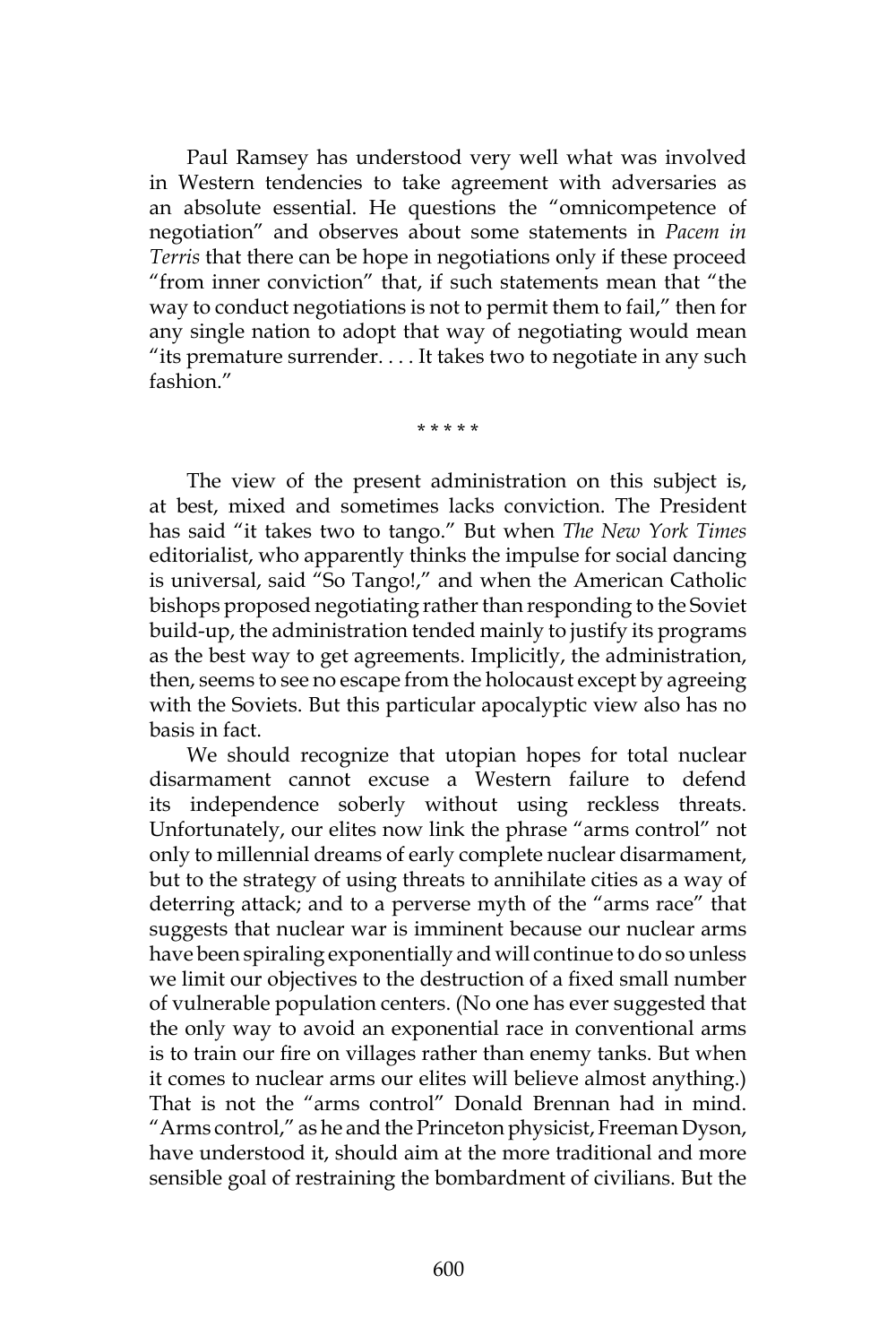phrase is now loaded with wishful and mistaken prejudices. It suggests that without arms agreements our spending on defense inevitably will rise exponentially and uncontrollably; and that with arms agreements Soviet arms efforts will diminish. Experience for nearly two decades after the Cuban missile crisis illustrates the opposite.

A serious effort to negotiate agreements with the Soviets might enable us to achieve our objectives at lower levels of armaments than might otherwise be possible. (Improved active defenses, as J. Robert Oppenheimer observed, could facilitate such bilateral agreements since they would make us safer from cheating or assaults by third countries.) Being serious about arms agreements, however, is not the same as being desperate. Even without agreements the West is quite able to deter war and defend its independence against a formidable and persistently hostile adversary committed, as the Soviet Union has been, to changing the "correlation of forces" in its favor. The contrary view is deeply pessimistic and ultimately irresponsible, leading easily to treaties and "understandings" which only worsen the situation of the West.

For a serious and indeed sincere pursuit of arms negotiation by the West calls for a sober assessment of how any arrangements contemplated in an agreement are likely to affect the West's longterm objectives of security and independence, and its intermediate objective of redressing the balance which worsened during the period of détente. These are not merely technical matters. The actual results of arms negotiations have, in the past, contrasted sharply with our expectations and desires. The negotiations of the last two decades started with Western expectations that the agreements achieved would reduce arms spending on both sides without any change in the balance. We assumed that the Soviets, like ourselves, had, as a principal objective, the desire to reduce the percentage of their resources devoted to arms spending and that they would choose "arms control" rather than arms competition. The record plainly shows that Western assumptions were wishful. The Soviets pursued arms agreements as a method of limiting Western spending—which did decline as a proportion of GNP by nearly half in the period after the missile crisis—while they themselves steadily increased their spending and did succeed in changing the balance. Now the West has the problem of catching up and that is especially hard to negotiate.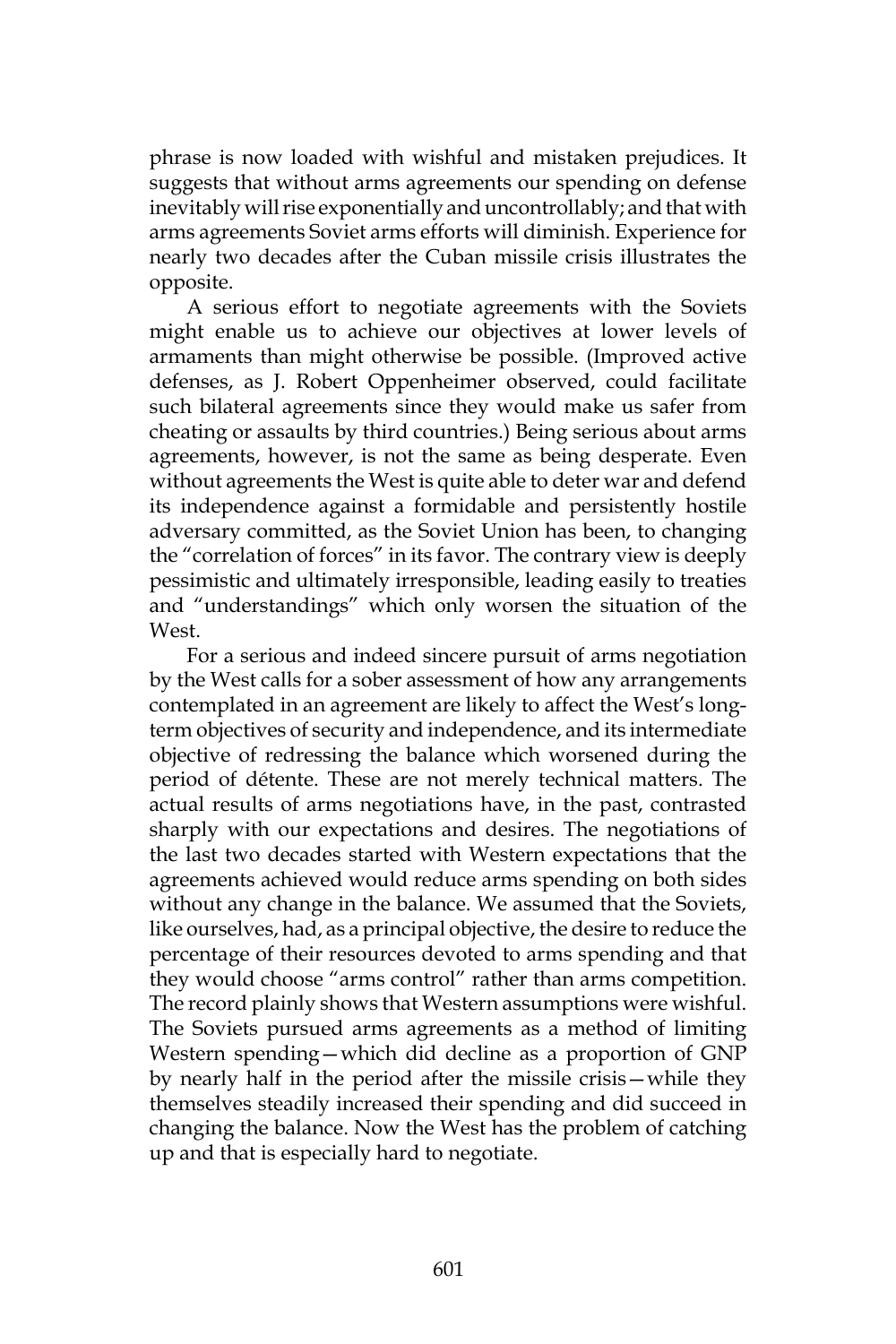\* \* \* \* \*

Serious negotiations today must recognize the limits to what they can accomplish. We and the Soviets share an interest in avoiding mutual suicide, an interest which each of us will pursue whether or not we reach genuine agreement in various understandings and formal treaties. But the Soviets also have interests in expanding their influence and control and, in the process, destabilizing the West, if necessary by the use of external force rather than simply by manipulating internal dissension. Arms agreements might temper, but are unlikely to eliminate, this reality. In particular, there seems scant basis to hope for major economies in our security effort through negotiated limits or reductions.

Experience suggests that when the Soviets agree to close off one path of effort, they redirect their resources to other projects posing differing but no lesser dangers. On the other hand, many of the ostensible goals of arms agreements are best achieved through measures which we can and should implement on our own. Our current efforts—which a freeze would stop—to design and deploy nuclear weapons which are more accident-proof and more secure against theft or unauthorized use, are a good example. Measures to improve the safety, security, and invulnerability of nuclear weapons can be implemented by both sides individually because they make sense for each side independently of formal treaties or elaborate verification measures. These need not mean a net increase in the numbers or destructiveness of nuclear weapons in our stockpile. The United States has already greatly reduced both the megatonnage and the numbers of its nuclear weapons. It recently removed 1,000 weapons from Europe and has said that if, in accordance with NATO's decision in 1979, it installs 572 intermediate-range nuclear missiles, it will withdraw an equal number of warheads. If we increase precision further, we can drastically further reduce the number and destructiveness of our nuclear weapons. Increased precision can also improve the effectiveness of conventional weapons so that they may increasingly replace nuclear brute force. And it would improve our ability to avoid the unintended bombing of innocents with nuclear or conventional warheads. It would enlarge rather than foreclose our freedom to choose.